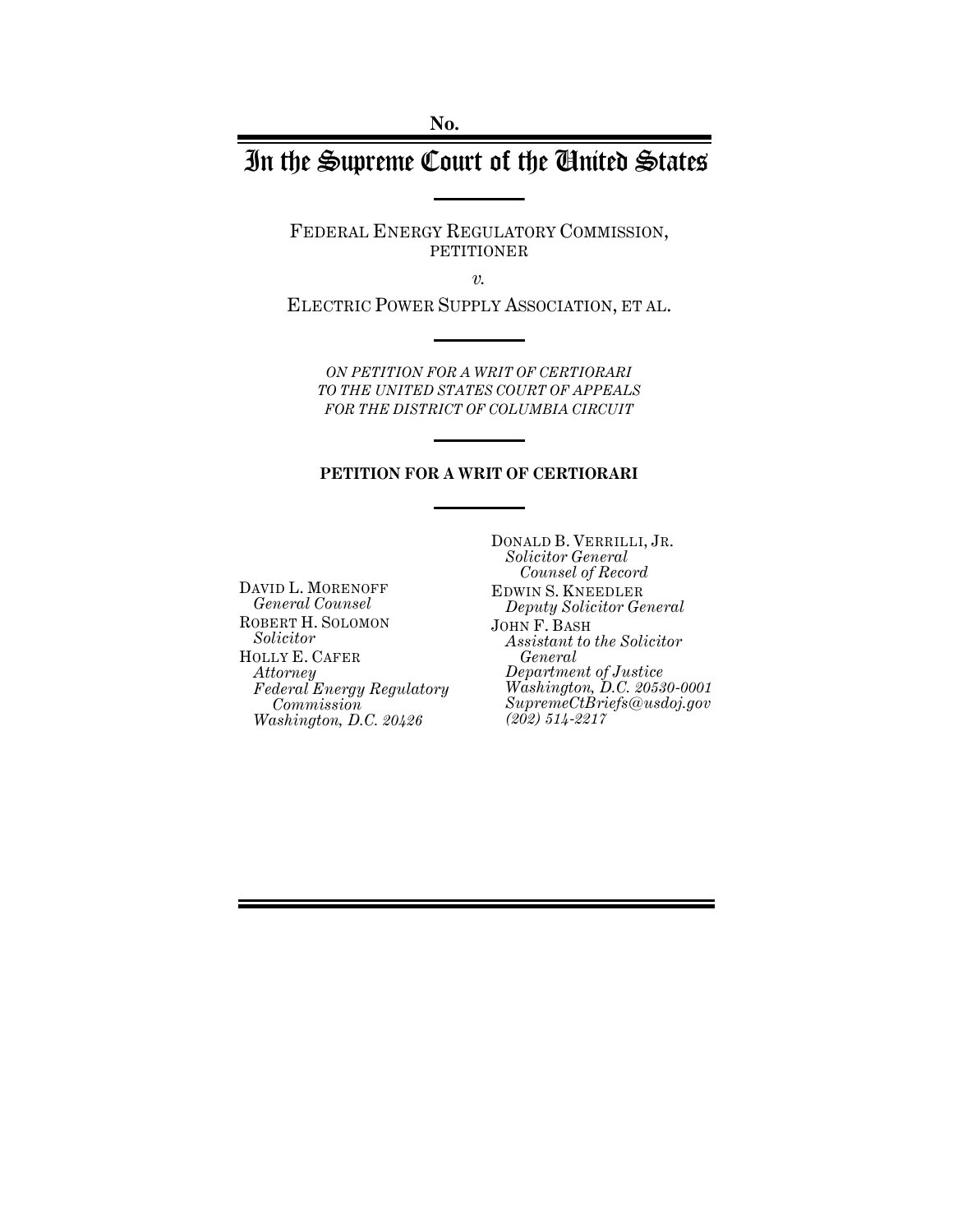# **QUESTION PRESENTED**

Whether the Federal Energy Regulatory Commission reasonably concluded that it has authority under the Federal Power Act, 16 U.S.C. 791a *et seq.*, to regulate the rules used by operators of wholesaleelectricity markets to pay for reductions in electricity consumption and to recoup those payments through adjustments to wholesale rates.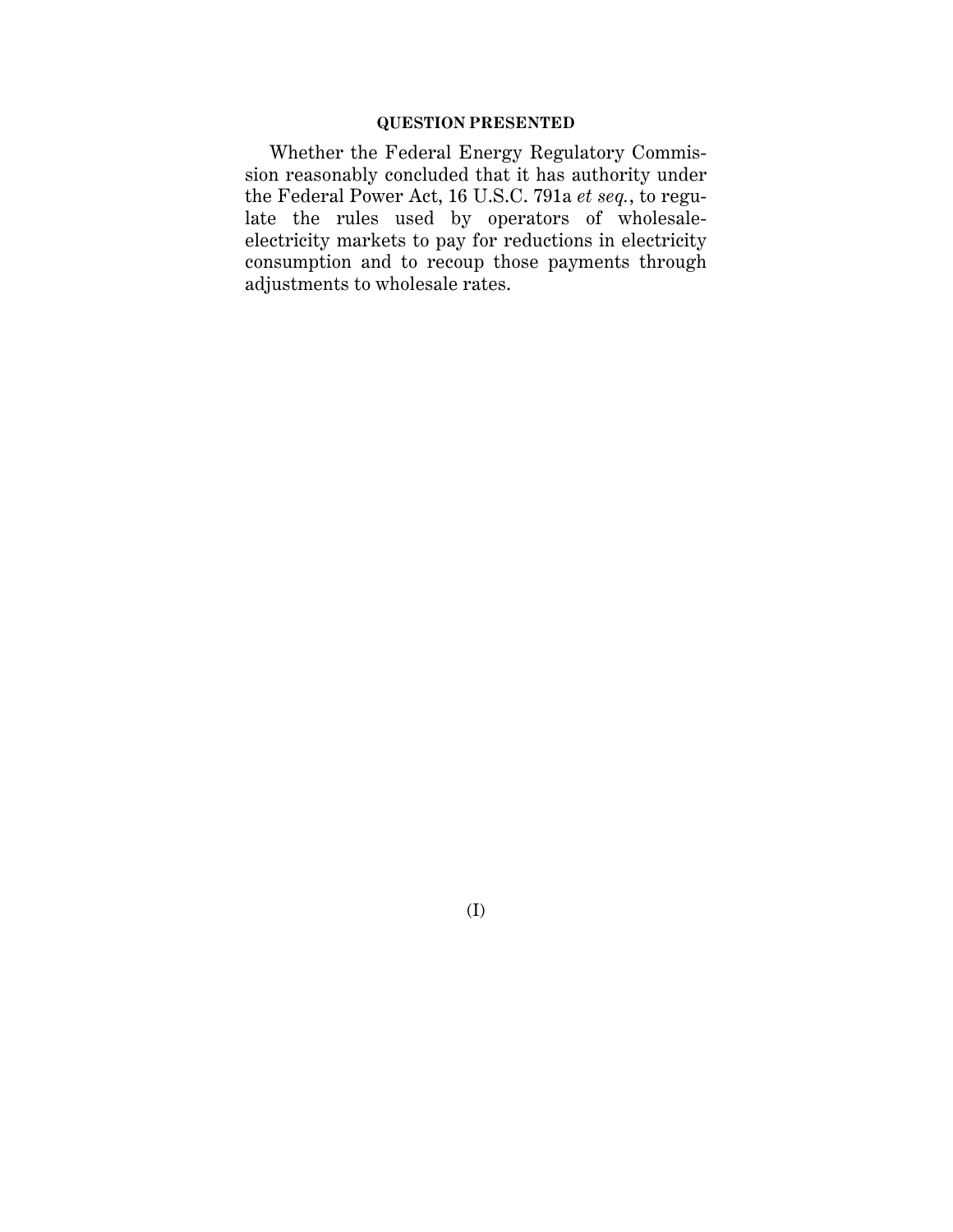#### **PARTIES TO THE PROCEEDING**

Petitioner, the Federal Energy Regulatory Commission, was the respondent in the court of appeals.

Respondents American Public Power Association, California Independent System Operator Corporation, Edison Electric Institute, Electric Power Supply Association, National Rural Electric Cooperative Association, Old Dominion Electric Cooperative, and Public Utilities Commission of the State of California were the petitioners in the court of appeals.

Respondents American Municipal Power, Inc., Lower Mount Bethel Energy, LLC, Madison Gas and Electric Company, Missouri Joint Municipal Electric Utility Commission, Missouri River Energy Services, PJM Power Providers Group, PPL Brunner Island, LLC, PPL Electric Utilities Corporation, PPL EnergyPlus, LLC, PPL Holtwood, LLC, PPL Maine, LLC, PPL Martins Creek, LLC, PPL Montour, LLC, PPL Susquehanna, LLC, PSEG Energy Resources & Trade LLC, PSEG Power LLC, Public Service Electric and Gas Company, Southern Minnesota Municipal Power Agency, and WPPI Energy were intervenors in support of the petitioners in the court of appeals.

Respondents American Forest & Paper Association, Coalition of Midwest Transmission Customers, EnerNOC, Inc., EnergyConnect, Inc., Maryland Public Service Commission, Pennsylvania Public Utility Commission, PJM Industrial Customer Coalition, PJM Interconnection, L.L.C., Steel Producers, Viridity Energy Inc., and Wal-Mart Stores, Inc. were intervenors in support of the respondent in the court of appeals.

 $(II)$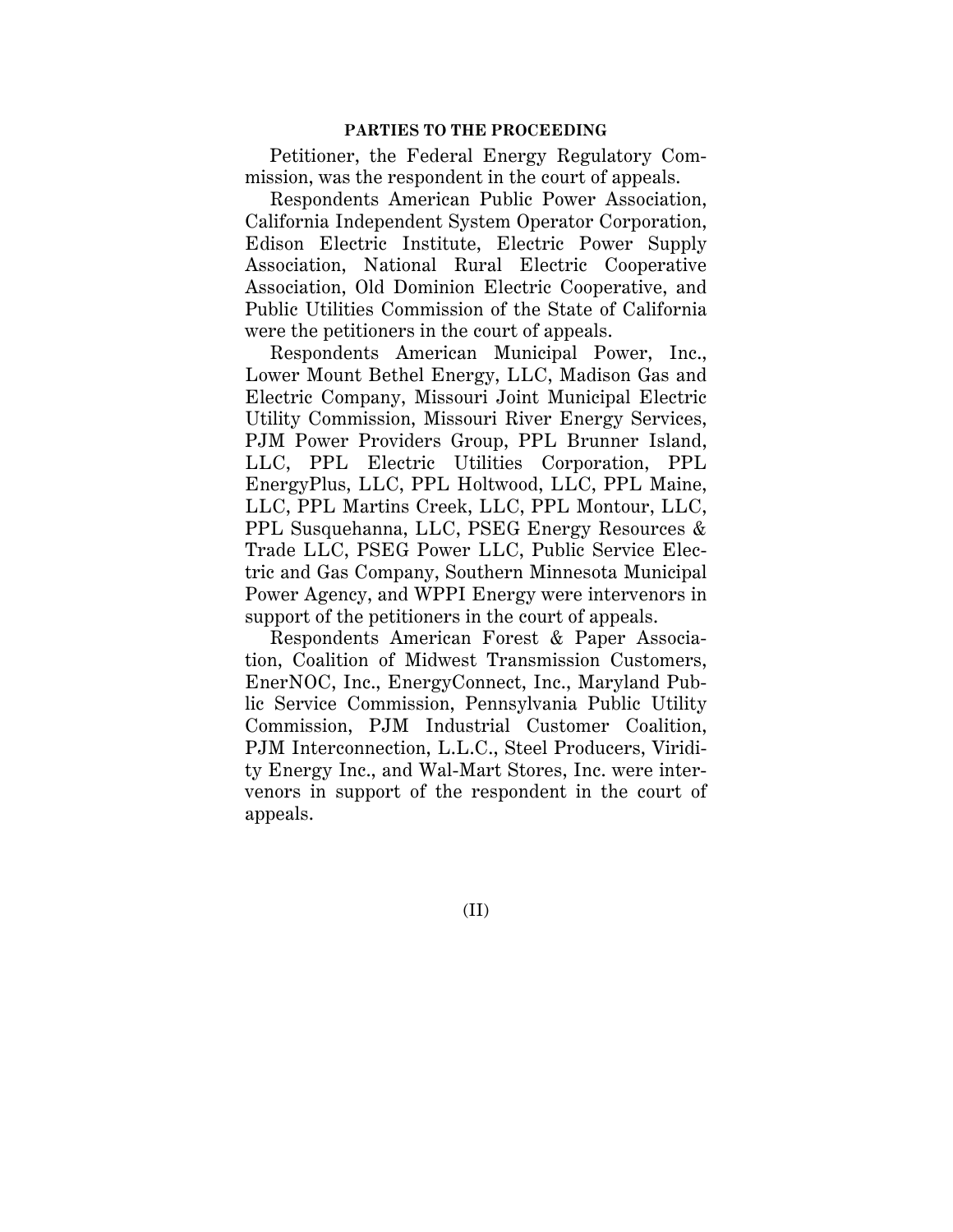# **TABLE OF CONTENTS**

Page

| A. The court of appeals erred in holding that     |     |
|---------------------------------------------------|-----|
| FERC lacked statutory authority to promulgate     |     |
|                                                   | .19 |
| B. Review is warranted because this case presents |     |
| a question of substantial national importance     |     |
| that is unlikely to be considered by another      |     |
|                                                   | 29  |
|                                                   | 36  |
| Appendix — Statutory and regulatory provisions1a  |     |

# **TABLE OF AUTHORITIES**

# Cases:

| Arkansas La. Gas Co. v. Hall, 453 U.S. 571 (1981) 23 |
|------------------------------------------------------|
| California Indep. Sys. Operator v. FERC, 372 F.3d    |
|                                                      |
| Chevron U.S.A. Inc. v. Natural Res. Def. Council,    |
|                                                      |
| City of Arlington, Tex. v. F.C.C., 133 S. Ct. 1863   |
|                                                      |
| Connecticut Light & Power Co. v. FPC, 324 U.S. 515   |
| .22                                                  |
| Deposit Guar. Nat'l Bank v. Roper, 445 U.S. 326      |
| $.36\,$                                              |
| F.P.C. v. Southern Cal. Edison Co., 376 U.S. 205     |
| 22                                                   |
| Mississippi Power & Light Co. v. Moore, 487 U.S.     |
| 23                                                   |
|                                                      |

(III)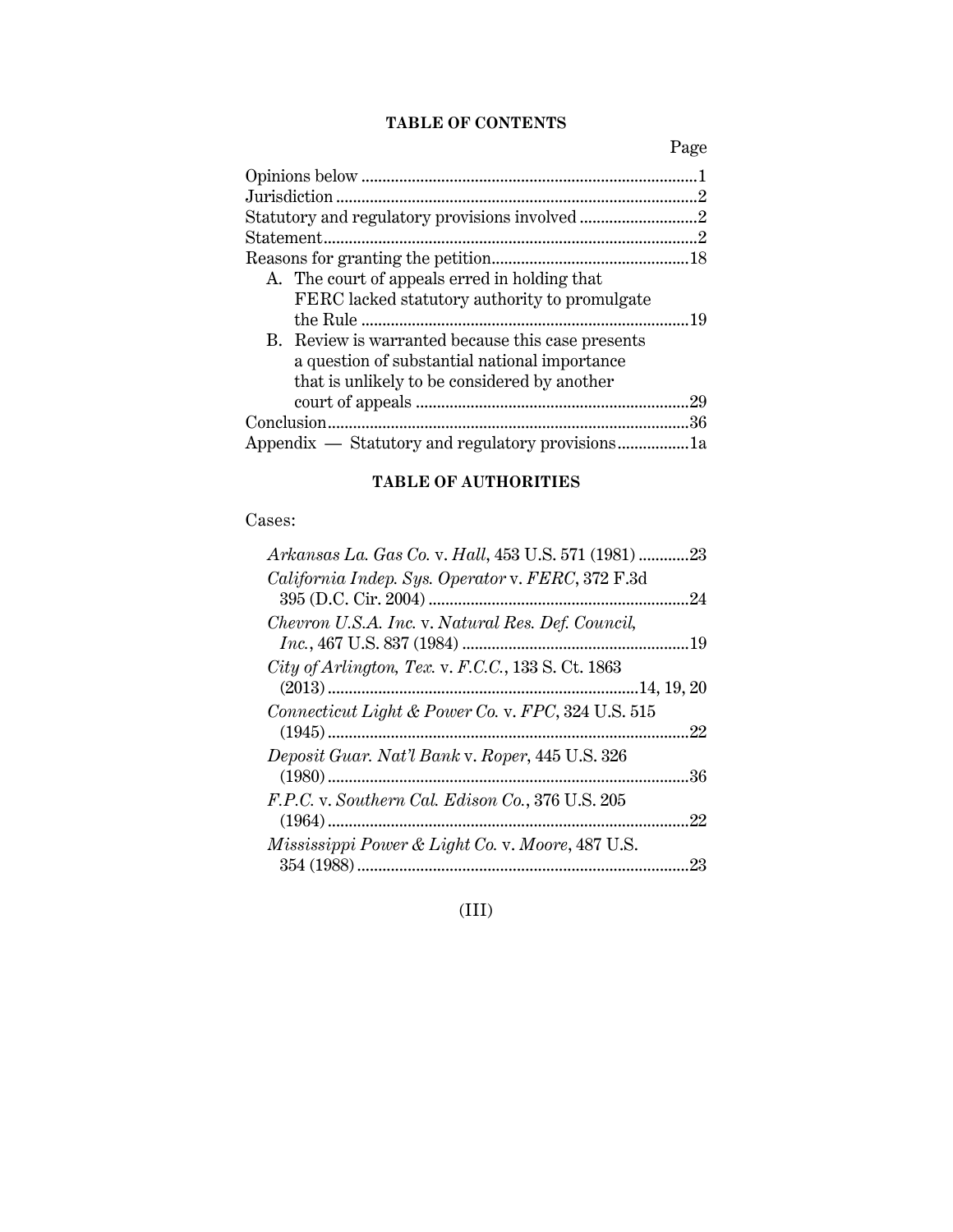| Cases—Continued:                                                                                       | Page |
|--------------------------------------------------------------------------------------------------------|------|
| Morgan Stanley Capital Grp. Inc. v. Public Util.<br>Dist. No. 1 Of Snohomish Cnty., 554 U.S. 527       |      |
| Nantahala Power & Light Co. v. Thornburg,                                                              |      |
| NRG Power Mktg., LLC v. Maine Pub. Utils.                                                              | 20   |
| PPL EnergyPlus, LLC v. Nazarian, 753 F.3d 467<br>(4th Cir. 2014), petition for cert. pending,          |      |
| PPL EnergyPlus, LLC v. Solomon, 766 F.3d 241<br>(3d Cir. 2014), petition for cert. pending, No. 14-694 | 26   |
| Public Util. Comm'n v. Attleboro Steam & Elec. Co.,                                                    | 3    |
| Schneidewind v. ANR Pipeline Co., 485 U.S. 293<br>$(1988)$                                             | 23   |
| Transmission Access Policy Study Grp. v. FERC,<br>225 F.3d 667 (D.C. Cir. 2000), aff'd sub nom. New    | 5,6  |

Statutes and regulations:

| Pub. L. No. 110-140, § 529(a), 121 Stat. 1664   |  |
|-------------------------------------------------|--|
|                                                 |  |
|                                                 |  |
| Energy Policy Act of 1992, Pub. L. No. 102-486, |  |
|                                                 |  |
| Energy Policy Act of 2005, Pub. L. No. 109-58,  |  |
|                                                 |  |
| § 1252(f), 119 Stat. 965-966                    |  |
|                                                 |  |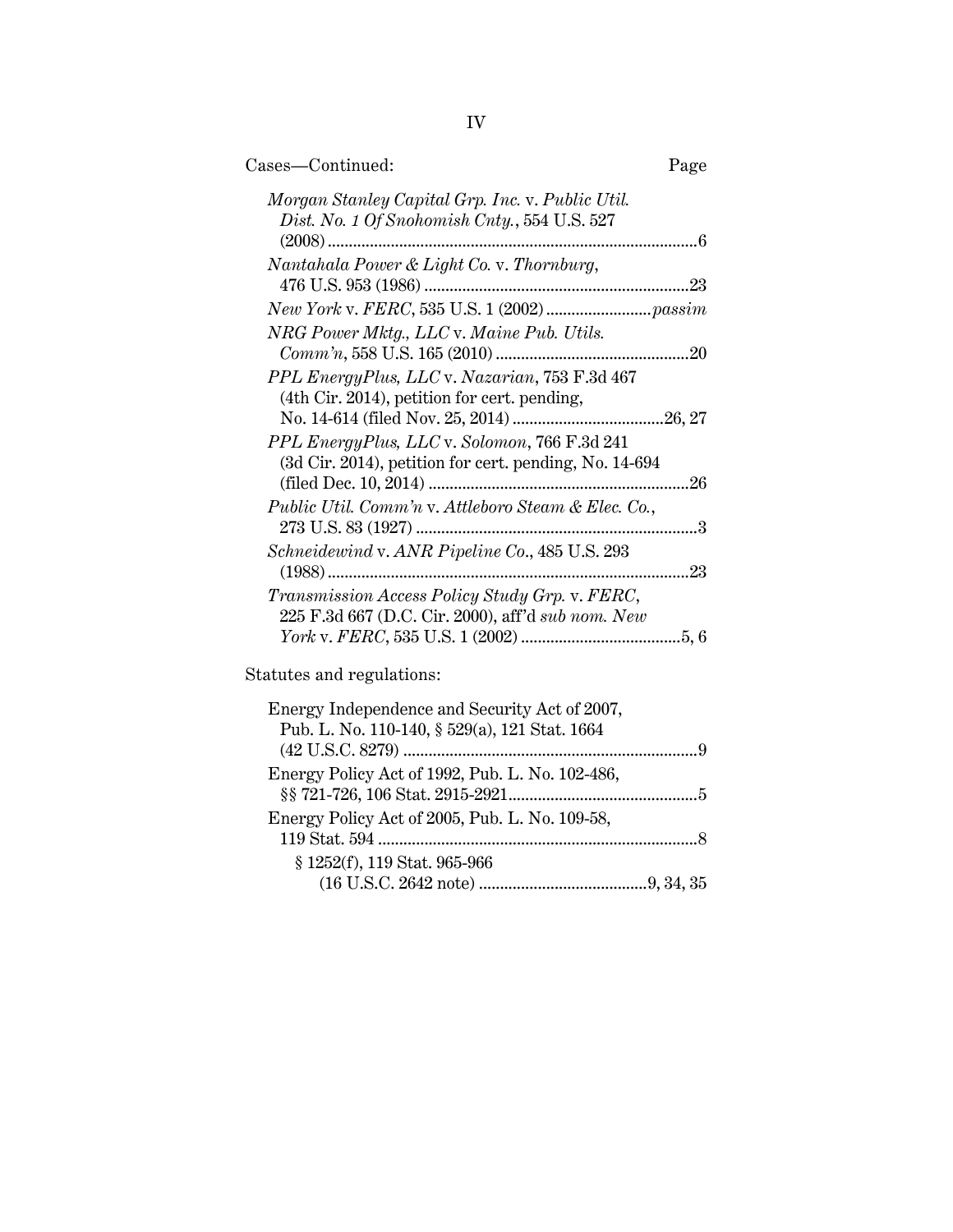| Statutes and regulations-Continued:<br>Page       |  |
|---------------------------------------------------|--|
| Federal Power Act, ch. 687, Tit. II, 49 Stat. 847 |  |
|                                                   |  |
|                                                   |  |
|                                                   |  |
|                                                   |  |
|                                                   |  |
|                                                   |  |
|                                                   |  |
|                                                   |  |
|                                                   |  |
|                                                   |  |
|                                                   |  |
|                                                   |  |
|                                                   |  |
|                                                   |  |
|                                                   |  |
|                                                   |  |
|                                                   |  |
| 18 C.F.R.:                                        |  |
|                                                   |  |
|                                                   |  |
|                                                   |  |

# Miscellaneous:

| Wholesale Competition in Regions with Organized |  |
|-------------------------------------------------|--|
| Electric Markets:                               |  |
|                                                 |  |
|                                                 |  |
|                                                 |  |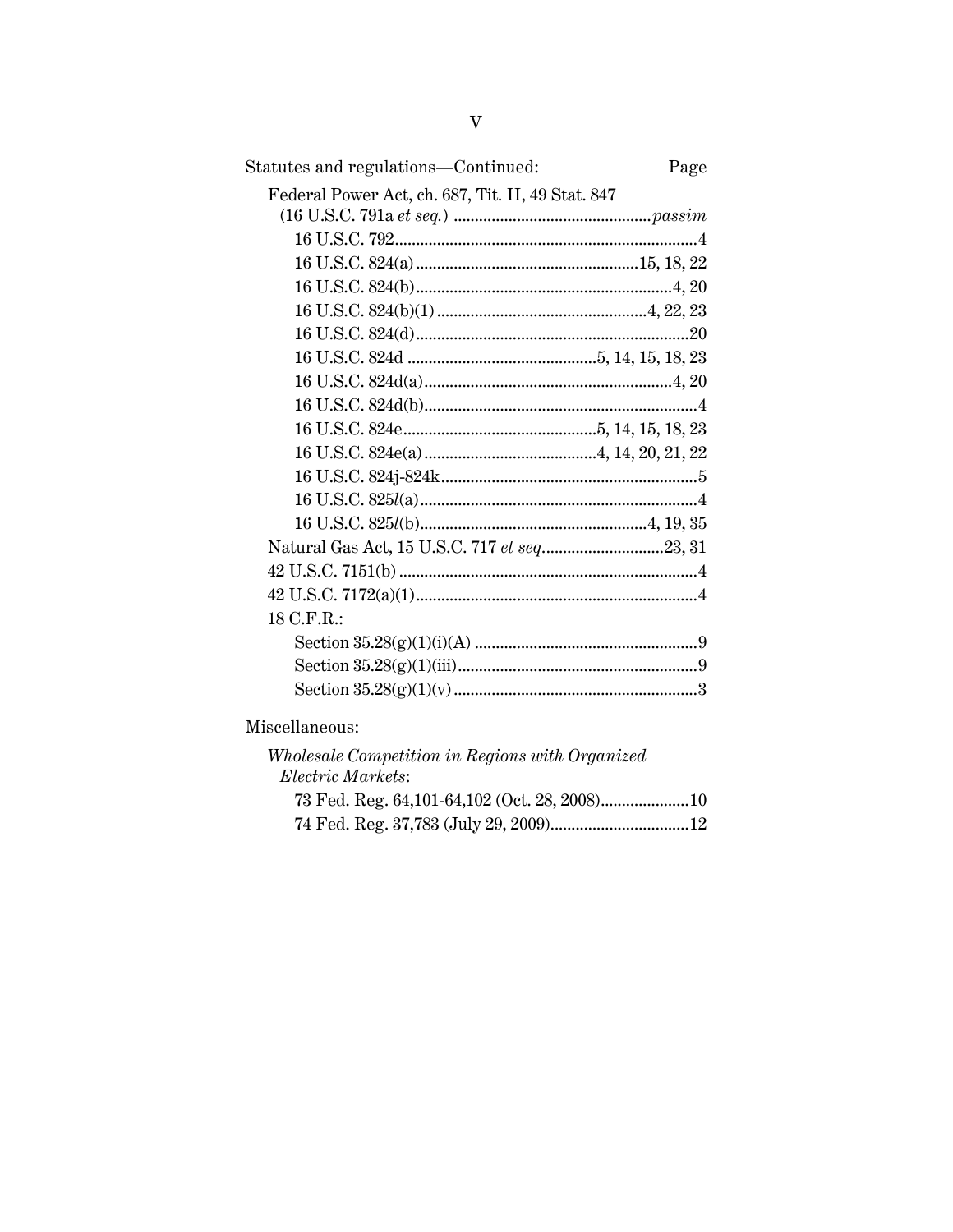| Miscellaneous-Continued:                                                                                                                                                                   | Page |
|--------------------------------------------------------------------------------------------------------------------------------------------------------------------------------------------|------|
| Monitoring Analytics, The 2017/2018 RPM Base Re-<br>sidual Auction: Sensitivity Analyses (July 10,<br>2014), http://www.monitoringanalytics.com/<br>reports/RepRepo/2014/IMM 20172018 RPM  |      |
| BRA SensitivitS Analyses 20140710.pdf32                                                                                                                                                    |      |
| Office of Enforcement, Federal Energy Regulatory<br>Commission, <i>Energy Primer: A Handbook of En-</i><br>ergy Market Basics (July 2012),                                                 |      |
| http://www.ferc.gov/market-oversight/                                                                                                                                                      |      |
|                                                                                                                                                                                            |      |
| PJM, Markets Fact Sheet (June 18, 2014),                                                                                                                                                   |      |
| http://www.pjm.com/~/media/about-pjm/                                                                                                                                                      |      |
| newsroom/fact-sheets/pjms-markets-fact<br>-sheet ashx.                                                                                                                                     |      |
| U.S. Dep't of Energy:                                                                                                                                                                      |      |
| <b>Benefits of Demand Response in Electricity</b><br>Markets and Recommendations for Achiev-<br>ing Them (Feb. 2006), http://emp.lbl.gov/sites/<br>all/files/REPORT%20lbnl%20-1252d.pdf 33 |      |
| National Transmission Grid Study (May 2002),<br>http://energy.gov/sites/prod/files/oeprod/<br>DocumentsandMedia/TransmissionGrid.pdf)32                                                    |      |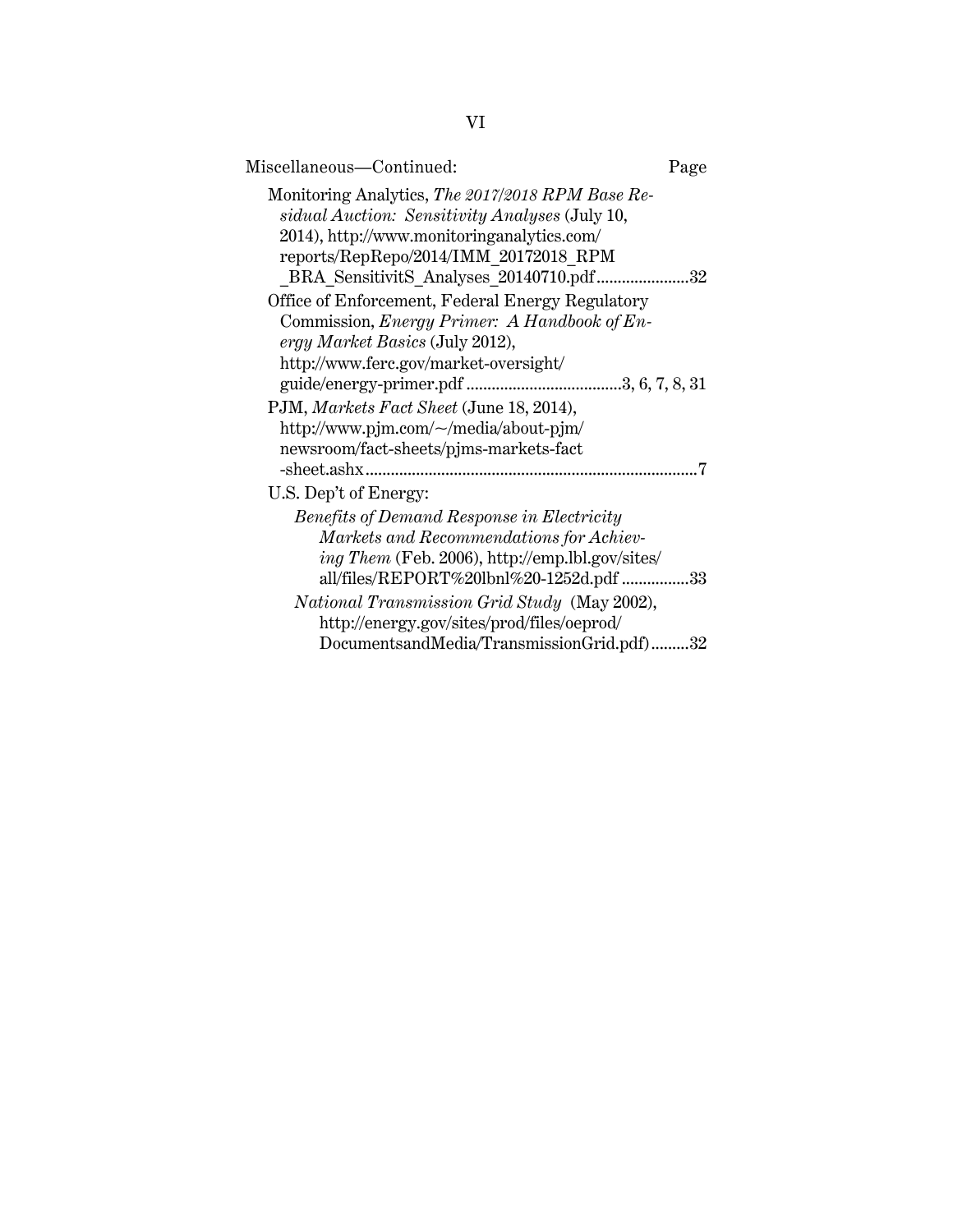# In the Supreme Court of the United States

No.

FEDERAL ENERGY REGULATORY COMMISSION, PETITIONER

*v.*

ELECTRIC POWER SUPPLY ASSOCIATION, ET AL.

*ON PETITION FOR A WRIT OF CERTIORARI TO THE UNITED STATES COURT OF APPEALS FOR THE DISTRICT OF COLUMBIA CIRCUIT*

## **PETITION FOR A WRIT OF CERTIORARI**

The Solicitor General, on behalf of the Federal Energy Regulatory Commission (FERC or Commission), respectfully petitions for a writ of certiorari to review the judgment of the United States Court of Appeals for the District of Columbia Circuit in this case.

## **OPINIONS BELOW**

The opinion of the court of appeals (Pet. App. 1a-48a) is reported at 753 F.3d 216. FERC Order No. 745 (Pet. App. 49a-172a) is reported at 134 FERC ¶ 61,187. FERC Order No. 745-A (Pet. App. 173a-275a) is reported at 137 FERC  $\parallel$  61,215. FERC Order No. 745-B (Pet. App. 276a-281a) is reported at 138 FERC ¶ 61,148.

(1)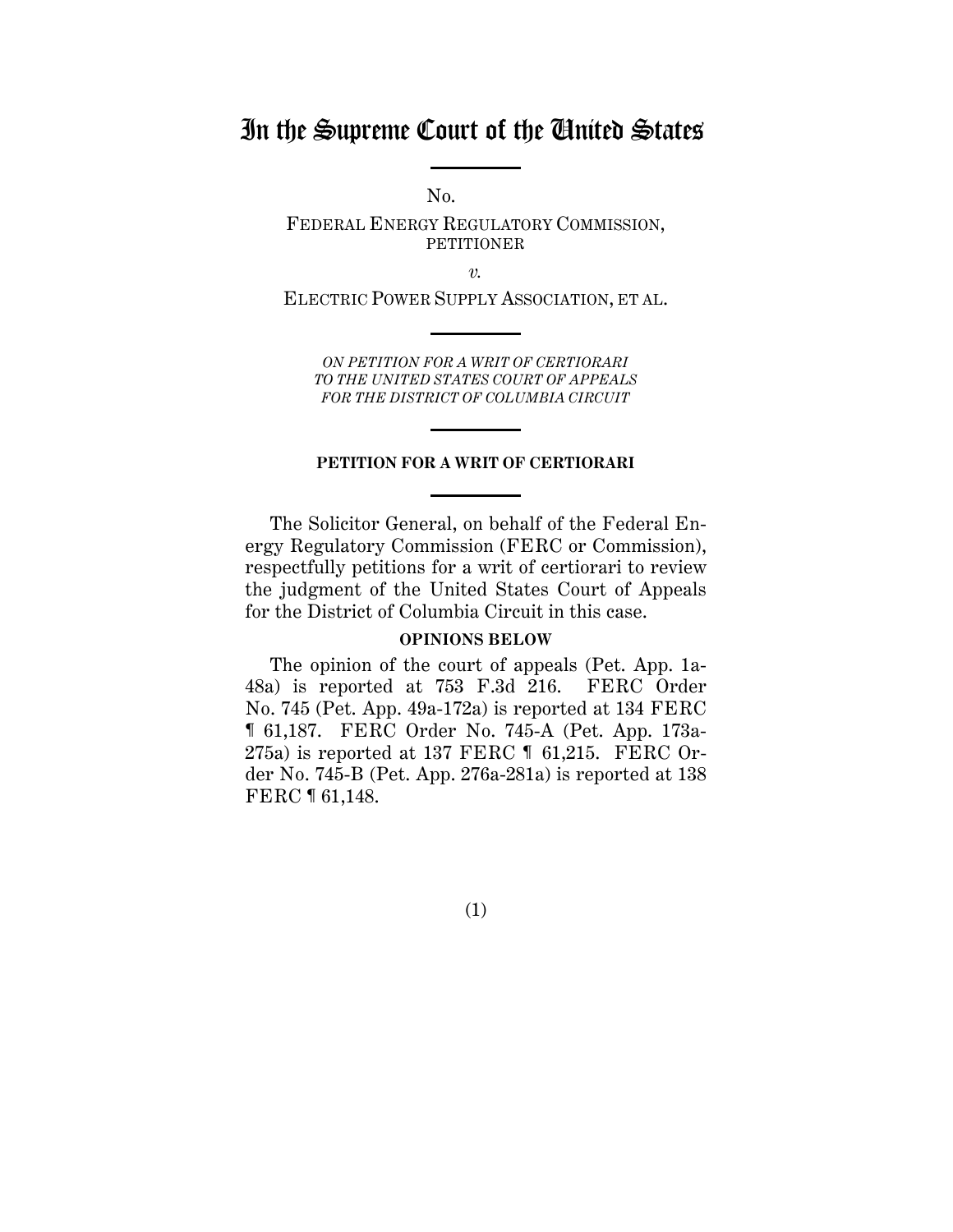#### **JURISDICTION**

The judgment of the court of appeals was entered on May 23, 2014. Petitions for rehearing were denied on September 17, 2014 (Pet. App. 282a-285a). On December 8, 2014, the Chief Justice extended the time within which to file a petition for a writ of certiorari to and including January 15, 2015. The jurisdiction of this Court is invoked under 28 U.S.C. 1254(1).

#### **STATUTORY AND REGULATORY PROVISIONS INVOLVED**

The pertinent statutory and regulatory provisions are reproduced in the appendix to this petition. App., *infra*, 1a-16a.

#### **STATEMENT**

As a consequence of technological, legislative, and regulatory changes over the last two decades, much of the Nation's wholesale-electricity market is now run by regional nonprofit entities. Like commodities exchanges, these wholesale-market operators set the rates for wholesale sales of electricity by matching supply and demand in real-time and day-ahead markets. They have typically achieved that balance by increasing the amount of generated power supplied to the grid as electricity demand increases. But in recent years, wholesale-market operators have also balanced supply and demand by paying electricity users to commit to reduce their consumption at particular times, an activity that Congress and the Commission have termed "demand response." Those payments are then recouped in the wholesale rate.

In the orders under review here, FERC established a methodology that wholesale-market operators must use to compute the compensation for demandresponse commitments in specified circumstances.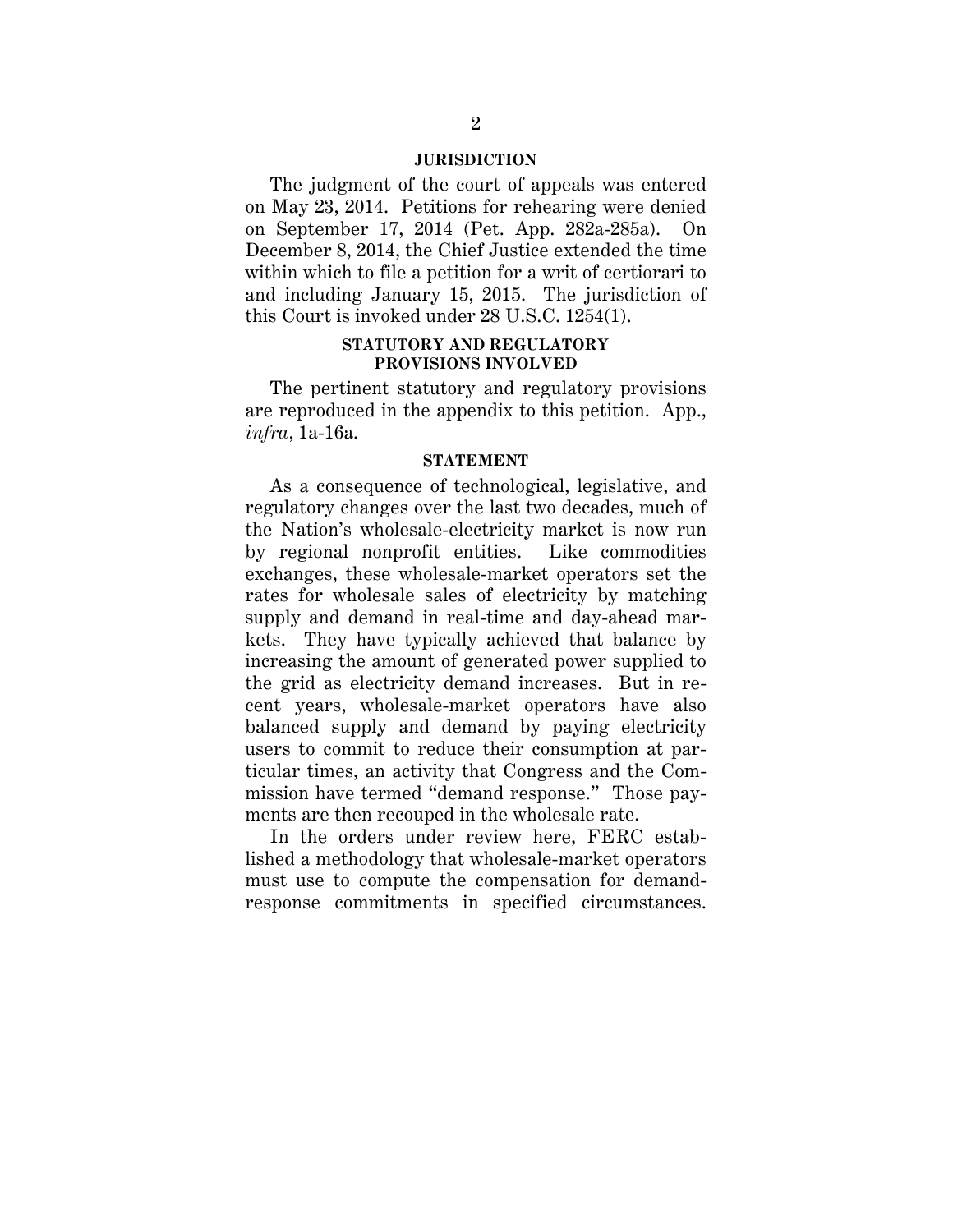Pet. App. 49a-275a; see 18 C.F.R. 35.28(g)(1)(v). The court of appeals vacated the orders, holding in relevant part that FERC lacked the statutory authority to establish that methodology because, in the court's view, demand response is solely a retail phenomenon subject exclusively to state regulation. Pet. App. 1a-17a.

1. The electric power system consists of three components: the generation of electricity at power plants; the transmission of electricity over long distances on high-voltage lines; and the distribution of electricity to users by "load-serving entities" on lowvoltage lines. See Office of Enforcement, FERC, *Energy Primer: A Handbook of Energy Market Basics* 50 (July 2012) (*Energy Primer*). [1](#page-9-0) Originally "most electricity was sold by vertically integrated utilities that had constructed their own power plants, transmission lines, and local delivery systems," *New York* v. *FERC*, 535 U.S. 1, 5 (2002), and its sale was regulated only by state agencies. This Court held in 1927, however, that the Commerce Clause bars States from regulating certain interstate electricity transactions, such as a wholesale sale of power (*i.e.*, a sale for resale) by a utility in one State to a company in a different State. See *id.* at 6 (citing *Public Util. Comm'n* v. *Attleboro Steam & Elec. Co.*, 273 U.S. 83  $(1927)$ .

Congress responded to that decision by enacting the Federal Power Act (FPA), ch. 687, Tit. II, 49 Stat. 847 (16 U.S.C. 791a *et seq.*). The FPA established the Federal Power Commission, FERC's predecessor, to regulate certain components of the electric-power

<span id="page-9-0"></span><sup>&</sup>lt;sup>1</sup> http://www.ferc.gov/market-oversight/guide/energy-primer.pdf.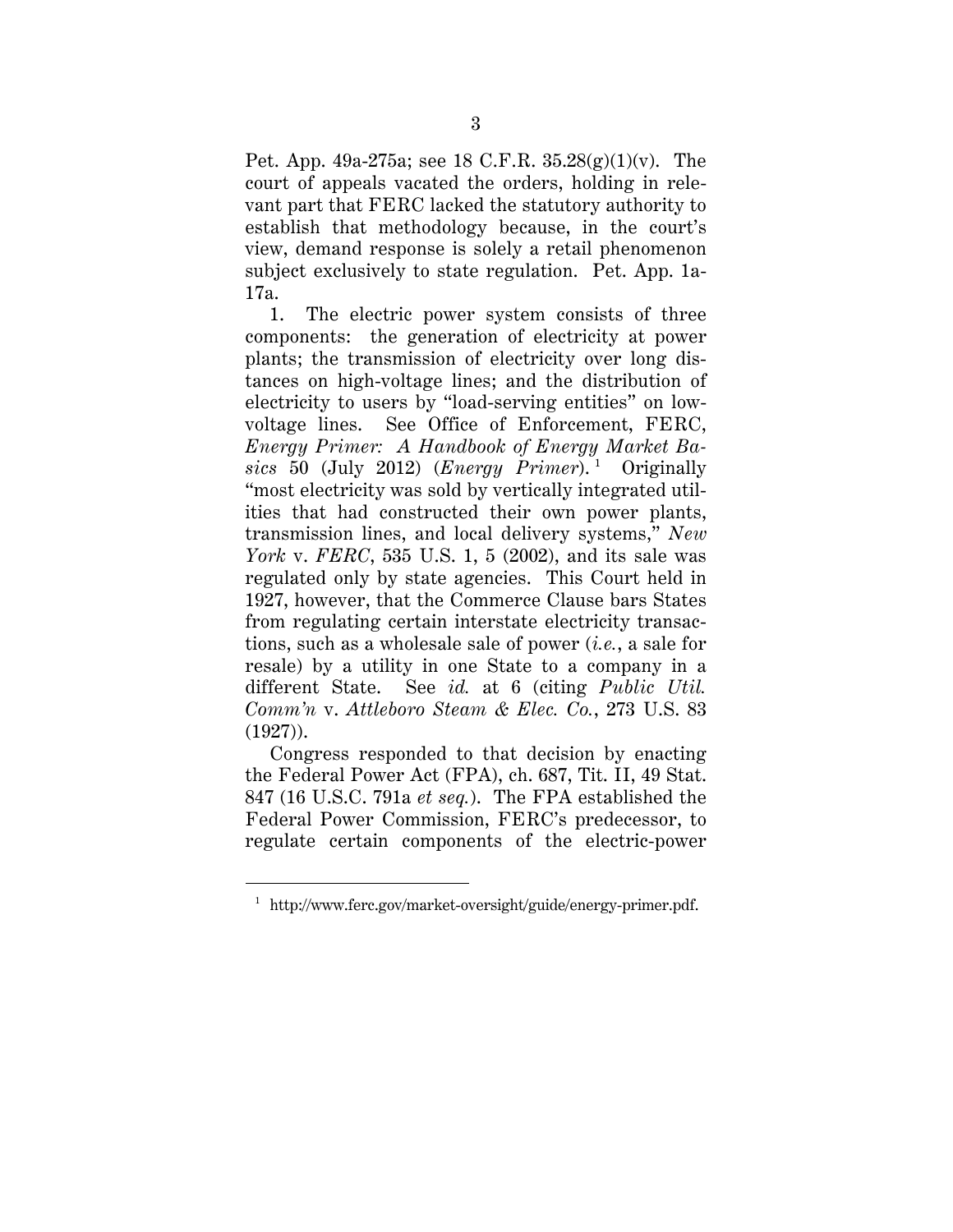system. 16 U.S.C. 792; see 42 U.S.C. 7151(b),  $7172(a)(1)$ . Section 824(b) of the FPA gives FERC jurisdiction over (i) "the sale of electric energy at wholesale in interstate commerce," and (ii) "the transmission of electric energy in interstate commerce." 16 U.S.C. 824(b).

Sections 824d and 824e in turn set forth FERC's core regulatory duties. First, FERC must ensure that "any rate, charge, or classification" by a public utility "for or in connection with" interstate transmissions or wholesale sales is "just and reasonable" and not "unduly discriminatory or preferential." 16 U.S.C. 824d(a) and (b), 824e(a). Second, and of particular significance here, FERC must change "any rule, regulation, practice, or contract affecting such rate, charge, or classification" that is "unjust, unreasonable, unduly discriminatory, or preferential." 16 U.S.C. 824e(a).

The FPA also sets out specific limits on FERC's authority designed to preserve a sphere of state jurisdiction. With respect to sales, Section 824(b) provides that, apart from the sales specifically identified in the FPA, the statute "shall not apply to any other sale of electric energy." 16 U.S.C.  $824(b)(1)$ . For that reason, FERC lacks jurisdiction to regulate retail sales (*i.e.*, sales to users of electricity), which have long been pervasively regulated by state utility commissions. *New York*, 535 U.S. at 17, 23.

A party aggrieved by a FERC order under the FPA may seek rehearing before the Commission. 16 U.S.C. 825*l*(a). The party may then seek judicial review in the United States Court of Appeals for the District of Columbia Circuit or in another circuit where the relevant public utility is located. 16 U.S.C. 825*l*(b).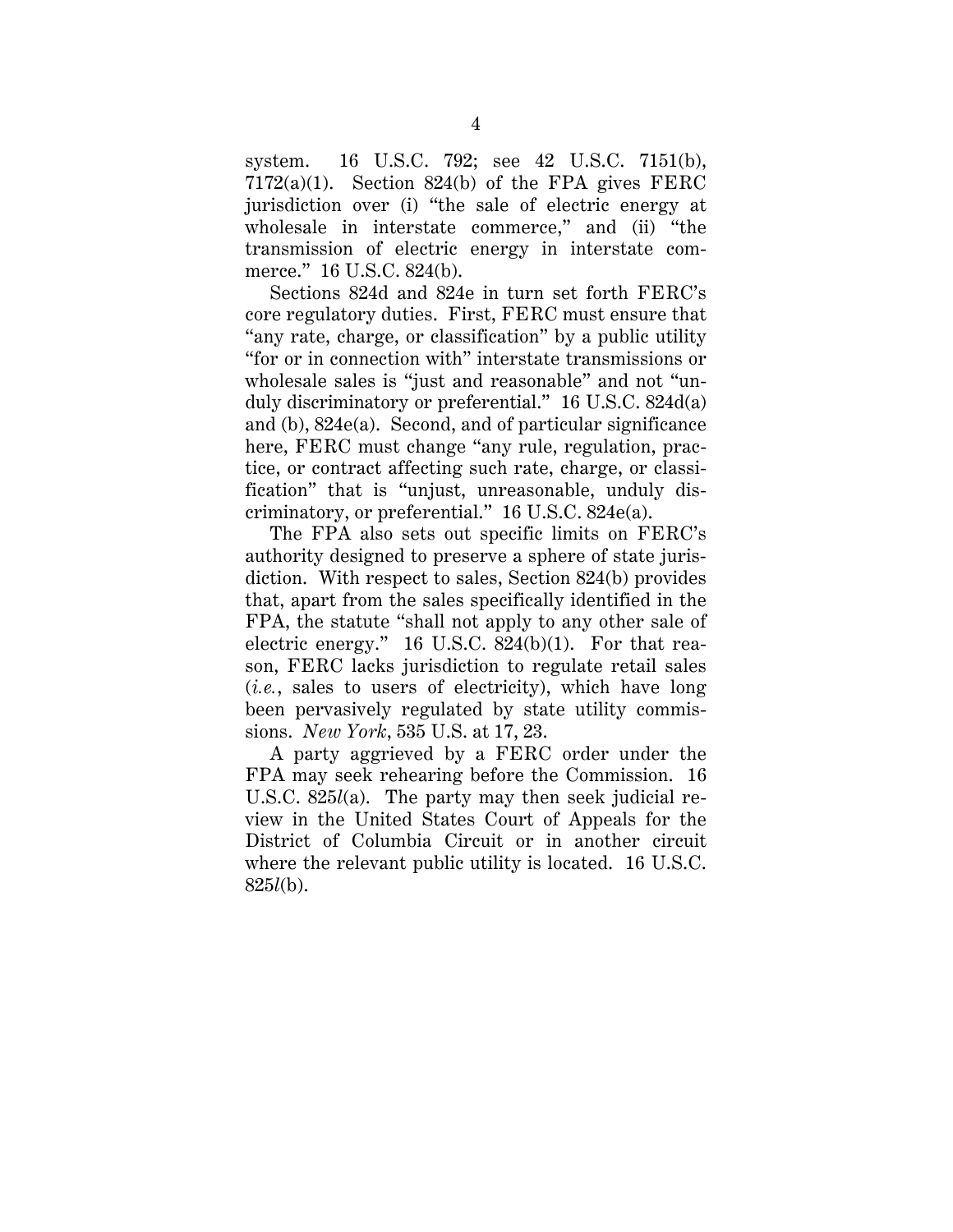2. Since the 1970s, a combination of technological advances and policy reforms has given rise to market competition in the Nation's electricity system. Independent power generators—that is, generators that do not own transmission lines or distribution facilities—have proliferated. See *Transmission Access Policy Study Grp.* v. *FERC*, 225 F.3d 667, 681 (D.C. Cir. 2000) (per curiam), aff'd *sub nom. New York*, *supra*. And "unlike the local power networks of the past," the electricity grid is now national in scope (with three subdivisions), such that "any electricity that enters the grid immediately becomes a part of a vast pool of energy that is constantly moving in interstate commerce." *New York*, 535 U.S. at 7*.* As a consequence, "it is now possible for power companies to transmit electric energy over long distances at a low cost." *Id.* at 7-8. But major utilities by and large still own the high-voltage transmission lines. That ownership could permit them "either to refuse to deliver energy produced by competitors or to deliver competitors' power on terms and conditions less favorable than those they apply to their own transmissions." *Id.* at 8-9.

To address that threat to competition, Congress amended the FPA in Title VII of the Energy Policy Act of 1992, Pub. L. No. 102-486, §§ 721-726, 106 Stat. 2915-2921. Those amendments authorize FERC to order utilities that own transmission lines to transmit power sold by competitors. See 16 U.S.C. 824j-824k. In 1996, after issuing a series of utility-specific orders under that new authority, FERC invoked its powers under Sections 824d and 824e to promulgate a general rule addressing the problem. That rule requires transmission-owning utilities to file tariffs offering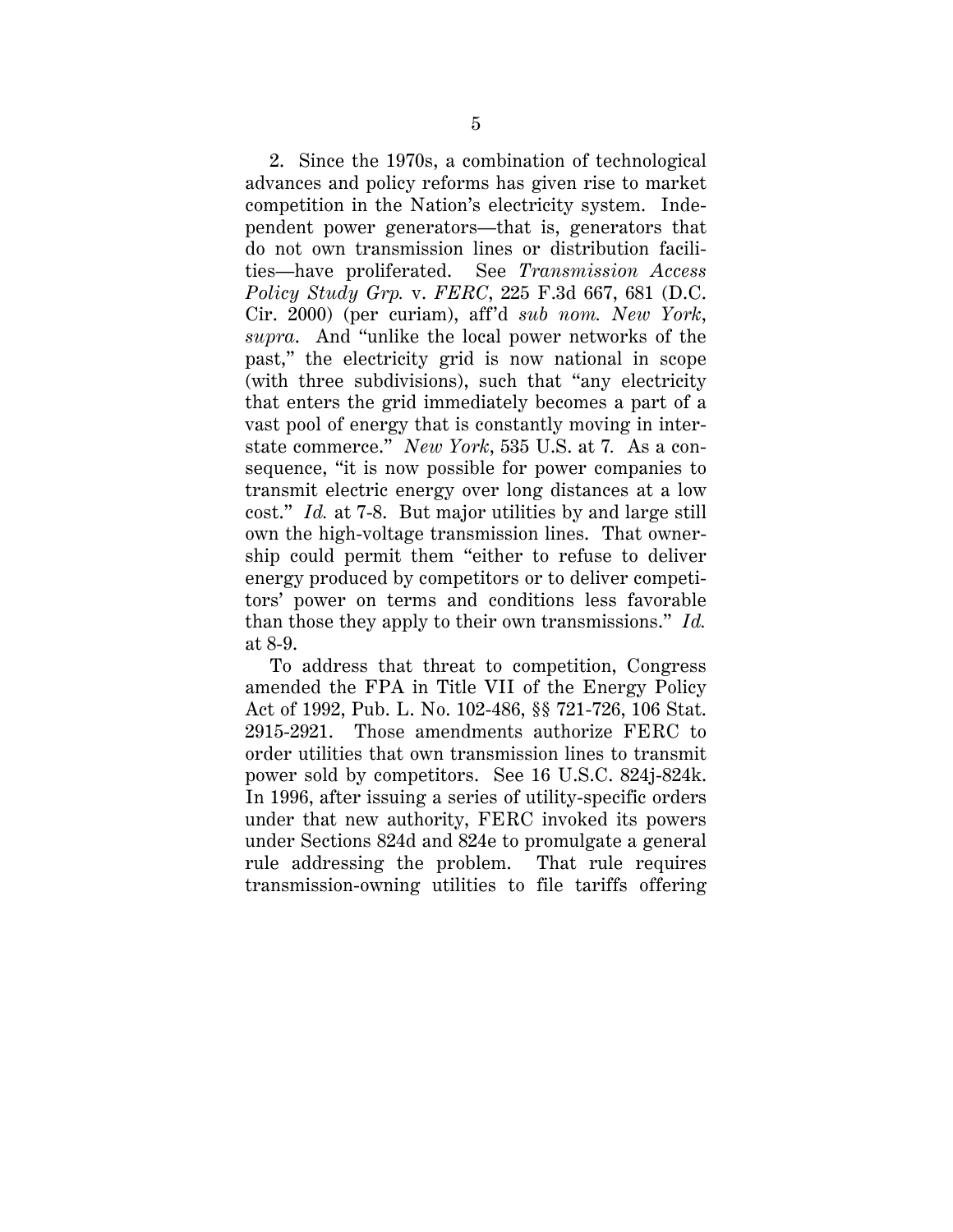nondiscriminatory "open access" transmission services to wholesale power suppliers on standard terms. See *New York*, 535 U.S. at 9-14. The D.C. Circuit and this Court largely upheld the rule against various challenges. See *id.* at 14-28; *Transmission Access Policy Study Grp.*, *supra*.

In the past two decades, FERC has continued to "break down regulatory and economic barriers that hinder a free market in wholesale electricity" and to "promote competition in those areas of the industry amenable to competition." *Morgan Stanley Capital Grp. Inc.* v. *Public Util. Dist. No. 1 Of Snohomish Cnty.*, 554 U.S. 527, 536 (2008). In particular, "[t]o further pry open the wholesale-electricity market and to reduce technical inefficiencies caused when different utilities operate different portions of the grid independently," FERC issued a rule encouraging transmission-owning utilities to relinquish control of their transmission lines to nonprofit entities (called "Regional Transmission Organizations" and "Independent System Operators") charged with operating wholesale markets in a nondiscriminatory manner. *Id.* at 536-537; see *Energy Primer* 41-42. These wholesale-market operators, such as the New England ISO and the PJM Interconnection (which operates in the Mid-Atlantic region), have the responsibilities of "[e]nsur[ing] the reliability of the transmission grid," "balanc[ing] supply and demand instantaneously," and "plan[ning] for transmission expansion on a regional basis." *Id.* at 63.

As particularly relevant here, wholesale-market operators run real-time and day-ahead auction markets that set the rates for wholesale electricity in their respective regions. See *Energy Primer* 64. Using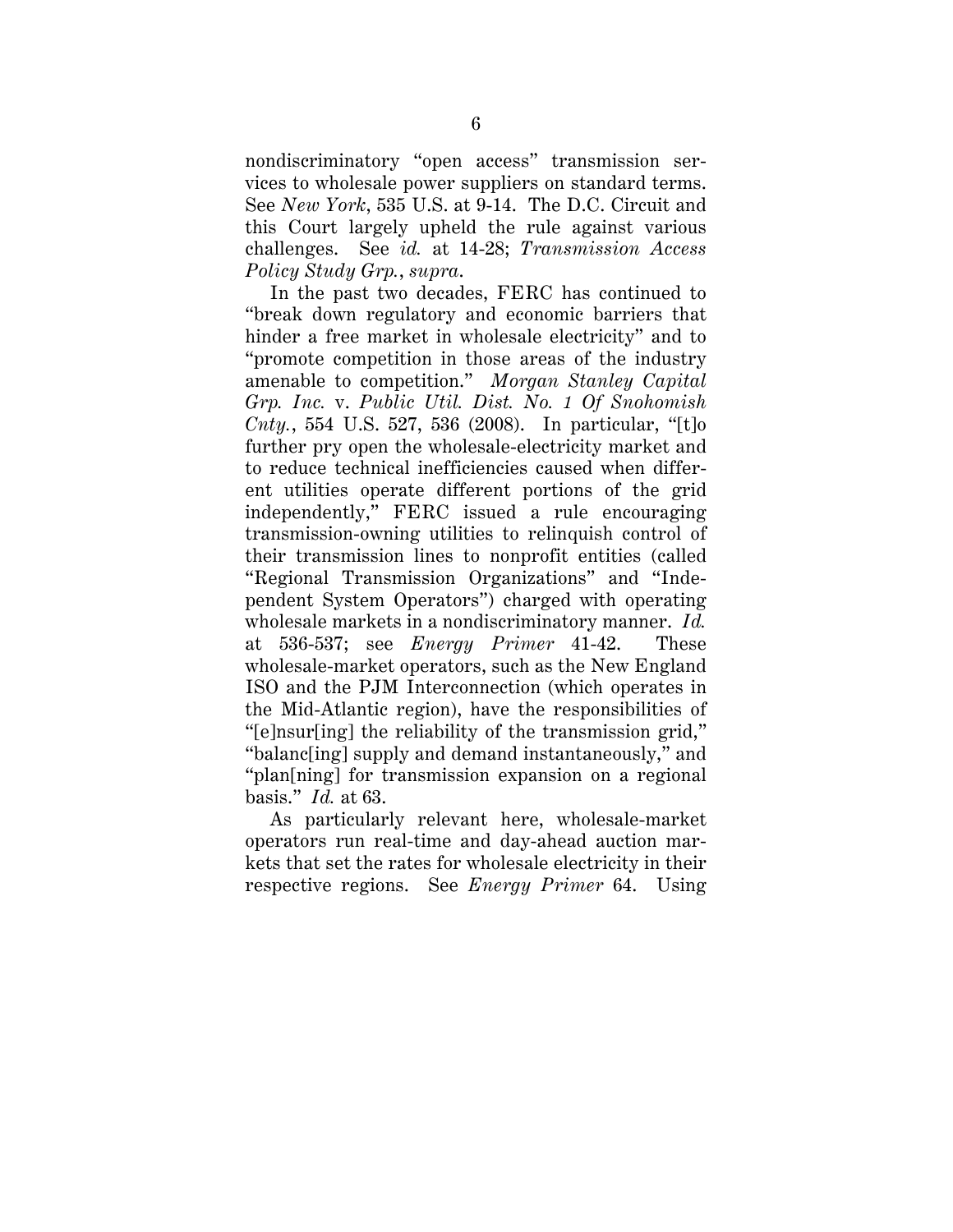sophisticated computerized systems, the operators match up generators' bids to supply electricity at specified prices with electricity demand from loadserving entities, which then deliver power to consumers in the state-regulated retail market. *Ibid.*; see, e.g., PJM Markets Fact Sheet (June 18, [2](#page-13-0)014).<sup>2</sup> All the accepted bids are paid the "locational marginal price," or LMP, which represents the least-cost price of meeting a marginal increase in demand at each of the many geographic points within a region and so reflects the value of electricity at particular locations and times. *Energy Primer* 65-66; see Pet. App. 3a.

3. a. The traditional way that wholesale-market operators meet increased demand for electricity is by adding more electricity supply to the system. But particularly at peak periods, such as hot summer days, incremental increases in generation can be enormously expensive. Since electricity generally cannot be stored, during such periods the system must take power from the most inefficient power plants. Pet. App. 23a (Edwards, J., dissenting). That results in increased wholesale rates and, at least over the long run, increased retail rates.

An alternative way to balance supply and demand is to decrease demand. In many industries, demand naturally decreases as price increases, but electricity demand has historically been relatively inelastic. See *Energy Primer* 43. Demand can be reduced, however, by paying electricity consumers for commitments to curtail their consumption during peak periods. If those payments are less than the cost of adding more power, they will enable the wholesale-market operator

<span id="page-13-0"></span><sup>&</sup>lt;sup>2</sup> http://www.pjm.com/~/media/about-pjm/newsroom/fact-sheets/ pjms-markets-fact-sheet.ashx.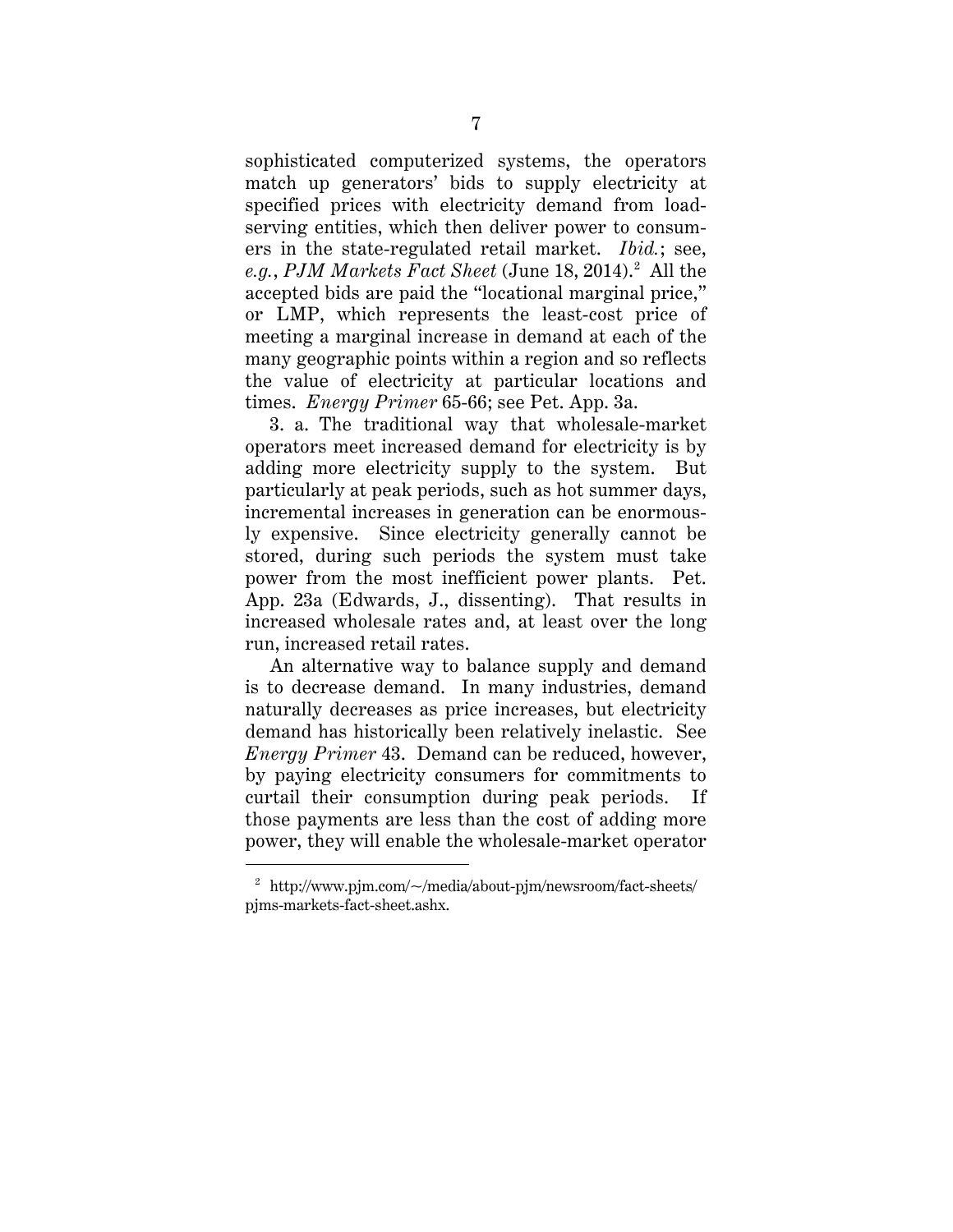to balance supply and demand with a smaller increase in the wholesale price. This practice of paying entities to refrain from taking power from the electricity system is one type of what has been termed "demand response." See *id.* at 46-47. Besides reducing rates, demand response, by decreasing the amount of power necessary to balance supply and demand, reduces the risk of system failures like blackouts and curbs the market power of generators. Pet. App. 60a-61a.

Demand-response programs exist in both retail and wholesale markets. See *Energy Primer* 47-48. At the retail level, States are implementing programs like "critical-peak rebates," in which retail customers are given rebates on their bills for curtailing use at peak times. *Id.* at 48. At the wholesale level, third-party aggregators of electricity users, as well as local utilities and large individual users like factories, "bid" demand-response commitments into the wholesale markets, "specifying the hours, number of megawatts and price at which they are willing to curtail." *Ibid.*  The market operators then treat those commitments like bids from generators, accepting them if the price is right in light of the level of demand and all other bids.

Wholesale-market operators began using demandresponse programs in the early 2000s. See PJM Interconnection C.A. Pet. for Reh'g 3-4. Those operators, however, have varied in the level of compensation paid to demand-response providers, with some using the same LMP methodology used for generators, and others using different approaches. See Pet. App. 63a-65a.

b. In the Energy Policy Act of 2005 (EPAct), Pub. L. No. 109-58, 119 Stat. 594, Congress established as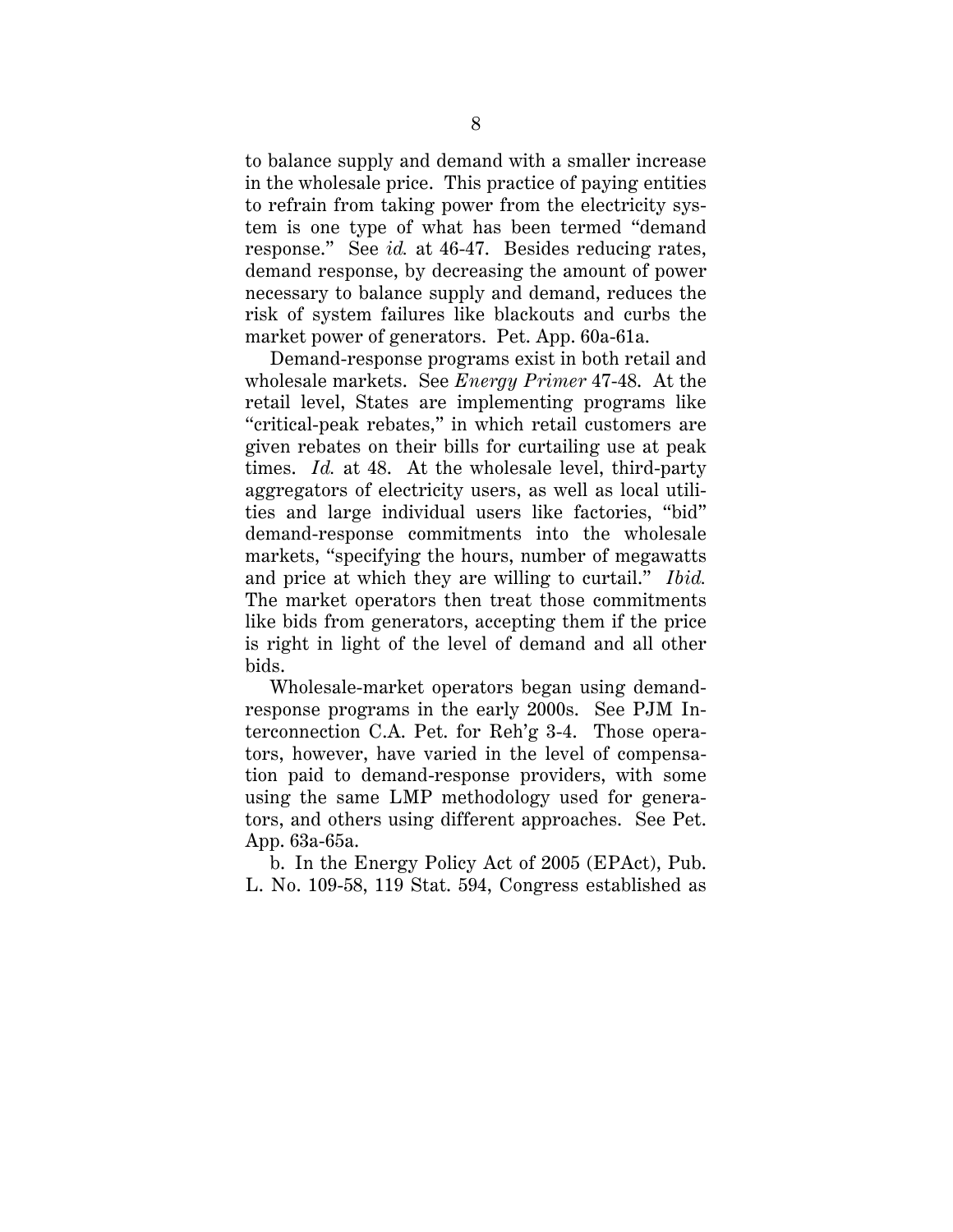"the policy of the United States that \* \* \* unnecessary barriers to demand response participation in energy, capacity, and ancillary service markets shall be eliminated." § 1252(f), 119 Stat. 965-966 (16 U.S.C. 2642 note). The "energy" market is the market in electricity at issue here. The "capacity" market involves longer-term commitments designed to spur investment in infrastructure, and "ancillary services" provide electricity to help the grid run efficiently, such as through operating reserves. In 2007, Congress further instructed FERC to develop a national action plan for demand response. See Energy Independence and Security Act of 2007, Pub. L. No. 110-140, § 529(a), 121 Stat. 1664 (42 U.S.C. 8279).

In light of these congressional enactments, FERC has issued rules designed to facilitate the participation of demand-response providers in the markets under its regulatory authority. In 2007, FERC permitted all wholesale-market operators to use demand-response commitments for certain ancillary services on a comparable basis with generation resources. See Pet. App. 62a. The following year, FERC adopted new rules requiring all wholesale-market operators to accept bids from demand-response providers in markets for certain ancillary services on a basis comparable to other resources, unless such participation is prohibited by the relevant state regulatory authority. See *ibid.*; see 18 C.F.R. 35.28(g)(1)(i)(A). FERC also required wholesale-market operators to permit an aggregator of retail customers, in certain circumstances, to bid demand-response commitments directly into the wholesale market (again, unless prohibited by state authorities). See 18 C.F.R.  $35.28(g)(1)(iii)$ . In addition, FERC ordered wholesale-market operators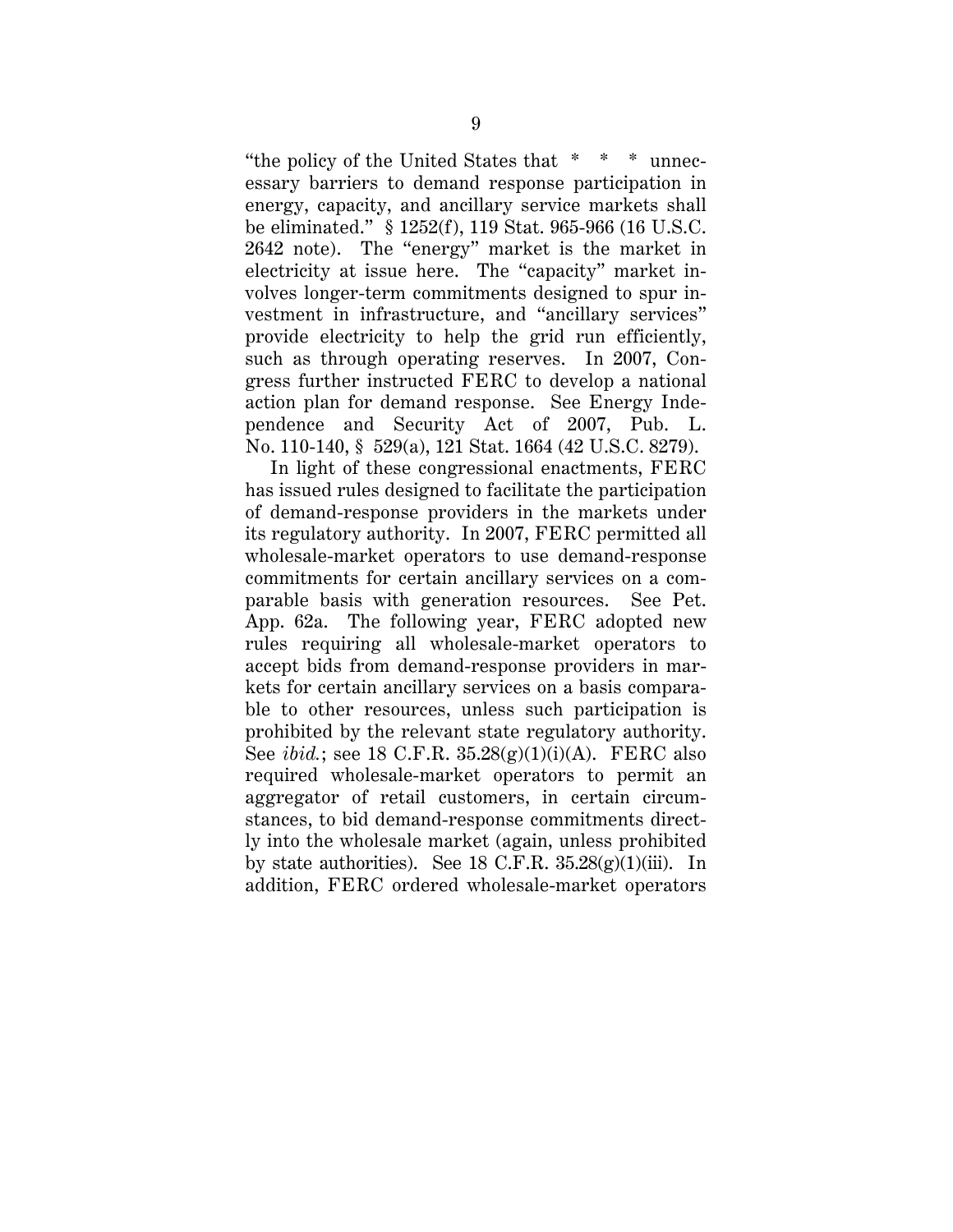to study whether further measures were necessary to eliminate barriers to the participation of demandresponse providers in wholesale markets. *Wholesale Competition in Regions with Organized Electric Markets*, 73 Fed. Reg. 64,101-64,102 (Oct. 28, 2008). No party sought judicial review of the 2008 rulemaking.

4. In 2011, after reviewing the reports that it had solicited, as well as thousands of pages of comments from the public, FERC issued Order No. 745, entitled *Demand Response Compensation in Organized Wholesale Energy Markets* (the Rule). See Pet. App. 49a-172a. The Rule imposed a number of requirements on wholesale-market operators designed to eliminate barriers to the use of demand-response commitments in wholesale-electricity markets.

a. The Rule's most significant requirement is the methodology that wholesale-market operators must use to compensate demand-response providers. See Pet. App. 89a-104a. That methodology is LMP—the same methodology used to compensate generators that supply power to the wholesale market (see p. 7, *supra*). Commenters had advocated rates above, below, and at LMP. See Pet. App. 89a. FERC chose LMP after "find [ing], based on the record here.] that, when a demand response resource has the capability to balance supply and demand as an alternative to a generation resource, and when dispatching and paying LMP to that demand response resource is shown to be. cost-effective," it would be "unjust and unreasonable" for a wholesale-market operator to pay "compensation other than the LMP." *Id.* at 90a-91a.

In light of that finding, FERC provided that two conditions must be met before payment of LMP is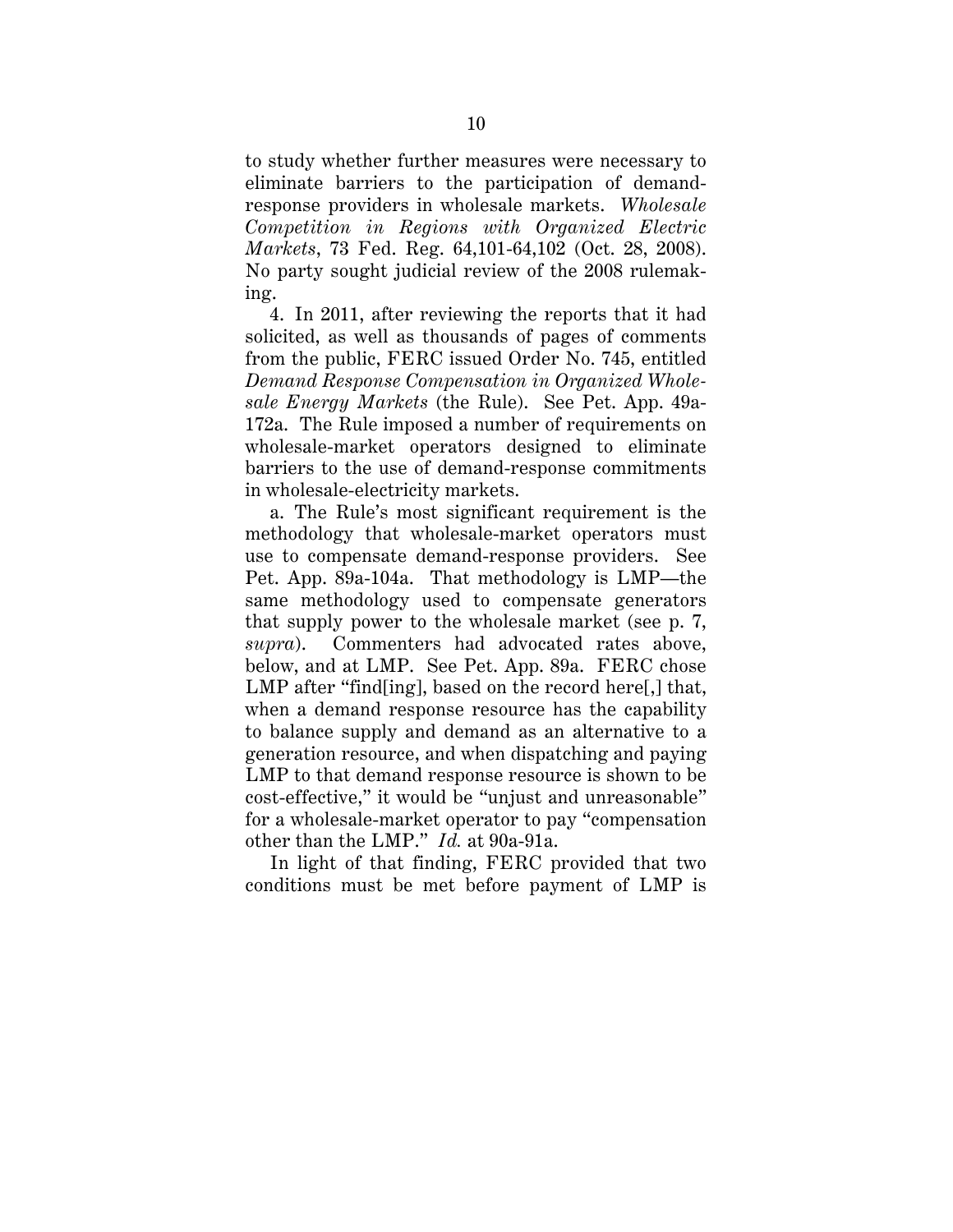required. First, "the demand response resource must be able to displace a generation resource in a manner that serves the [wholesale-market operator] in balancing supply and demand." Pet. App. 91a. In other words, the demand-response commitment must be able to help the operator clear the market. Second, "the payment of LMP for the provision of the service by the demand response resource must be cost-effective" under what the Commission termed the "net benefits test." *Id.* at 92a. That condition ensures that a wholesale-market operator will pay LMP to a demandresponse provider instead of adding more power supply only when doing so "results in a reduction in the total amount consumers pay for resources that is greater than the money spent acquiring those demand response resources at LMP." *Id.* at 93a.[3](#page-17-0)

The Commission rejected the view that the optimal compensation methodology is LMP reduced by the amount that the demand-response provider would have paid for the power that it refrains from consuming (a methodology called "LMP-G"). See Pet. App. 100a-101a. FERC explained that it ordinarily does not "inquire into the costs or benefits of production for the individual resources participating as supply resources in the organized wholesale electricity markets," and that it saw no reason "why it would be ap-

<span id="page-17-0"></span><sup>&</sup>lt;sup>3</sup> As the Commission explained, even though LMP is the pricing methodology both for a demand-response commitment and for additional generation, for technical reasons (relating to the effect that a reduction in demand has on the cost of satisfying the remaining demand), it would not be efficient for wholesale-market operators to select a demand-response commitment whenever it is the lowest bid. See Pet. App. 55a-56a, 94a, 229a-230a. That is the reason for the net-benefits test.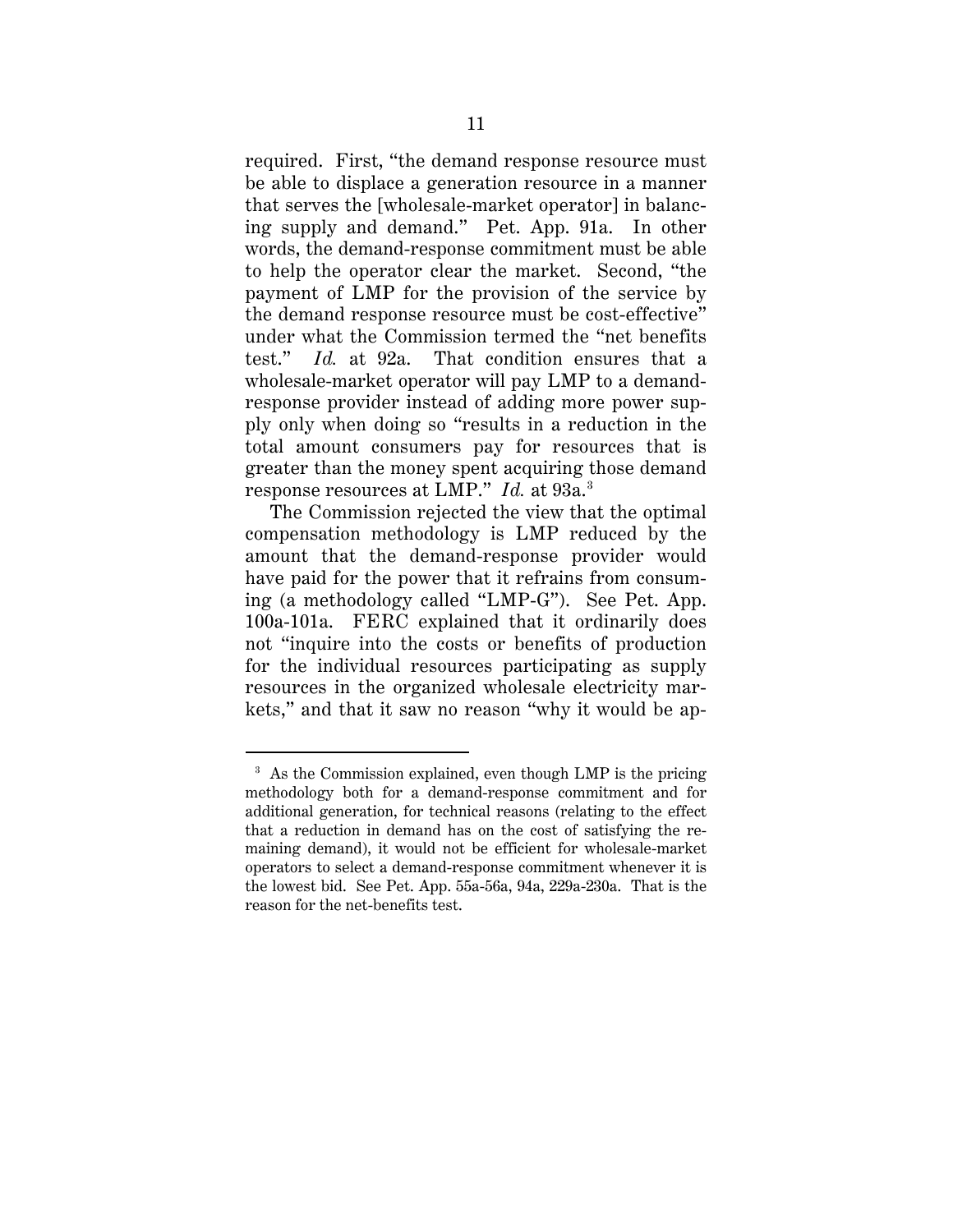propriate for the Commission to continue to apply this approach to generation resources yet depart from this approach for demand response resources." *Id.* at 101a-102a.

The Rule also establishes how demand-response payments must be recouped from wholesale-electricity purchasers. It requires the cost of the payments to be allocated proportionally to all wholesale-market purchasers who benefit from the resulting reduction of the price of wholesale electricity in a particular location on the grid. Pet. App. 128a-129a. In addition, the Rule instructs wholesale-market operators to review their existing measurement protocols for ensuring that demand-response providers are in fact reducing expected power consumption. *Id.* at 123a-125a.

Finally, FERC "reject[ed] challenges to the Commission's authority to set the compensation level for demand response in organized wholesale energy markets." Pet. App. 137a. The Commission pointed to its conclusion in previous rulemakings that "demand response directly affects wholesale rates" when it "is bid directly into the wholesale market." *Wholesale Competition in Regions With Organized Electric Markets*, 74 Fed. Reg. 37,783 (July 29, 2009); see Pet. App. 137a & nn.216-217. Because of that direct effect, the Commission concluded that it "has jurisdiction to regulate the market rules under which [a wholesalemarket operator] accepts a demand response bid into a wholesale market." *Id.* at 137a.

b. FERC denied requests for rehearing. See Pet. App. 173a-275a. It again rejected challenges to its statutory authority, explaining that "demand response participation in the organized wholesale energy markets and the market rules governing that participation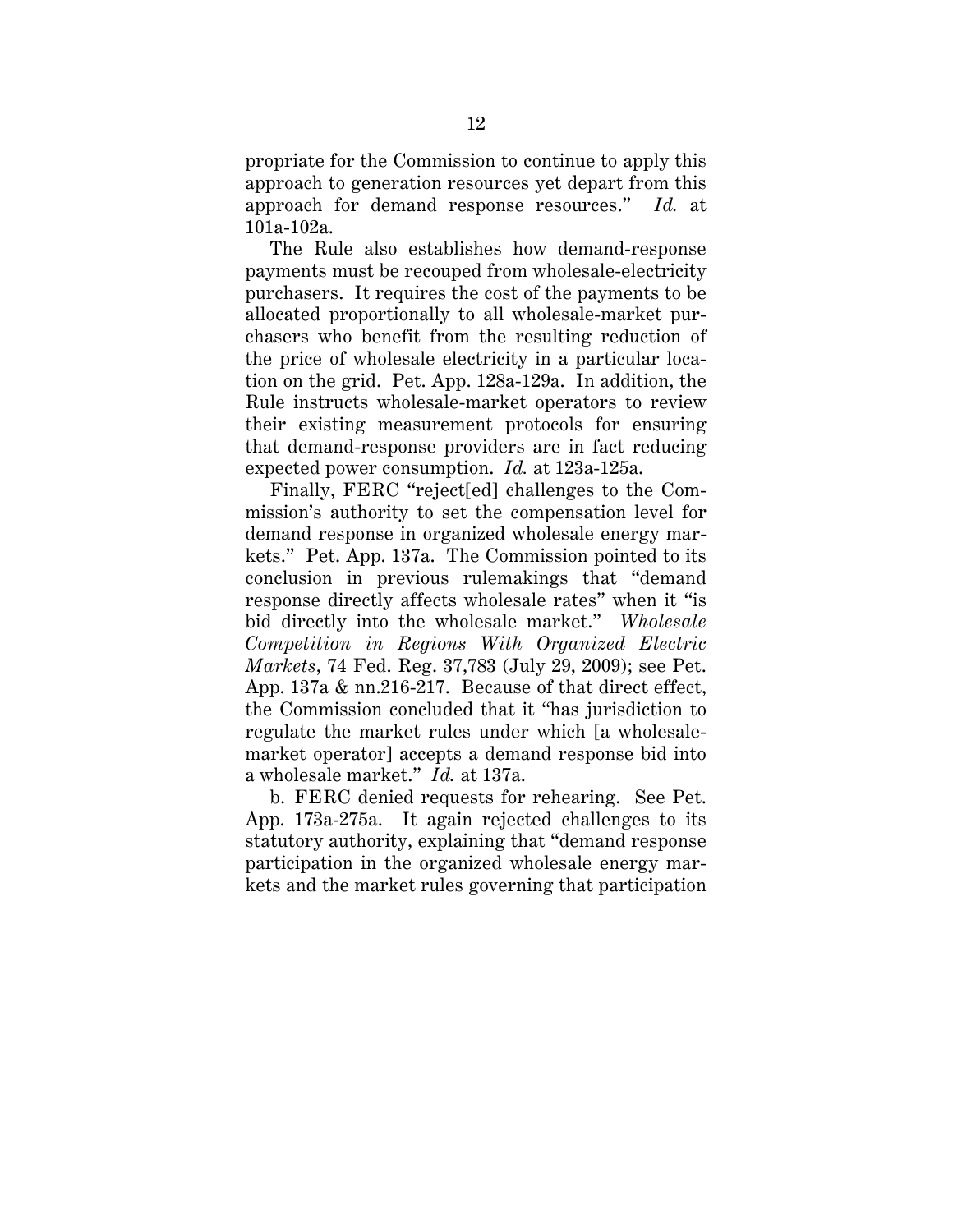are 'practices affecting rates' pursuant to sections [824d and 824e] of the FPA." *Id.* at 188a-200a. FERC further explained that "in the circumstances covered by the Final Rule, demand response resources are direct participants in the organized wholesale energy markets over which [FERC has] jurisdiction," and "that participation has a direct and substantial effect on rates in those markets." *Id.* at 198a. In light of the Rule's limited scope, FERC rejected the argument of some commenters that its interpretation of its statutory authority would encompass "input cost[s] for generation," such as the price of "cement, steel, or coal," that "indirectly affect[] wholesale rates." *Id.* at 197a-198a.

The order on rehearing also rejected various challenges to the substance of the Rule. See Pet. App. 201a-266a. Although a number of state regulatory authorities participated in FERC's rulemaking, no State challenged FERC's authority under the FPA to promulgate the Rule. [4](#page-19-0)

c. Commissioner Moeller dissented from the initial order and the order on rehearing. See Pet. App. 156a-172a, 269a-275a. He did not question the Commission's conclusion that it had authority to promulgate the Rule, and he emphasized that "demand response plays a very important role in [wholesale] markets by providing significant economic, reliability, and other market-related benefits." *Id.* at 156a; see *id.* at 269a. But based on the record before the Commission, he would have "allow[ed] the regional [wholesale] markets to continue to develop their own compensation

<span id="page-19-0"></span> <sup>4</sup> FERC issued a brief second order on rehearing that is not relevant here. See Pet. App. 276a-281a.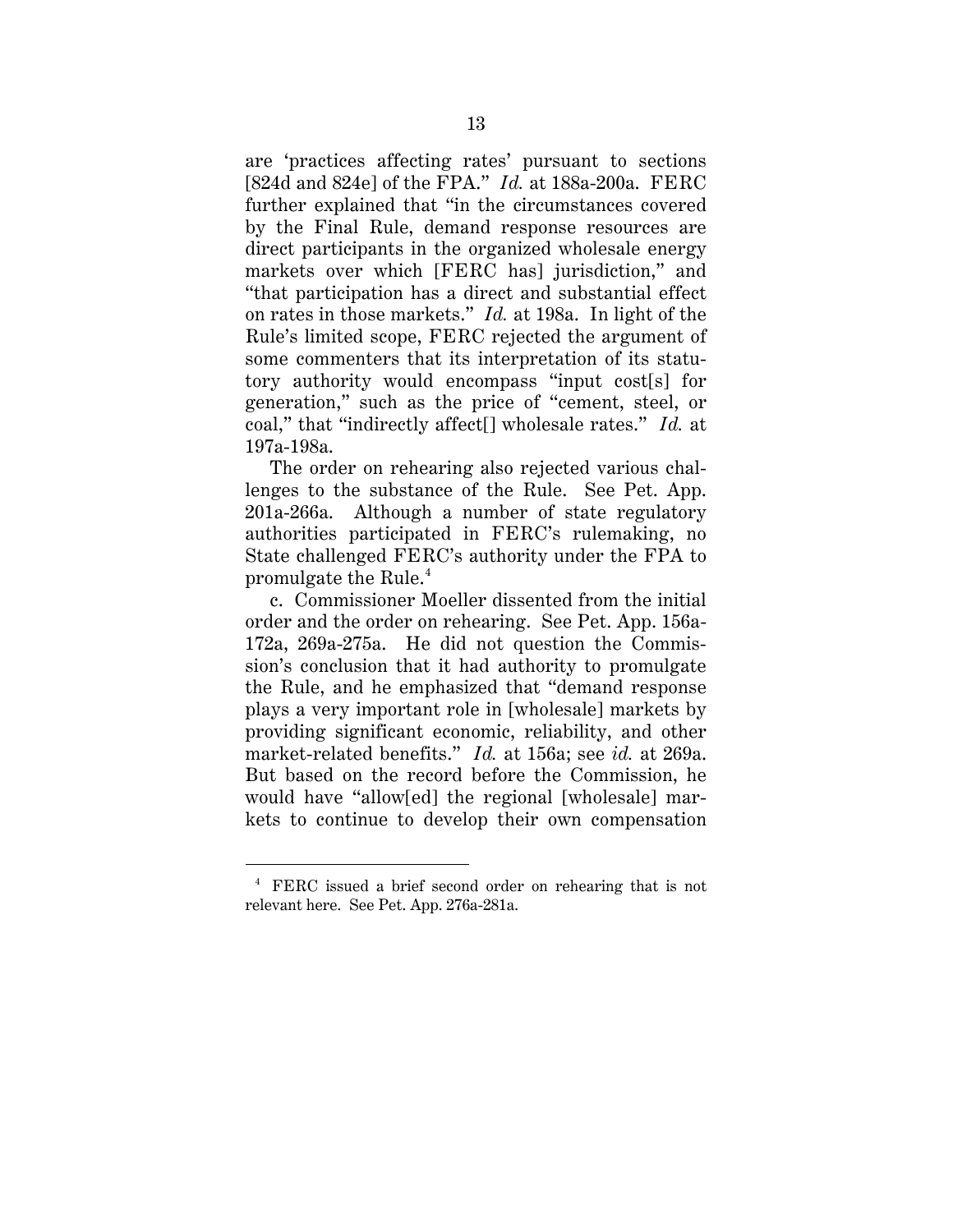proposals," or, in the alternative, adopted the LMP-G formula. *Id.* at 172a; see *id.* at 269a-270a.

5. Organizations representing electricity generators and others sought judicial review of the Rule in the D.C. Circuit. A divided panel of the D.C. Circuit vacated the Rule in its entirety as "*ultra vires* agency action." Pet. App. 1a-17a.

a. The court of appeals acknowledged that it was required to "address FERC's assertion of its statutory authority under the familiar *Chevron* doctrine," by asking "'whether the statutory text forecloses the agency's assertion of authority.'" Pet. App. 5a (quoting *City of Arlington, Tex.* v. *F.C.C.*, 133 S. Ct. 1863, 1871 (2013)). The court concluded that the text of the FPA "unambiguously" forecloses FERC from ensuring that the level of compensation paid by wholesalemarket operators for demand-response commitments in their markets is just and reasonable. See *id.* at 5a-14a.

The court of appeals began by observing that, "as the Commission concedes, demand response is not a wholesale sale of electricity." Pet. App. 6a. The court then rejected FERC's argument that Sections 824d and 824e, which require the Commission to ensure that "any rule, regulation, practice, or contract affecting [a wholesale] rate" is just and reasonable, 16 U.S.C. 824e(a), authorized the Rule. See Pet. App. 7a. Although the court "agree[d] with the Commission that demand response compensation affects the wholesale market," it saw that effect as no different from the effect of any reduction in retail consumption on the wholesale price. *Ibid.* For that reason, the court believed that the Commission's assertion of authority "has no limiting principle" and "could osten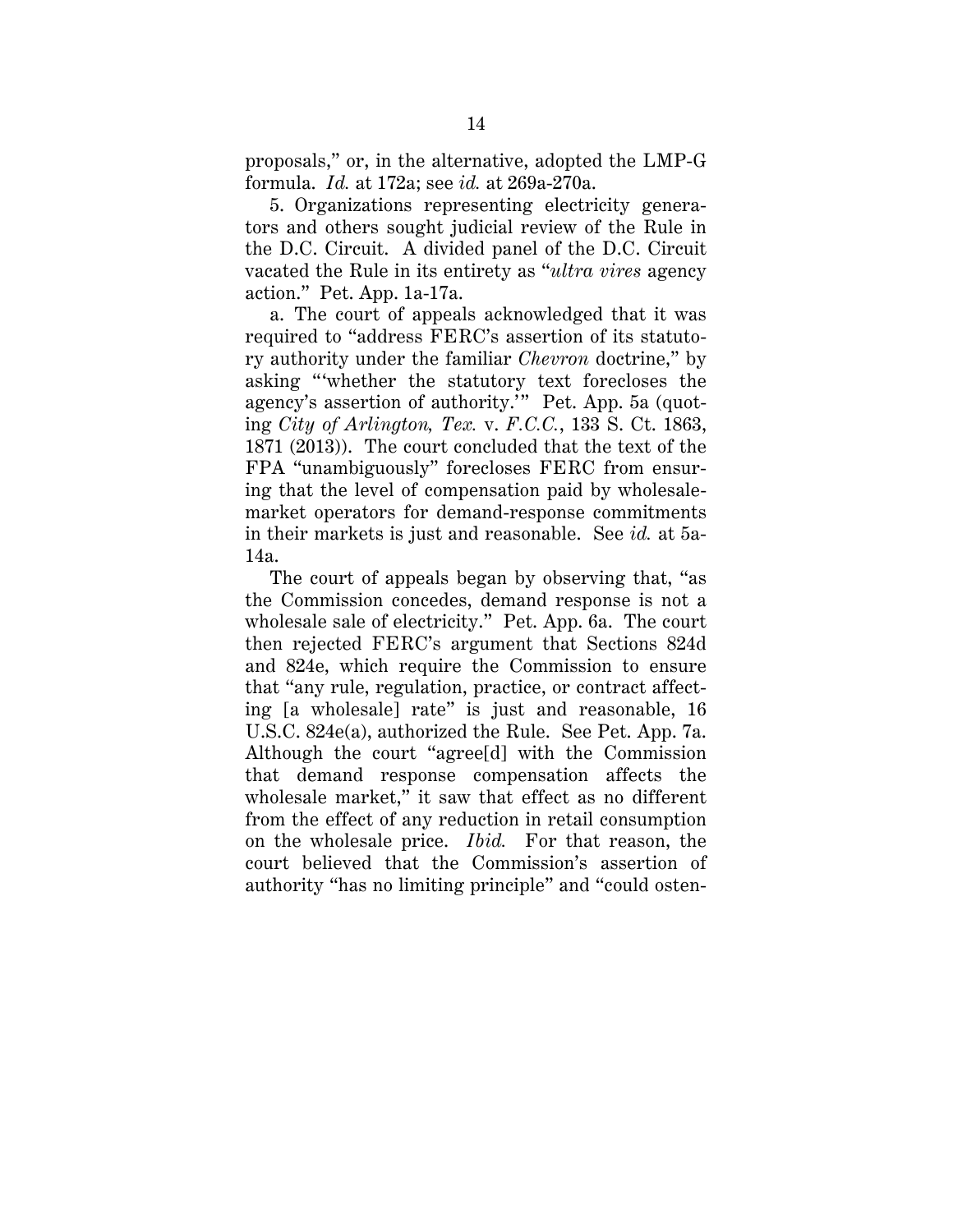sibly authorize FERC to regulate any number of areas, including the steel, fuel, and labor markets." *Id.* at 8a.

Consistent with its position in the administrative proceedings, FERC had distinguished the regulation of retail demand-response programs (as well as the regulation of generation inputs like fuel) from the Rule on the ground that the Rule applies only to demand-response providers who directly participate in wholesale markets by seeking payments from wholesale-market operators that are recouped by adjusting the wholesale rate—not to those who seek payments from outside the wholesale market. See Pet. App. 8a; see also FERC C.A. Br. 34-40. The court of appeals found that distinction unpersuasive, stating that "the directness of participation may be a function of the richness of the incentives FERC commands" and that FERC's "theory also assumes FERC can 'lure' non-jurisdictional resources into the wholesale market in the first place to create jurisdiction." Pet. App. 8a.

In light of its concern that FERC's interpretation of Sections 824d and 824e was too expansive, the court of appeals sought to discern a limiting principle "in the context of the overall statutory scheme." Pet. App. 8a. The court focused on Section 824(a)'s declaration of policy, which states that "FERC's reach 'extend[s] only to those matters which are not subject to regulation by the States.'" *Ibid.* (quoting 16 U.S.C. 824(a)). Because "States retain exclusive authority to regulate the retail market," the court reasoned, Sections 824d and 824e could not be read to authorize FERC to regulate that market. *Id.* at 8a-10a. The court also read the EPAct, which established the na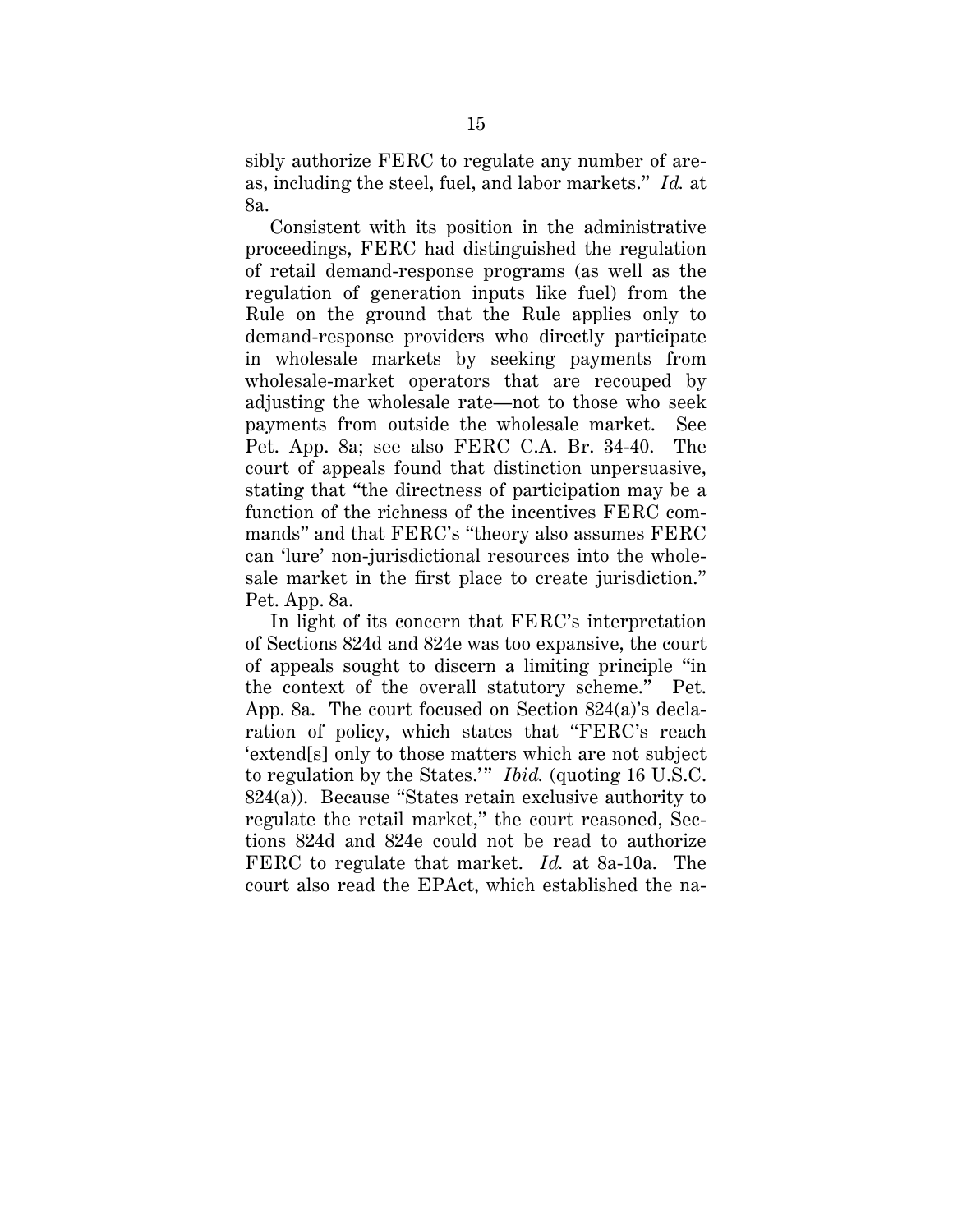tional policy of eliminating barriers to demand response, to "clarif[y]" that "FERC's authority over demand response resources is limited: its role is to assist and advise state and regional programs." *Id.* at 12a-14a.

Based on that reasoning, the court of appeals concluded that "the Federal Power Act unambiguously restricts FERC from regulating the retail market" and therefore that, because "[d]emand response \* \* \* is part of the retail market," the Rule was invalid and the court "need not reach *Chevron* step two." Pet. App. 11a, 14a. But the court briefly added that even if "the statute was ambiguous," the court would "find FERC's construction of it to be unreasonable for the same reasons." *Id.* at 14a.

The court of appeals further held that "[a]lternatively, even if we *assume* FERC had statutory authority to execute the Rule in the first place, [it] would still fail because it was arbitrary and capricious." Pet. App. 15a-17a. The court found that FERC had "failed to properly consider—and engage"—Commissioner Moeller's argument "that [the Rule] will result in unjust and discriminatory rates," which the court believed to be reasonable and persuasive. *Id.* at 15a. The court expressed the view that "the potential windfall to demand response resources" from the Rule's LMP methodology "seems troubling" and held that FERC had failed to provide a "direct response" to that concern. *Id.* at 16a-17a (citation omitted).

b. Judge Edwards dissented. Pet. App. 17a-48a. "The unfortunate consequence" of the majority's decision, he wrote, "is that a promising rule of national significance—promulgated by the agency that has been authorized by Congress to address the matters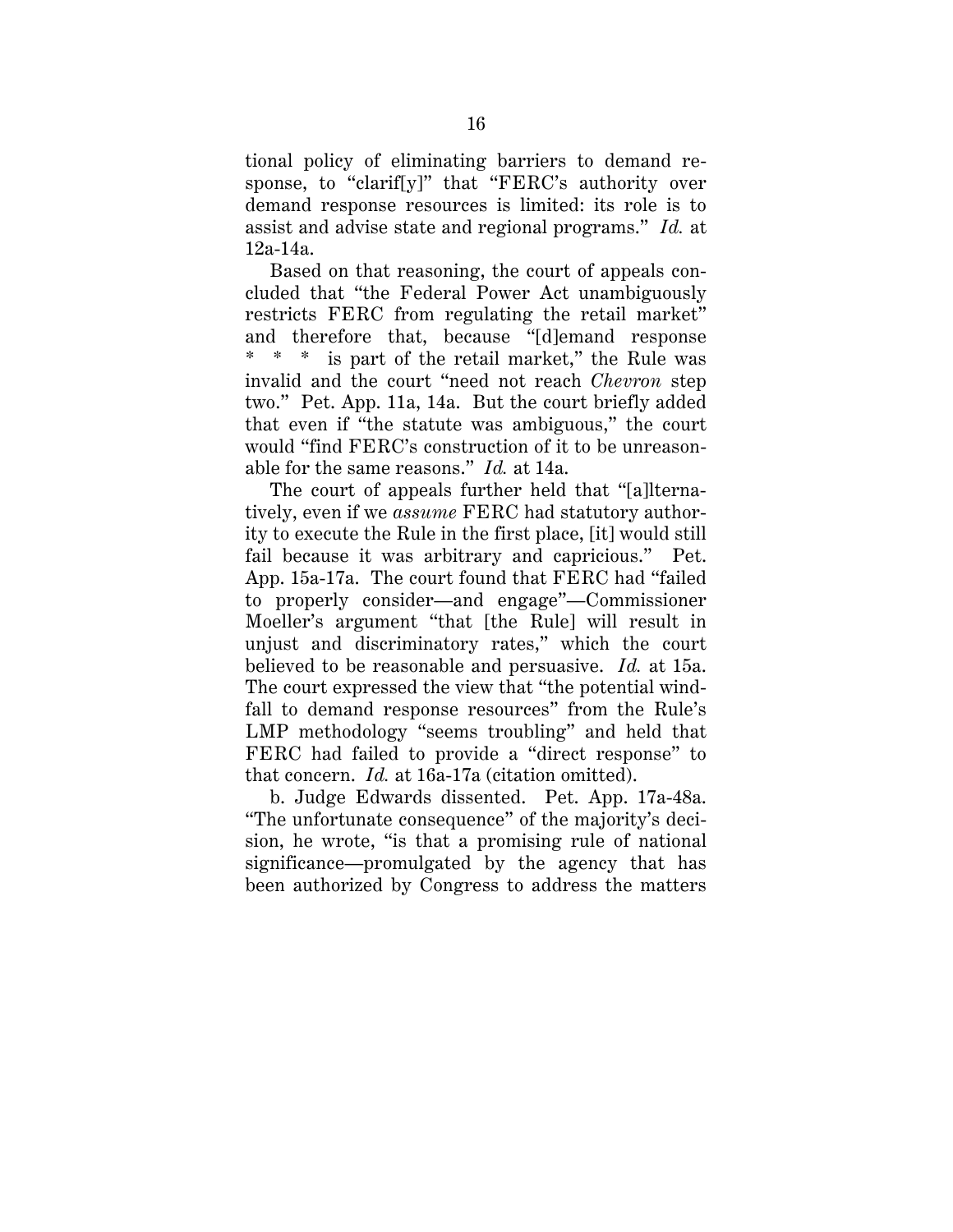in issue—is laid aside on grounds that I think are inconsistent with the statute, at odds with applicable precedent, and impossible to square with our limited scope of review." *Id.* at 48a.

Judge Edwards concluded that "FERC's explanation of its jurisdiction under the Federal Power Act is straightforward and sensible." Pet. App. 31a. In FERC's view, he explained, the wholesale-market operators' "rules governing the participation of demand response resources in the nation's wholesale electricity markets are 'practices affecting [wholesale electricity] rates.'" *Ibid.* He believed that the validity of that position "turn[ed] on a rather straightforward question of statutory interpretation: whether a promise to *forgo* consumption of electricity that would have been purchased in a retail electricity market unambiguously constitutes a 'sale of electric energy' under section  $[824(b)(1)]$ ," and therefore falls exclusively within the States' jurisdiction. *Id.* at 20a. He found the statute ambiguous on that point and thus would have deferred under *Chevron* to the Commission's understanding of the FPA. *Id.* at 20a-21a, 34a-35a; see *id.* at 200a. And "[a]bsent an affirmative limitation under section [824]," he explained, "there is no doubt that demand response participation in wholesale markets and the [wholesale-market operators'] market rules concerning such participation constitute 'practice[s] . . . affecting' wholesale rates under section [824e]." *Id.* at 21a.

Judge Edwards also concluded that FERC had sufficiently responded to Commissioner Moeller's argument that the LMP methodology would overcompensate demand-response providers. See Pet. App. 22a, 42a-48a.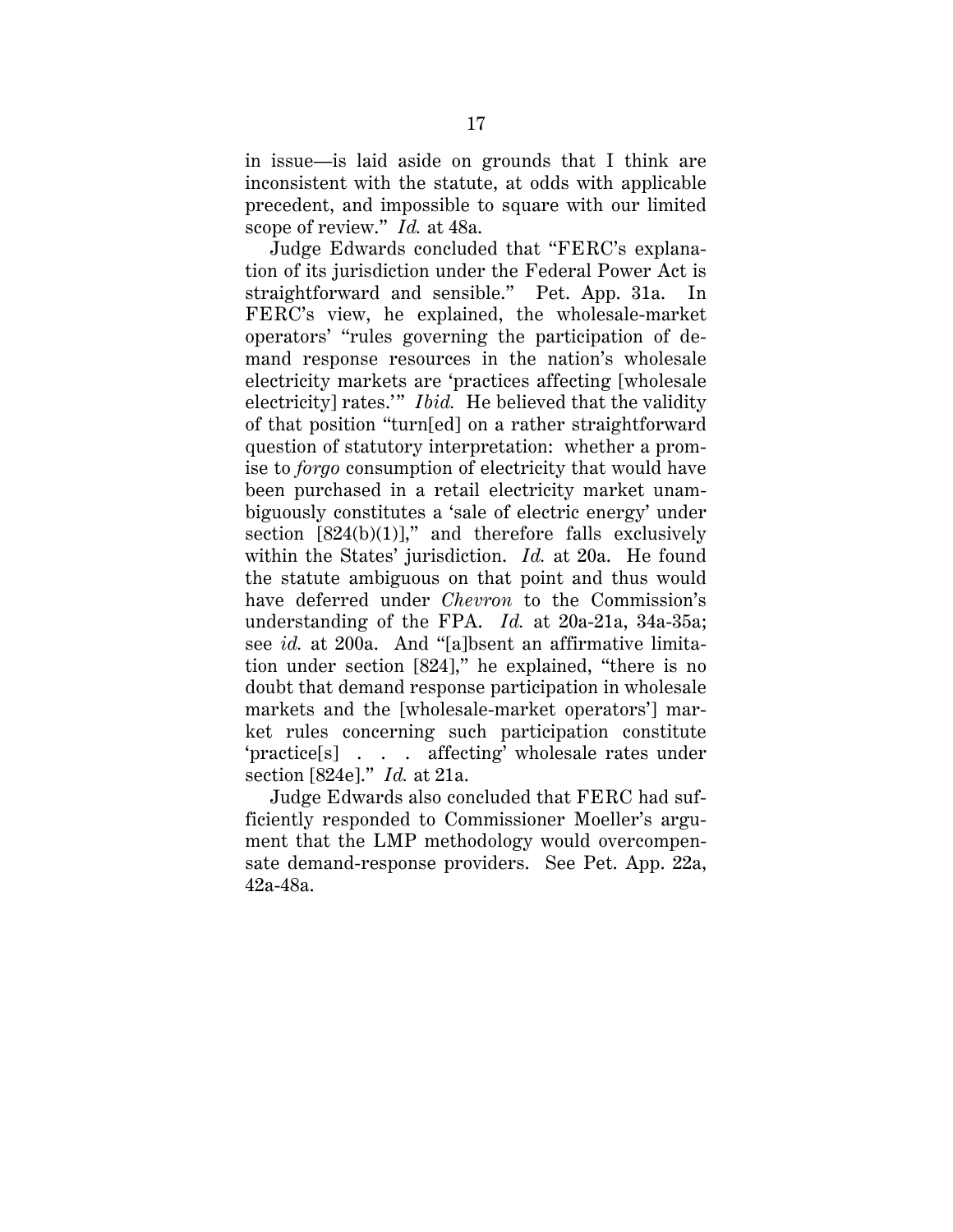#### **REASONS FOR GRANTING THE PETITION**

In holding invalid an important rule for ensuring the efficiency and reliability of modern wholesaleelectricity markets, the court of appeals seriously misinterpreted the FPA and misapplied basic principles of deference to agency interpretations of statutes. The court departed from the interpretive approach to the FPA that this Court has applied for a half-century by attaching overriding significance to Section 824(a)'s declaration of policy, even though FERC's promulgation of the Rule falls squarely within its foundational authority under Sections 824d and 824e. The court's analysis was driven by a concern that FERC's position would permit the Commission to regulate the retail-electricity market and markets in generation inputs, like fuel and steel. That concern was unfounded: The Rule regulates the price that wholesale purchasers of power pay—through the wholesale rate established in auction markets run by wholesalemarket operators—for a reduction in consumption by demand-response providers. The demand-response providers are actual and integral participants in wholesale markets themselves and the effect of their participation on the wholesale rate is far more immediate and direct than the effect exerted by retail consumption generally or the markets in generation inputs.

The court of appeals' statutory-authority holding warrants this Court's review. Demand-response commitments are critical to ensuring the efficiency and reliability of the Nation's electricity markets. The court's decision appears to bar FERC from regulating any aspect of demand-response participation in the wholesale markets within the Commission's jurisdic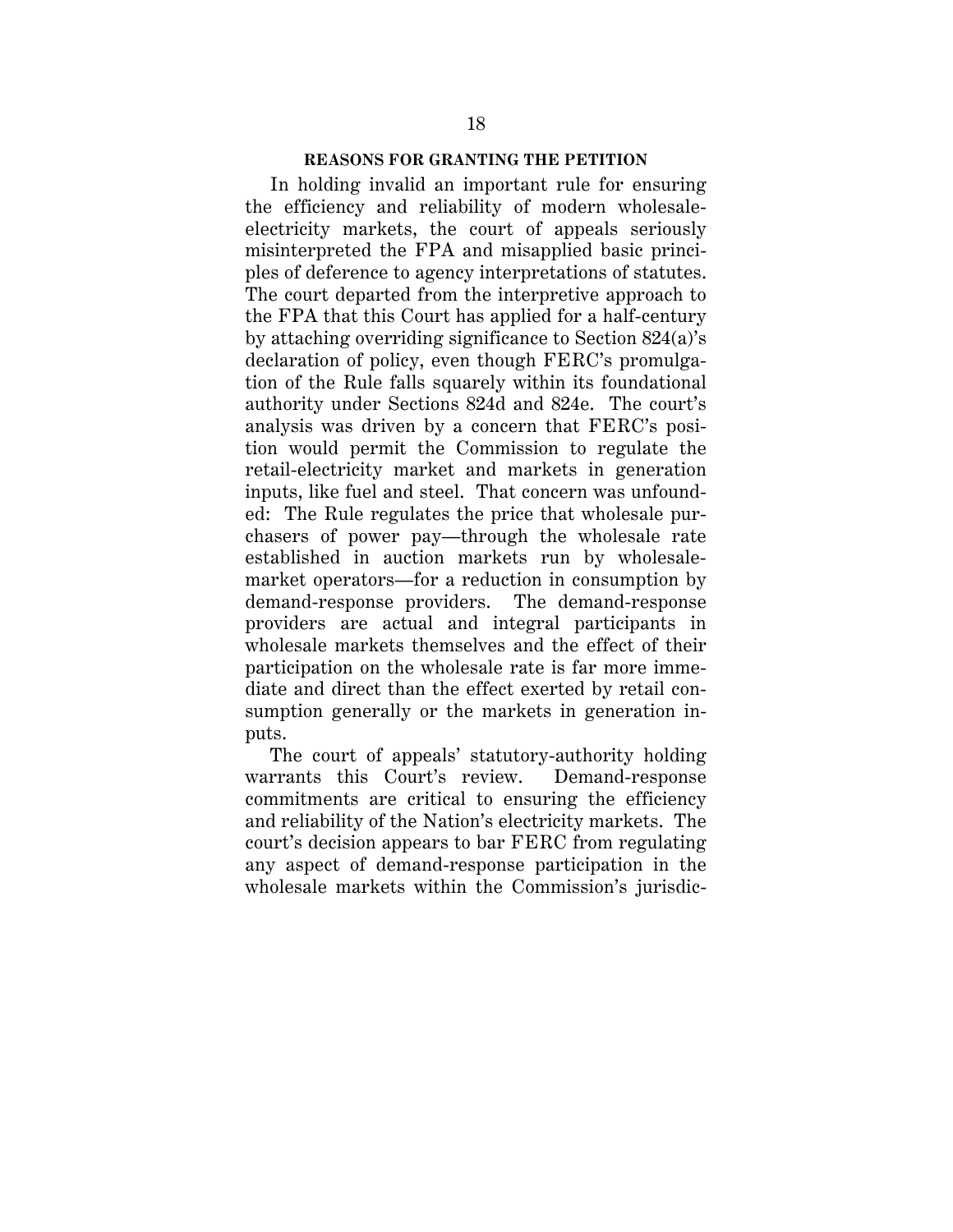tion—a practice that all Commissioners agreed in the rulemaking plays a significant role in those markets. That holding is unlikely to be reviewed by another court of appeals because the FPA's judicial-review provision permits any party to file a petition for review in the D.C. Circuit. 16 U.S.C. 825*l*(b). Accordingly, this Court should grant review.

# **A. The Court Of Appeals Erred In Holding That FERC Lacked Statutory Authority To Promulgate The Rule**

FERC acted within its authority under the FPA in promulgating the Rule.

As the court of appeals recognized, this case is governed by the framework of *Chevron U.S.A. Inc.* v. *Natural Resources Defense Council, Inc.*, 467 U.S. 837 (1984). See Pet. App. 5a. Under that framework, a court must first "apply[] the ordinary tools of statutory construction" to "determine 'whether Congress has directly spoken to the precise question at issue.'" *City of Arlington, Tex.* v. *F.C.C.*, 133 S. Ct. 1863, 1868 (2013) (quoting *Chevron*, 467 U.S. at 842). If so, that meaning controls. "But 'if the statute is silent or ambiguous with respect to the specific issue, the question for the court is whether the agency's answer is based on a permissible construction of the statute.'" *Ibid.* (quoting *Chevron*, 467 U.S. at 843). Thus, "[s]tatutory ambiguities will be resolved, within the bounds of reasonable interpretation, not by the courts but by the administering agency." *Ibid.* The *Chevron* standard applies both to questions about "the scope of the [agency's] delegated authority" and to questions about the "application of its delegated authority." *Id.* at 1870 (emphases omitted).

Accordingly, the question here is "whether the [FPA's] text forecloses [FERC's] assertion of authori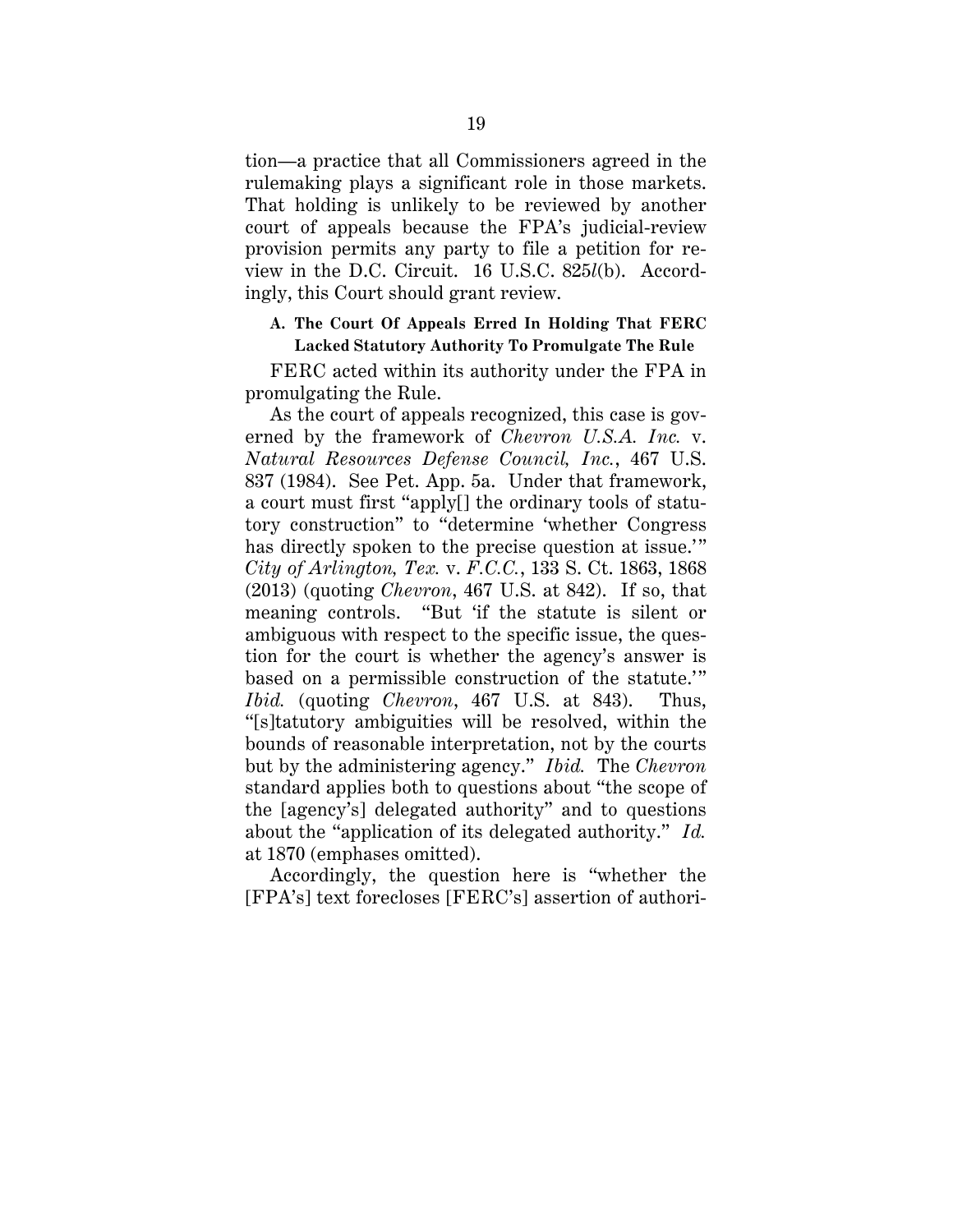ty." *City of Arlington*, 133 S. Ct. at 1871. It does not. To the contrary, FERC's conclusion that it has the authority (and the responsibility) to regulate the compensation paid by wholesale-market operators for demand-response commitments—and recouped in the wholesale rate set in the auction markets run by those operators—is the best and indeed only sensible reading of the statutory text.

1. a. Under Section 824(b), FERC has jurisdiction over "the sale of electric energy at wholesale in interstate commerce"—*i.e.,* the interstate "sale of electric energy to any person for resale." 16 U.S.C. 824(b) and (d). The auction markets run by wholesale-market operators establish the wholesale rates for electricity sold in each operator's region. It is undisputed, therefore, that FERC must ensure that those rates are just and reasonable. See Pet. App. 200a.

It follows that the rules that wholesale-market operators employ in their auction markets fall squarely within FERC's statutory authority to regulate any "rule, regulation, practice, or contract affecting [a wholesale] rate." 16 U.S.C. 824e(a); see 16 U.S.C.  $824d(a)$ . For example, the compensation methodology that the markets use to pay generators (LMP) is a direct determinant of the wholesale rates established in the markets. Thus, each wholesale-market operator has a tariff on file with FERC setting forth the rules that govern its markets in electricity, capacity, and ancillary services. See *NRG Power Mktg., LLC* v. *Maine Pub. Utils. Comm'n*, 558 U.S. 165, 169 n.1 (2010).

Like other rules and practices that wholesalemarket operators employ, the methodology for compensating demand-response commitments bid into the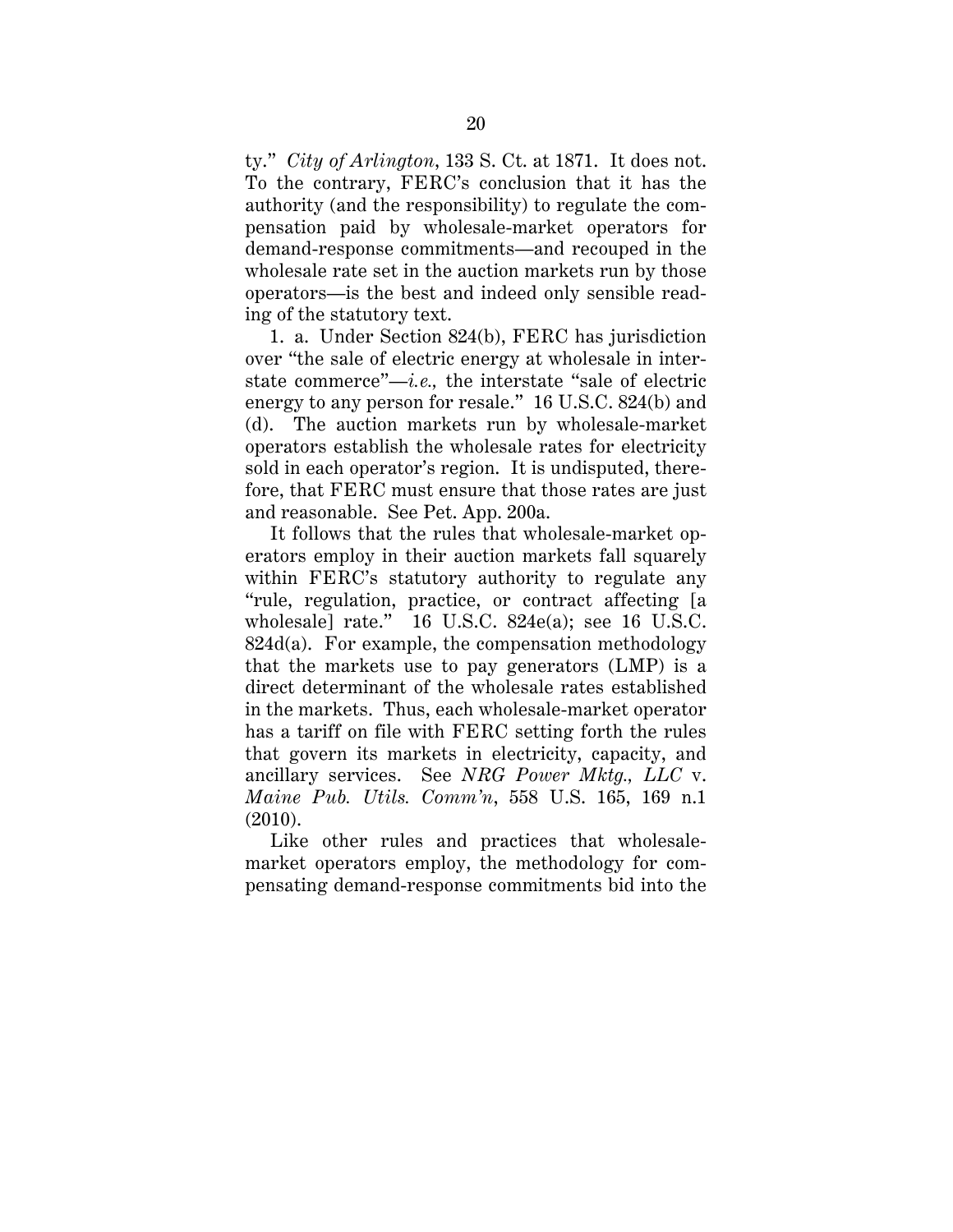wholesale market is a key determinant of the wholesale rate. The level of compensation controls which demand-response commitments the system will accept to balance supply and demand, which in turn determines the market-clearing price of wholesale electricity in the real-time and day-ahead markets. The payments to demand-response providers, moreover, are recouped directly from the rates paid by purchasers of wholesale electricity. Accordingly, like any other facet of the auction markets run by wholesale-market operators, the methodology for compensating demand-response commitments is a "rule, regulation, [or] practice \* \* \* affecting [a wholesale] rate" (and, once accepted, a commitment is a "contract affecting such rate"). 16 U.S.C. 824e(a). Simply put, FERC has plenary authority over the rules of the game in modern wholesale-electricity markets.

A hypothetical illustrates why the contrary conclusion is untenable. Suppose that a wholesale-market operator was vastly *over*paying for demand-response commitments, choosing to utilize them when it would be far more efficient to pay for additional generation instead. That overcompensation would inevitably result in a higher-than-optimal wholesale rate. Given that the FPA requires FERC to ensure that wholesale rates are just and reasonable, it is inconceivable that the Commission would lack authority to act in that situation. And if that is so, no convincing basis exists to distinguish the Commission's decision here to set the compensation level for demand-response commitments prospectively to ensure that demand response is neither overused nor underused—and neither overpaid nor underpaid—in light of its important role in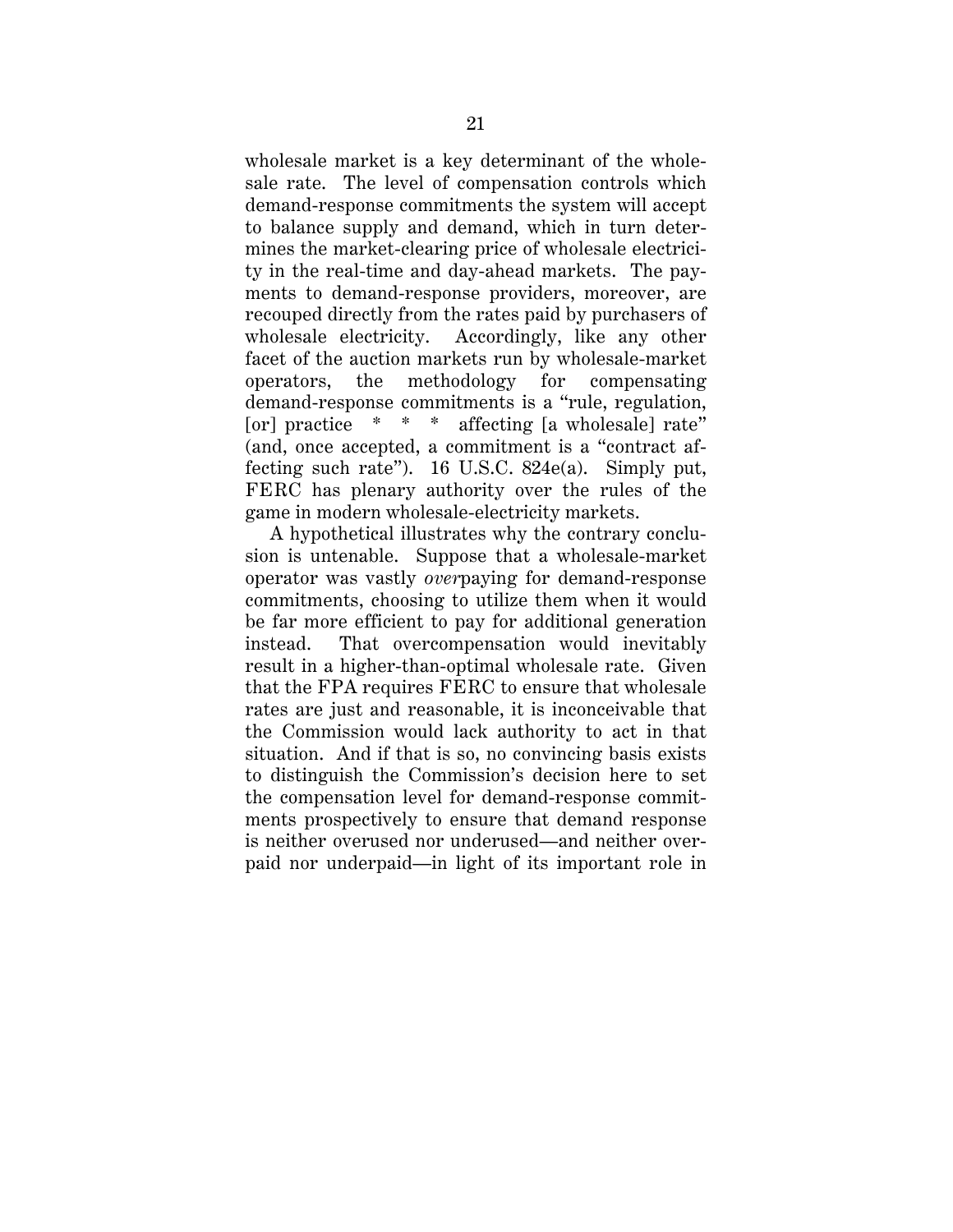securing system reliability and efficient pricing. See Pet. App. 59a-61a.

b. No provision of the FPA circumscribes FERC's duty to ensure that the methodology that wholesalemarket operators use to compensate demand-response providers results in just and reasonable wholesale rates. Section 824(b)(1) excludes from FERC authority any "sale of electric energy" other than a wholesale sale. See *New York* v. *FERC*, 535 U.S. 1, 20 (2002). But as the court of appeals acknowledged, "[d]emand response does not involve a sale." Pet. App. 6a; see *id.* at 194a (order on rehearing). So that limitation has no application here.

The court of appeals did not identify any other limitation on FERC's authority. The only textual basis for the court of appeals' holding was Section 824(a)'s general "[d]eclaration of policy," which provides that FERC's authority "extend[s] only to those matters which are not subject to regulation by the States." See Pet. App. 8a-9a. But this Court has long held that Section 824(a)'s "mere 'policy declaration'  $* * *$ 'cannot nullify a clear and specific grant of jurisdiction, even if the particular grant seems inconsistent with the broadly expressed purpose.'" *New York*, 535 U.S. at 22 (quoting *F.P.C.* v. *Southern Cal. Edison Co.*, 376 U.S. 205, 215 (1964) (quoting *Connecticut Light & Power Co.* v. *FPC*, 324 U.S. 515, 527 (1945))). FERC's authority under Section 824e(a) to review and change "any rule, regulation, practice, or contract affecting [a wholesale] rate" is not only a "specific grant of jurisdiction"; it has been the principal basis for federal regulation of wholesale-electricity markets since 1935. See *id.* at 6-7.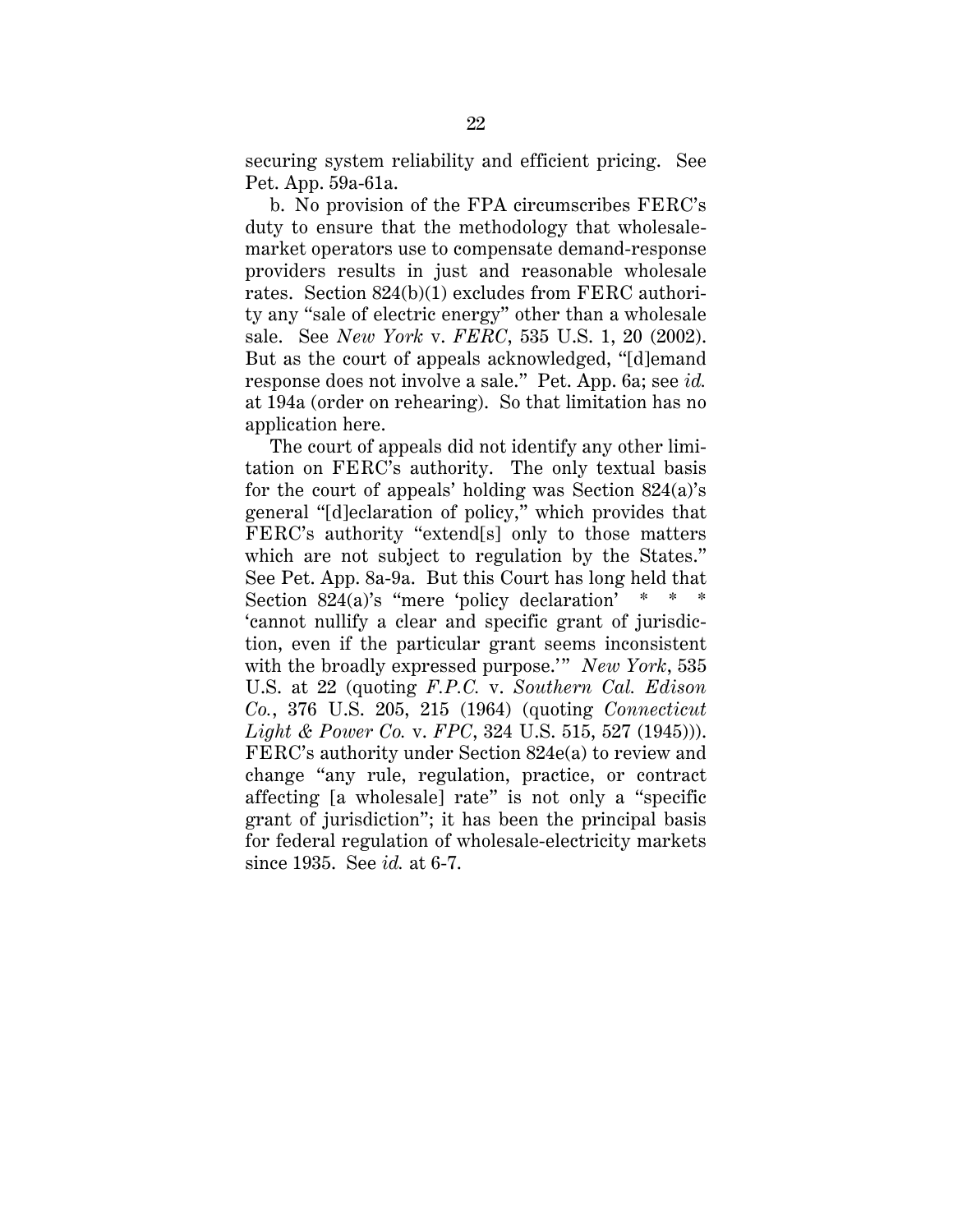The court of appeals nevertheless concluded that Sections 824d and 824e "do not constitute a 'clear and specific grant of jurisdiction'" and therefore do not displace state authority. Pet. App. 9a. That unexplained holding is irreconcilable with this Court's decisions finding state laws preempted by FERC's authority under those provisions—for example, its authority to regulate power allocations among related wholesale purchasers. As this Court has held in that context, "FERC's exclusive jurisdiction applies not only to rates but also to power allocations that *affect wholesale rates*." *Mississippi Power & Light Co.* v. *Moore*, 487 U.S. 354, 371 (1988) (emphasis added); see *Nantahala Power & Light Co.* v. *Thornburg*, 476 U.S. 953, 966-967 (1986); see also *Schneidewind* v. *ANR Pipeline Co*., 485 U.S. 293, 308-309 (1988) (applying Natural Gas Act, 15 U.S.C. 717 *et seq.*).[5](#page-29-0)

The court of appeals found it significant that FERC had acknowledged that Sections 824d and 824e do not "trump[ ] the express limitation on [FERC's] authority to regulate non-wholesale sales" in Section 824(b)(1). Pet. App. 9a (quoting FERC C.A. Br. 34- 35). But that is a non sequitur. That an *express* limitation in the FPA cabins the scope of FERC's authority does not mean that the statute's "mere policy dec-

<span id="page-29-0"></span><sup>&</sup>lt;sup>5</sup> Because the relevant provisions of the FPA and the Natural Gas Act "are in all material respects substantially identical," this Court follows the "established practice of citing interchangeably decisions interpreting the pertinent sections of the two statutes." *Arkansas La. Gas Co.* v. *Hall*, 453 U.S. 571, 577 n.7 (1981) (citation omitted). This Court is considering the preemptive effect of FERC's "affecting" jurisdiction under the Natural Gas Act in *Oneok, Inc.* v. *Learjet, Inc.*, No. 13-271 (argued Jan. 12, 2015).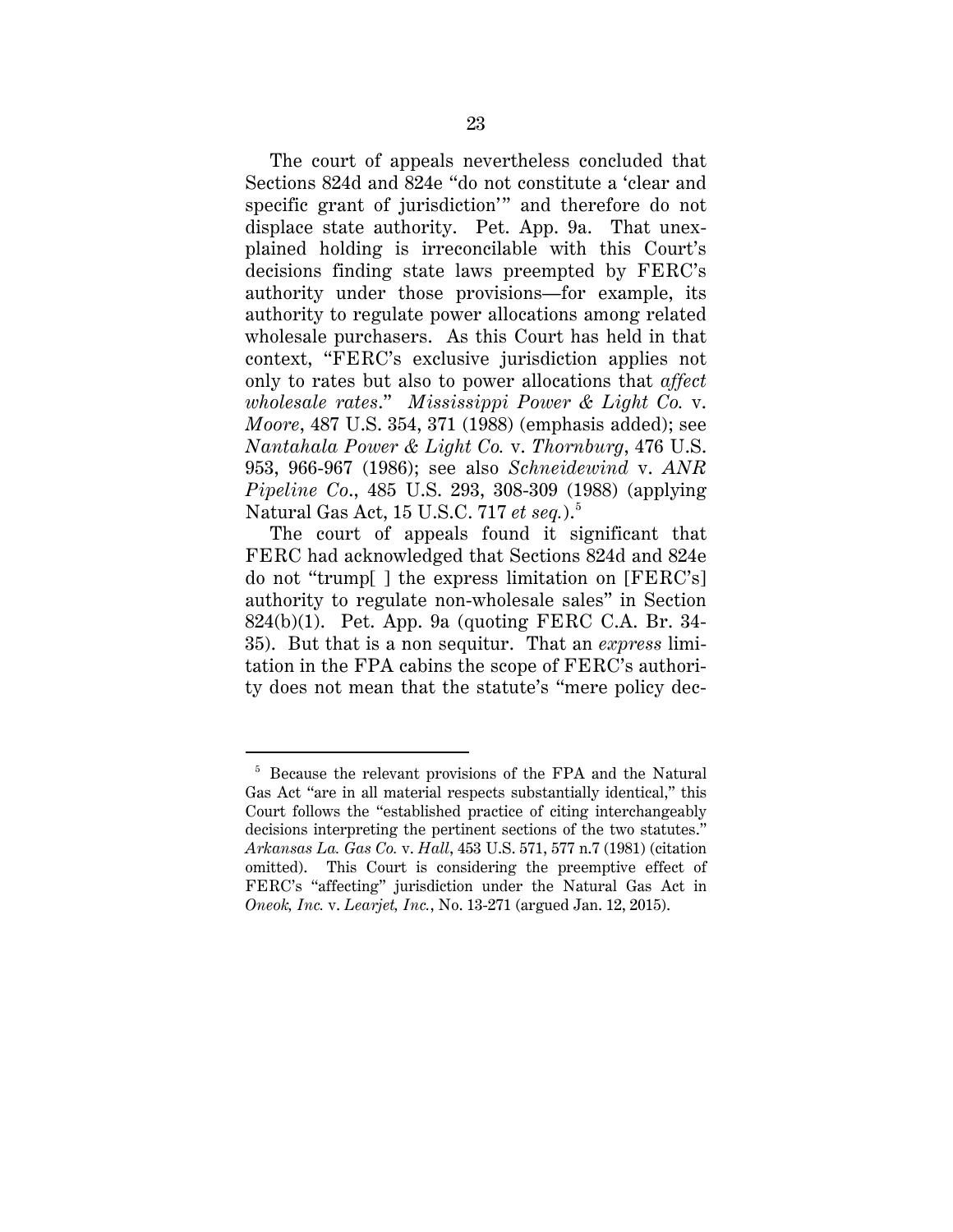laration" does. And this Court has already held otherwise. *New York*, 535 U.S. at 22.

In any event, States do not regulate the market rules employed in wholesale markets, and any attempt to do so—including the rules for compensating demand-response commitments bid into those markets—would be preempted. See pp. 25-28, *infra*. For that reason, even were it proper to subordinate the FPA's operative provisions to its general declaration of policy concerning state regulation, the Rule would still be within FERC's authority.

2. The court of appeals' decision rested principally on its belief that accepting the Commission's position would mean that any practice in the retail market—or even in related markets like fuel and steel—would fall within FERC's regulatory ambit. See Pet. App. 8a. That concern is unfounded.

The D.C. Circuit has held that the Commission's statutory authority to regulate rules and practices "affecting" wholesale rates "is limited to those methods or ways of doing things on the part of the utility that *directly affect* the rate or are closely related to the rate." *California Indep. Sys. Operator* v. *FERC*, 372 F.3d 395, 403 (2004) (emphasis added). The Commission has not contested that limitation in this case, because it is amply satisfied. See Pet. App. 137a, 189a-191a & n.54. The level at which demandresponse providers are compensated by wholesalemarket operators for bids into the wholesale system has "about as 'direct' an effect and as clear a 'nexus' with the wholesale transaction as can be imagined": The payments to demand-response providers are recouped by adjusting the wholesale rate paid by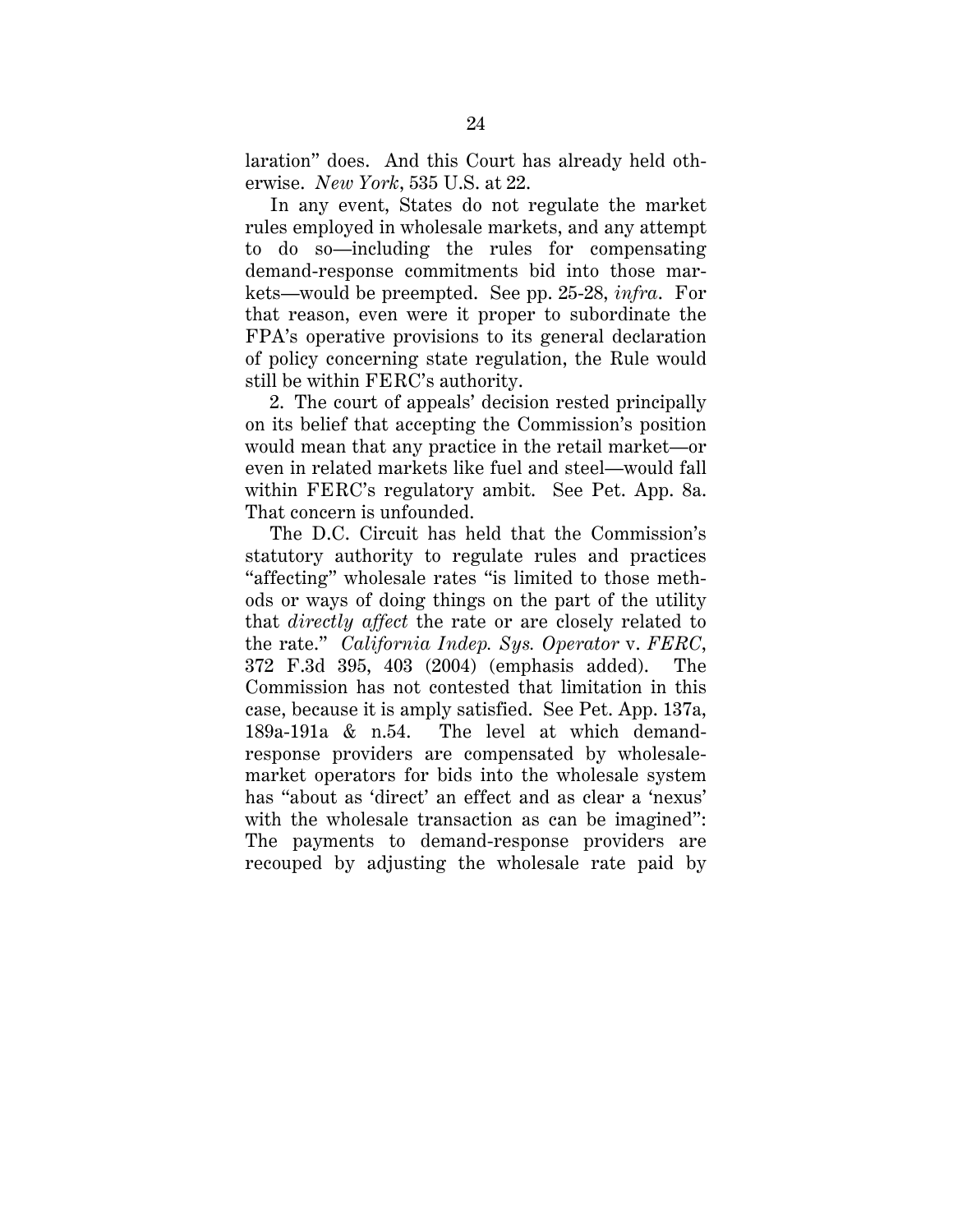purchasers in the wholesale market. *Id.* at 40a (Edwards, J., dissenting) (citations omitted).

That is a far closer relationship than the connection between the wholesale rate and *retail-level* demandresponse programs, where, for example, local utilities pay consumers to curtail consumption. It is undoubtedly true that in both cases the reduction in demand can exert an effect on the wholesale market. But in the latter case, the compensation for demandresponse commitments is not funded by adjusting the wholesale rates charged in day-ahead and real-time markets, and the demand-response commitments are not selected based on their ability to clear the wholesale market. Rather, the demand-response payments are recouped through adjustments to the *retail* rate (potentially over the long term, depending on regulatory requirements). Only an attenuated chain of causation exists between such retail-level demandresponse payments and changes to the wholesale rate. That is not true for demand-response commitments bid directly into wholesale-electricity markets.

The court of appeals was thus mistaken in contending that the Commission's exercise of authority here lacks a limiting principle. The Rule "does not purport to regulate demand response writ large; its compensation requirement applies only when the demand response *by definition* alters the wholesale electricity price." Pet. App. 40a (Edwards, J., dissenting). Accepting that straightforward exercise of authority does not mean that FERC could regulate demand response or other activities occurring outside of wholesale markets.

3. The court of appeals' ruling not only misinterprets the text of the FPA, but it also creates exactly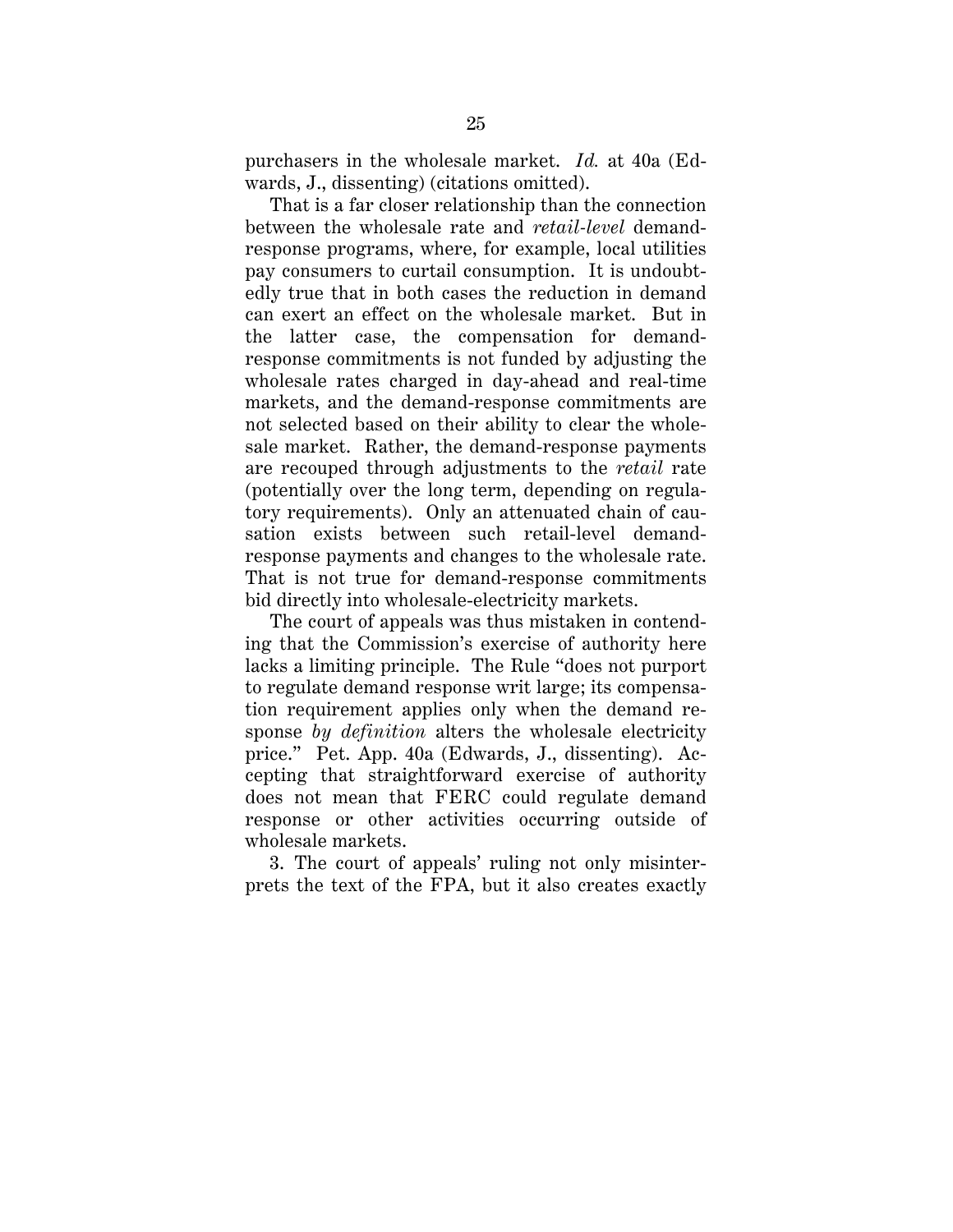the sort of regulatory gap that Congress sought to close when it enacted the FPA (see pp. 3-4, *supra*). Under settled FPA preemption principles, States could not regulate the wholesale-market rules addressed in the Rule, because such regulation would directly alter the terms of wholesale transactions.

Two decisions from other circuits issued shortly after the decision below are instructive. In *PPL EnergyPlus, LLC* v. *Nazarian*, 753 F.3d 467 (4th Cir. 2014), petition for cert. pending, No. 14-614 (filed Nov. 25, 2014) (*Nazarian*), and *PPL EnergyPlus, LLC* v. *Solomon*, 766 F.3d 241 (3d Cir. 2014), petition for cert. pending, No. 14-694 (filed Dec. 10, 2014) (*Solomon*), the Third and Fourth Circuits held preempted New Jersey and Maryland laws designed to promote new generation facilities—an area expressly reserved to state authority in Section 824(b)(1). The laws directed that local utilities pay new generators a supplemental rate for sales of electricity into wholesale capacity markets, on top of the rate paid by the wholesalemarket operator under its FERC-approved tariff. See *Nazarian*, 753 F.3d at 474; *Solomon*, 766 F.3d at 248- 249. The circuits each concluded that the challenged law was "field preempted because it functionally sets the rate that [a generator] receives for its sales in the [wholesale-market] auction." *Nazarian*, 753 F.3d at 476; see *Solomon*, 766 F.3d at 253-254. The laws, they explained, "effectively supplant[ed] the rate generated by the auction with an alternative rate preferred by the state." *Nazarian*, 753 F.3d at 476; see *Solomon*, 753 F.3d at 252-253.

If a State attempted to regulate the level of compensation for demand-response commitments bid into wholesale markets, preemption would be even clearer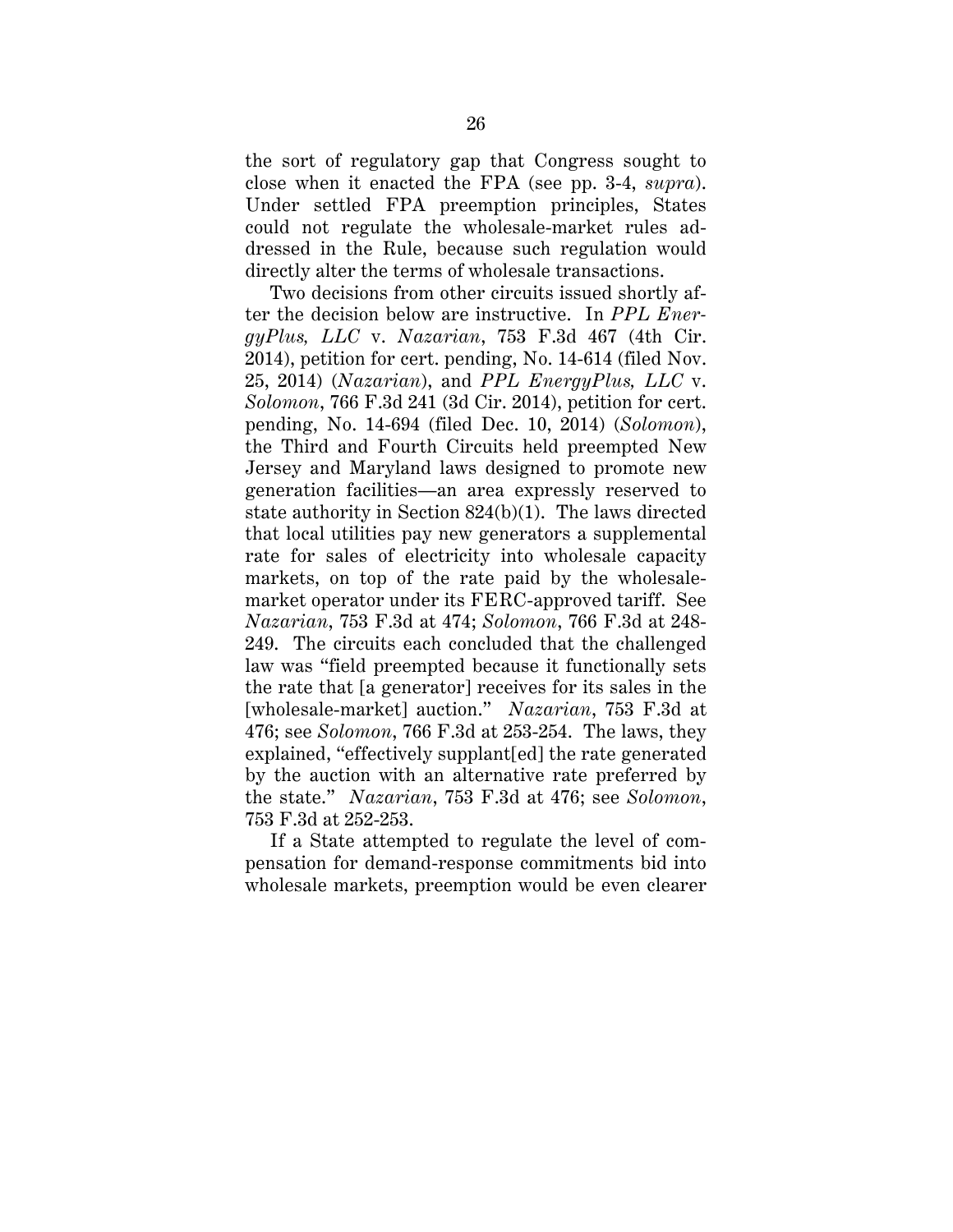than in *Nazarian* and *Solomon*. In each of those cases, the challenged law did "not directly affect the terms of any transaction in the federal market," but the courts concluded that "[t]he fact that it does not formally upset the terms of a federal transaction is no defense, since the functional results are precisely the same." *Nazarian*, 753 F.3d at 476-477. Here, however, a state law purporting to set the compensation level for demand response would directly interfere with transactions in wholesale markets and directly alter the rates that those markets charge for wholesale electricity. In *Nazarian* and *Solomon*, moreover, the States were relying on a specific reservation of authority in the FPA, whereas no comparable reservation of authority applies to demand response. See p. 22, *supra*.

Tellingly, the court of appeals did not suggest that state utility commissions could regulate the level of compensation that wholesale-market operators pay for demand-response commitments. The court thus may have intended to suggest that wholesale-market operators should be barred from accepting demandresponse bids at all—*i.e.*, that FERC may not approve tariffs that permit the use of demand-response commitments in wholesale markets. If so, its ruling would be tremendously damaging to the electricity system, because demand-response providers play an increasingly important role in ensuring the efficiency and reliability of those markets. See pp. 30-34, *infra*. Even the Rule's challengers, after all, "agree[] that appropriate, economic and efficient participation by [demand-response] resources can provide efficiency benefits (both economic and operational) to wholesale electric markets." Comments of the Electric Power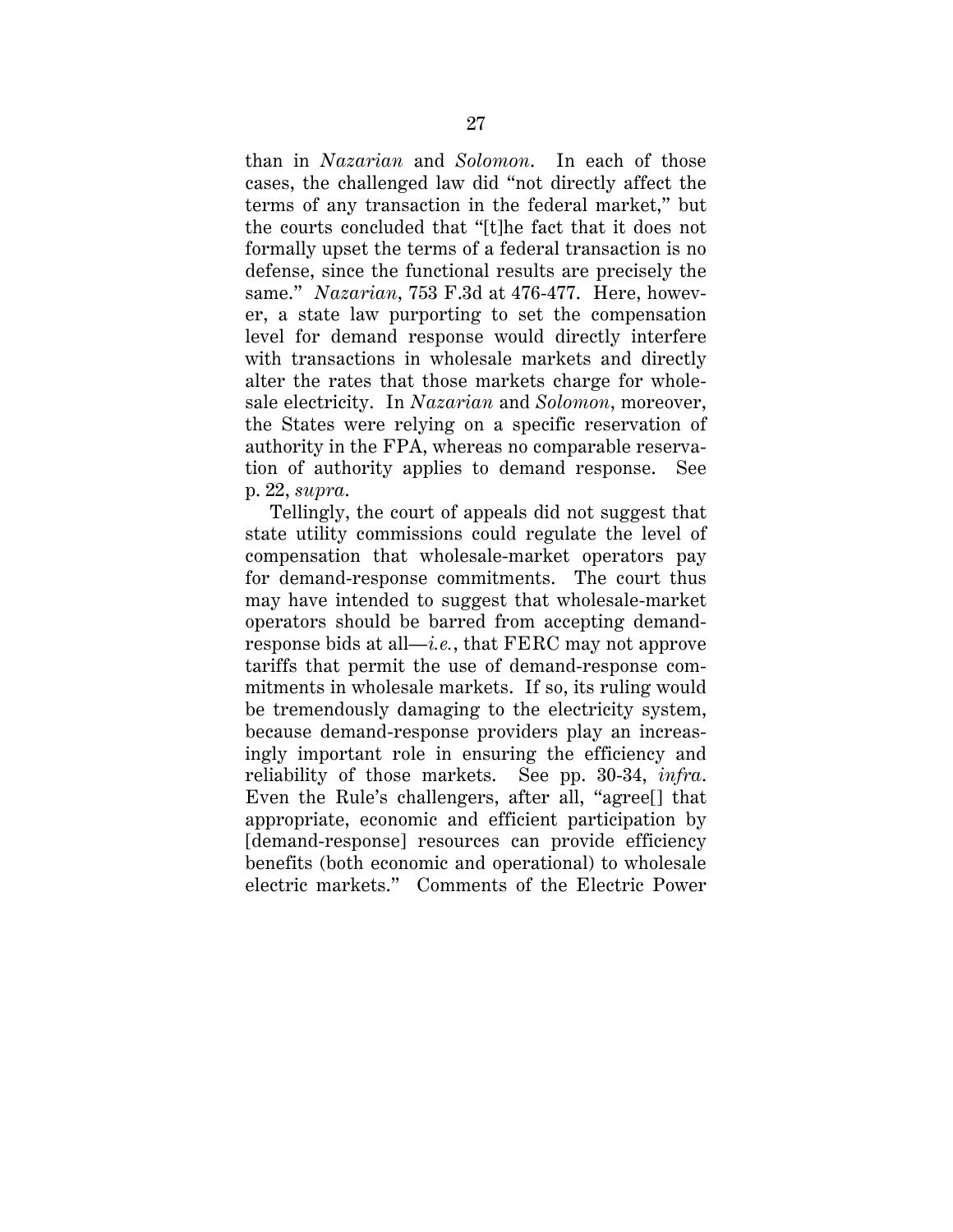Supply Association 2, FERC Docket No. RM 10-17 (May 12, 2010). Nothing in the FPA, moreover, suggests that wholesale markets are barred from using demand-response commitments to set wholesale rates. If instead the court simply meant to hold that no regulatory body has authority to review demand-response compensation in wholesale markets, it restored exactly the sort of regulatory vacuum the FPA was designed to eliminate.

4. Even if the FPA were ambiguous as to whether FERC may regulate the rules governing how demandresponse providers participate in wholesale-electricity markets, the Commission would be entitled to deference at *Chevron* step two.

The court of appeals' only explanation for holding that the Rule fails *Chevron* step two was to refer back to its step-one analysis and to assert that the "rule entails direct regulation of the retail market." Pet. App. 14a. That is not a reasonable characterization of a rule that governs how wholesale-market operators compensate a resource bid directly into wholesale markets. At most, one might characterize demand response in wholesale markets as a hybrid practice, in which wholesale purchasers of power are charged, as part of the wholesale rate, to incentivize retail endusers not to consume power. Although the court was correct that demand response "involves *retail* customers, their decision whether to purchase *at retail*, and the levels of *retail* electricity consumption," *id.* at 11a, it is equally true that the Rule governs only payments made by *wholesale* power purchasers for demandresponse commitments used by *wholesale*-market operators to set the *wholesale* price.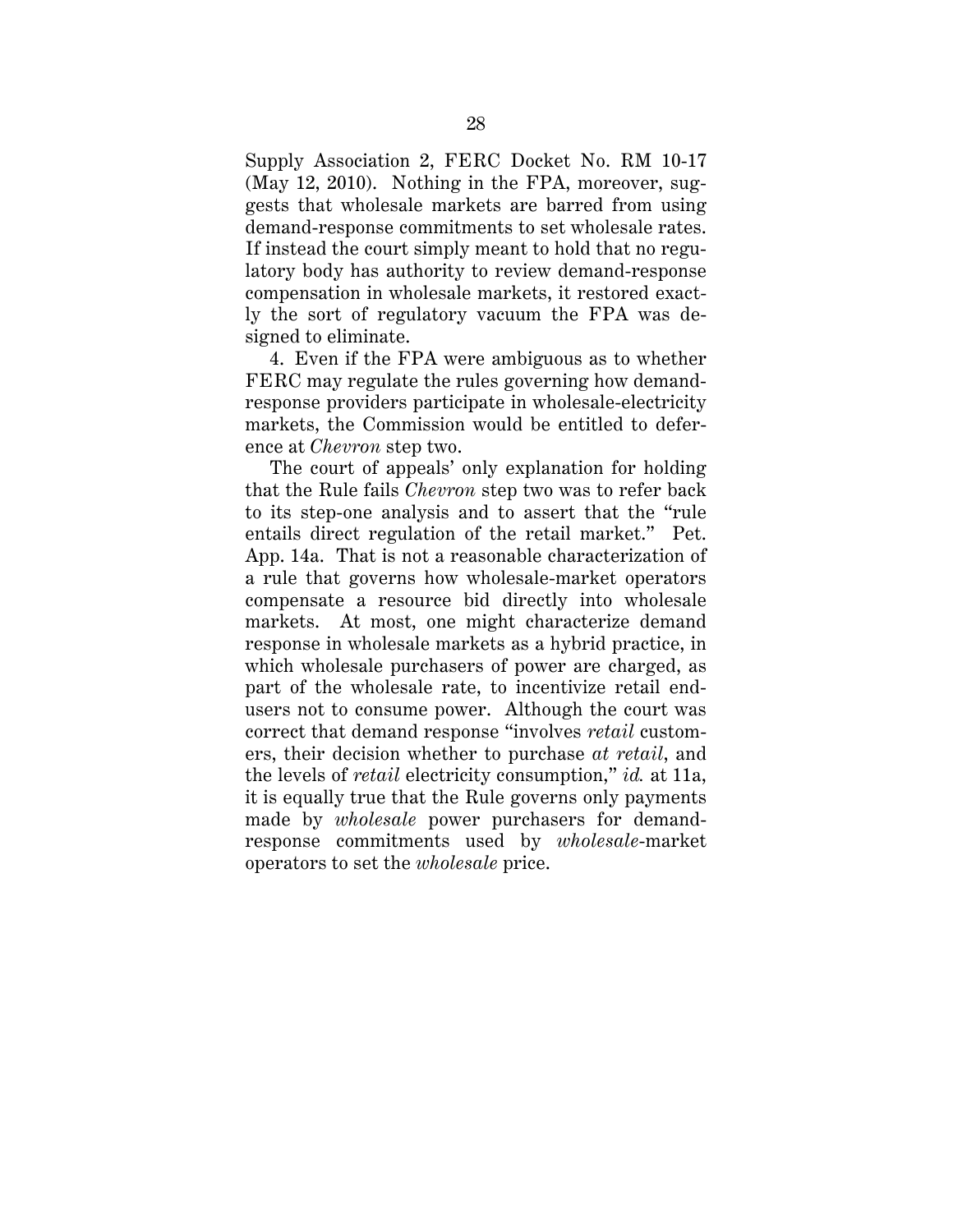There was no obvious analogue to that sort of practice when the FPA was enacted in 1935. For the reasons discussed above, the unquestionable effect of demand-response commitments bid into wholesale markets on wholesale rates, and the absence of any express limitation in the FPA, conclusively establish FERC's authority to promulgate the Rule. But even if this Court were uncertain on the statutory question, under *Chevron* the ambiguity must be resolved in favor of the Commission. As the Court explained in *New York*, it does no violence to the FPA's reservation of traditional state authority for FERC to exercise authority over practices that are the product of "recent development[s]" and that thus did not exist "at the time that the FPA was enacted." 535 U.S. at 21 & n.13.

**B. Review Is Warranted Because This Case Presents A Question Of Substantial National Importance That Is Unlikely To Be Considered By Another Court Of Appeals**

The question whether FERC has authority to regulate the participation of demand-response providers in wholesale-electricity markets has substantial national importance and thus warrants this Court's review.

1. a. Even read most narrowly—as invalidating only FERC's authority to regulate the level of compensation paid by wholesale-market operators to demand-response providers in energy markets—the decision below threatens significant damage to the Nation's wholesale-electricity markets.

Both FERC and respondents recognized in the proceedings below that the rate of compensation paid to demand-response providers in wholesale markets has long-term importance for the Nation. FERC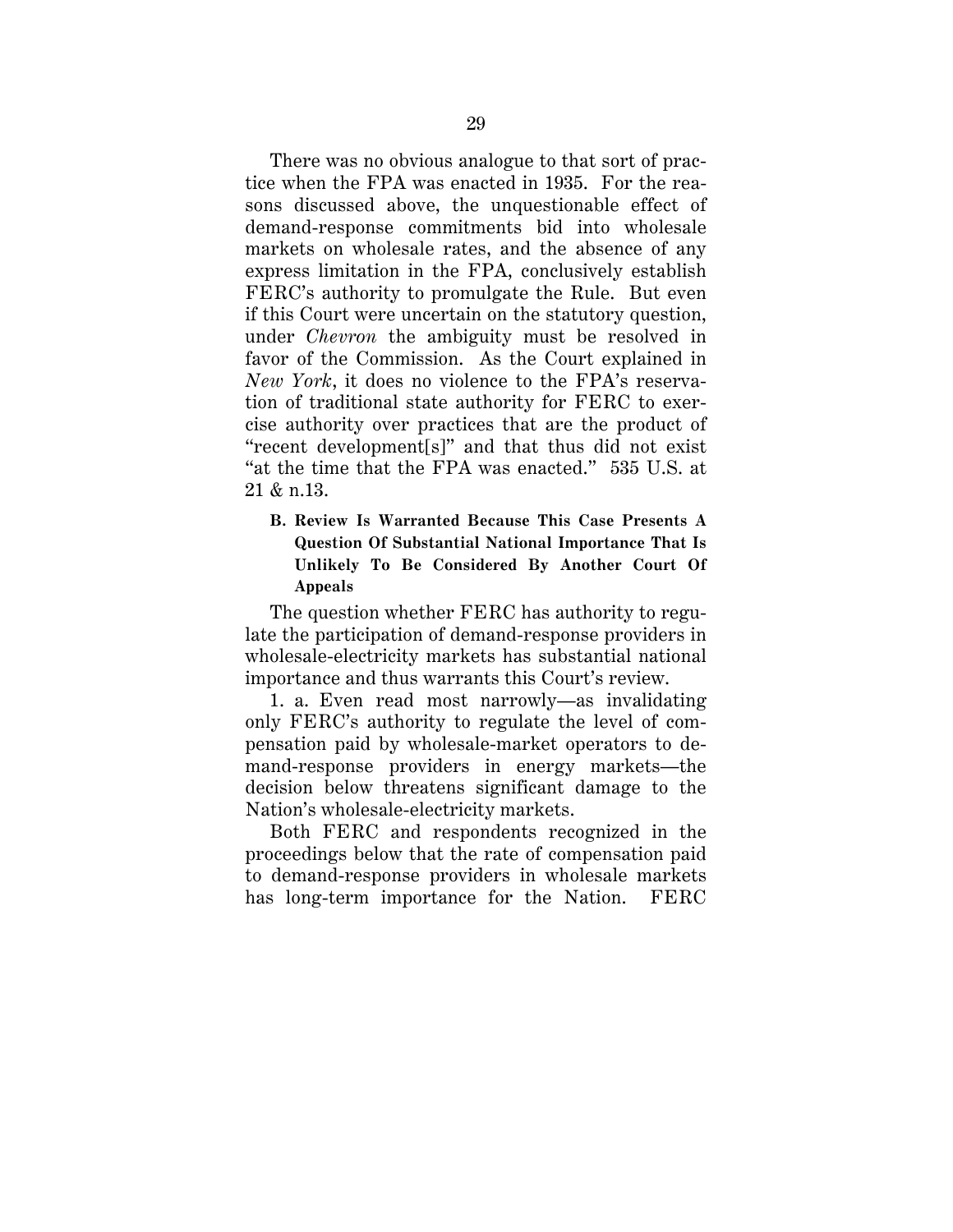explained that its "regulation of demand response participation in the organized wholesale energy markets and the market rules governing that participation is essential to the Commission fulfilling its statutory responsibility to ensure that [wholesale] rates are just and reasonable." Pet. App. 188a. And Commissioner Moeller, while dissenting on other grounds, similarly recognized that "demand response plays a very important role in these markets by providing significant economic, reliability, and other market-related benefits." *Id.* at 156a. For their part, respondents, in arguing that LMP would overcompensate demandresponse providers, contended that selecting the wrong rate would "have negative implications for consumers and the organized wholesale markets over the long term" and lead to "decreased industrial production and lost hours of employment associated with reductions in retail use." Electric Power Supply Association et al. C.A. Br. 55. But under the decision below, it appears that even if FERC had found that wholesale-market operators were systematically *over*compensating demand-response providers, the Commission would lack authority to act. See p. 21, *supra*.

The court of appeals' holding, moreover, appears to reach much further than the level of compensation. Because the court concluded categorically that "[d]emand response \* \* \* is part of the retail market," Pet. App. 11a, and determined that the FPA "unambiguously restricts FERC from regulating the retail market," *id.* at 14a, its holding throws into serious question whether FERC may review any of the rules established by wholesale-market operators to govern demand-response participation—or perhaps even whether it has authority to permit the participation of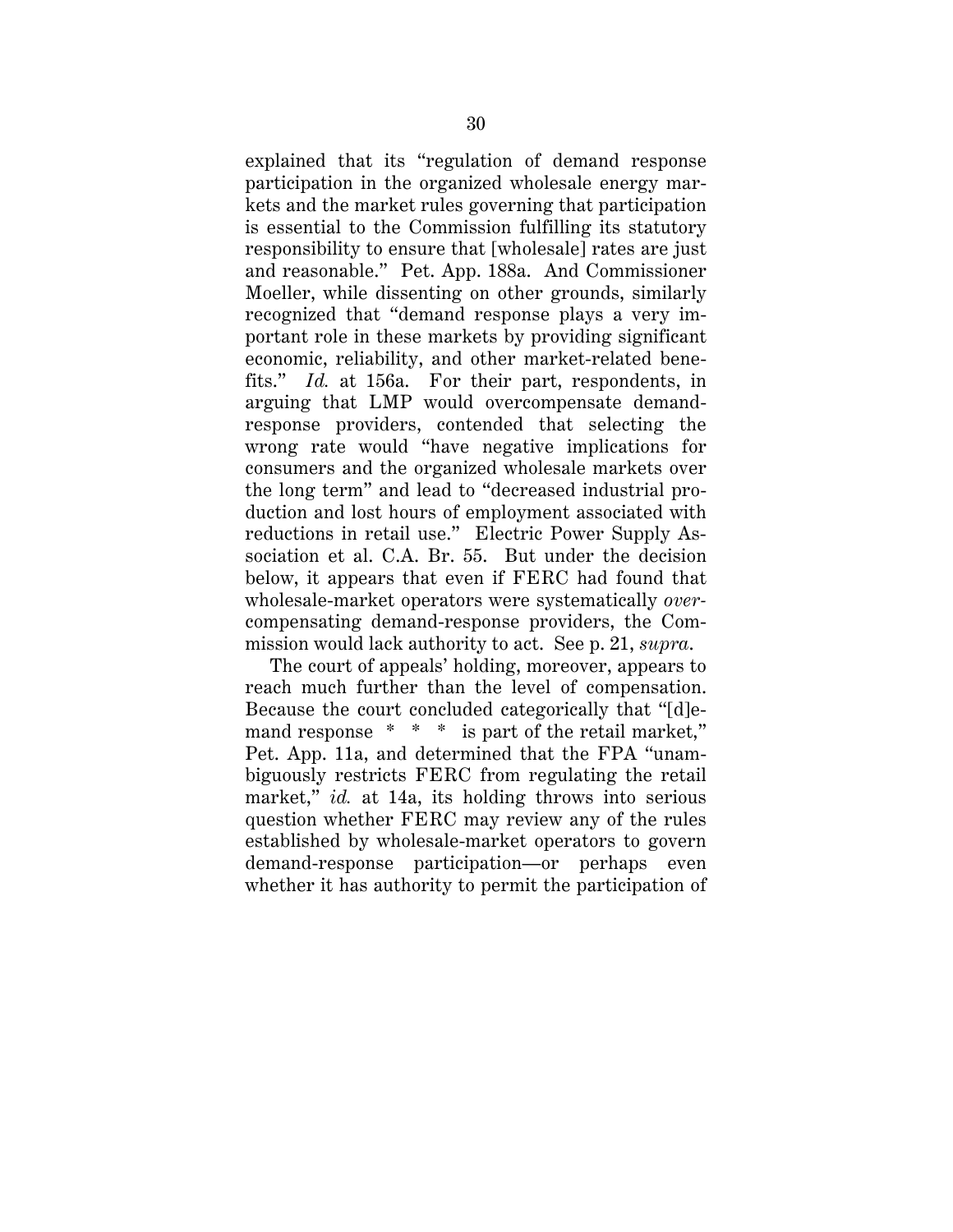demand-response providers in wholesale-electricity markets at all (see pp. 27-28, *supra*). Indeed, immediately after the court issued its opinion, certain parties submitted complaints to FERC seeking to remove all demand response from wholesale markets (including capacity markets). See *FirstEnergy Serv. Co.* v. *PJM Interconnection, L.L.C.*, FERC Docket No. EL14-55- 000 (May 23, 2014); *New England Power Generators Ass'n* v. *ISO New England, Inc.*, FERC Docket No. EL15-21-000 (Nov. 14, 2014). In addition, because the analogous provisions of the Natural Gas Act have been interpreted similarly with the FPA provisions at issue here (see note 5, *supra*), the court's decision injects substantial uncertainty into the future of natural-gas regulation as well.

b. Whether the opinion below is read only to bar FERC from ensuring an appropriate level of compensation for demand-response participation in wholesale markets, or instead to bar FERC regulation of that participation more generally or even to categorically bar such participation altogether, it is likely to have deleterious consequences for the Nation's electricity system in a number of areas:

*Electricity prices.* The optimal use of demand response in wholesale-electricity markets—which cover two-thirds of the Nation's electricity load—is likely to produce lower electricity prices. See *Energy Primer* 42, 48; see also Md. Pub. Serv. Comm'n and Cal. Pub. Utils. Comm'n C.A. Pet. for Reh'g 9-10 ("Without the availability of cost-effective [demand response] in the energy market, the [wholesale-market operator] would be forced to procure additional generation to assure reliable electric service, at significantly higher costs to electricity consumers."). As FERC found, "a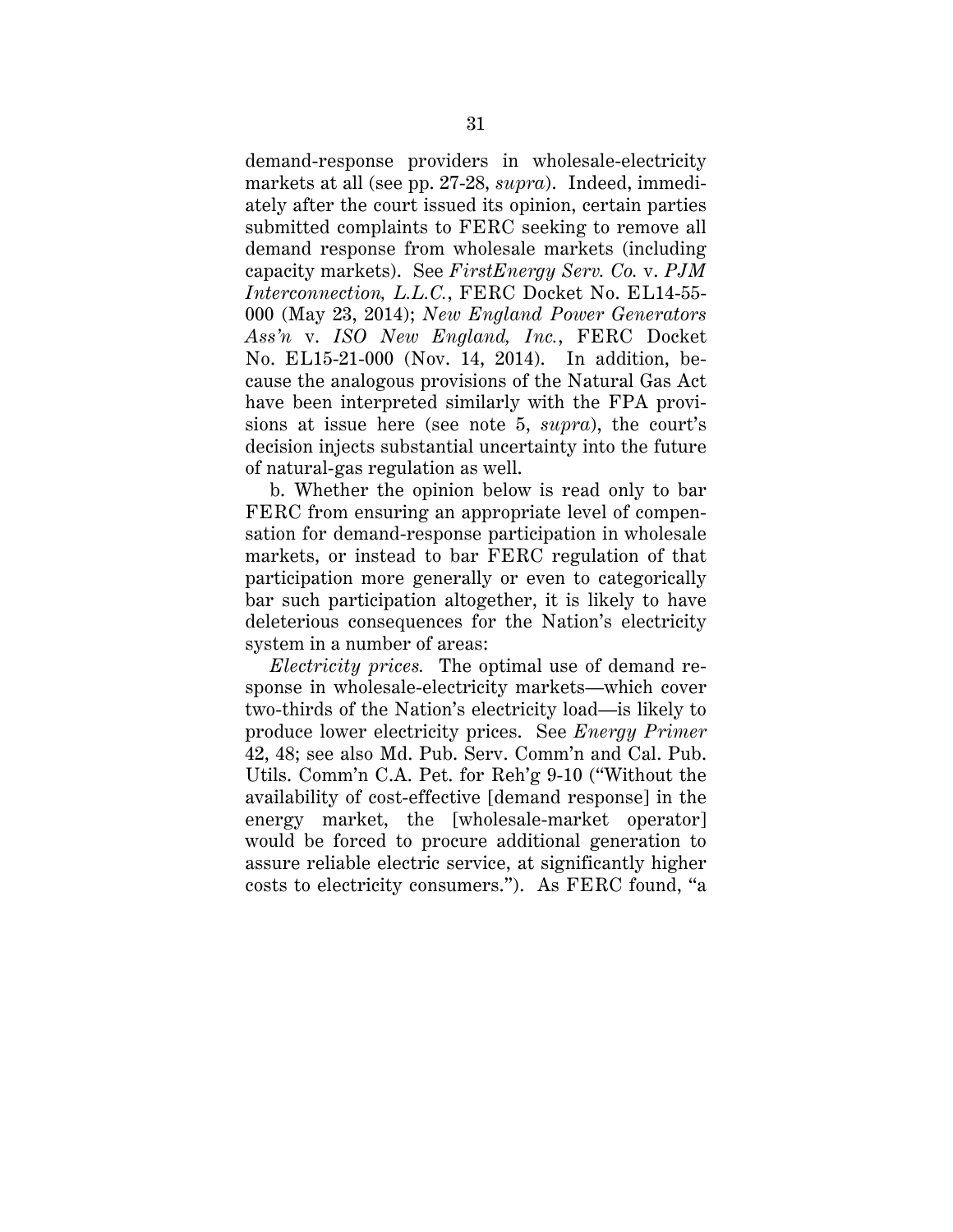modest three percent load reduction in the 100 highest peak hours corresponds to a price decline of six to 12 percent." Pet. App. 60a n.15. After the court of appeals issued its decision, an independent market monitor for the PJM Interconnection found a risk of substantial increases in wholesale-capacity costs if demand-side resources (including demand response) were removed from the capacity market. See Monitoring Analytics, *The 2017/2018 RPM Base Residual Auction: Sensitivity Analyses* 5 (July 10, 2014). [6](#page-38-0) According to the monitor's analyses, removal of those resources during the 2017-2018 period could result in an increase of more than 100% in the price of capacity, potentially resulting in over nine billion dollars in higher wholesale-electricity charges. See *ibid.*

*Reliability and resource adequacy.* Demandresponse commitments enhance the reliability of the grid. See Md. Pub. Serv. Comm'n and Cal. Pub. Utils. Comm'n C.A. Pet. for Reh'g 12 ("Demand response \* \* \* has been critically important in permitting certain RTOs to maintain reliability."). The Department of Energy has found that, in particular locations at peak times, employing demand response may be the only way to balance supply and demand and thus to avoid power interruptions. See U.S. Dep't of Energy, *National Transmission Grid Study* 41 (May 2002). [7](#page-38-1) As the Department has explained, demand reduction "in response to system reliability problems enhances operators' ability to manage the electric grid and reduces the potential for forced outages

<span id="page-38-0"></span> <sup>6</sup> http://www.monitoringanalytics.com/reports/Reports/2014/IMM \_20172018\_RPM\_BRA\_Sensitivity\_Analyses\_20140710.pdf.

<span id="page-38-1"></span><sup>7</sup> http://energy.gov/sites/prod/files/oeprod/DocumentsandMedia/ TransmissionGrid.pdf.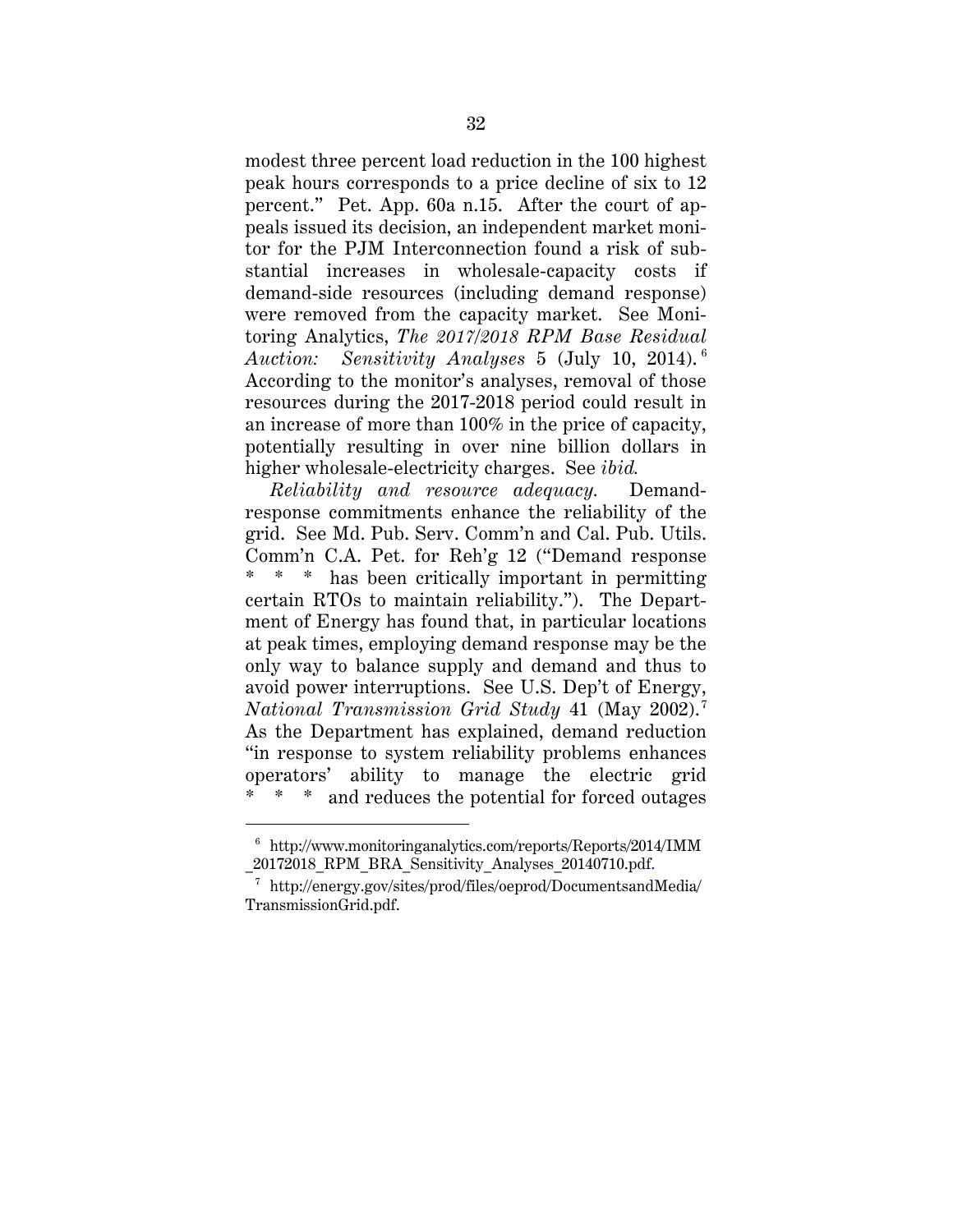or full-scale blackouts." U.S. Dep't of Energy, *Benefits of Demand Response in Electricity Markets and Recommendations for Achieving Them* ix-xi (Feb.  $2006$ ). $^{8}$  $^{8}$  $^{8}$ 

For example, the PJM Interconnection recounted that during extreme weather periods like the 2013 summer heat waves and the "Polar Vortex" in January 2014, it activated demand-response commitments to avoid potential unplanned outages. See PJM Interconnection C.A. Pet. for Reh'g 10-11. It further stated that, for the summer of 2014, demand-response providers in the PJM Interconnection committed over 8000 megawatts of load-reduction capability for the operator to deploy during emergencies or other system stresses. *Id.* at 8. By comparison, a typical new power plant offers only 300 to 700 megawatts of generation capacity. See *ibid.*

*Generators' market power.* FERC found (and the court of appeals did not contest) that "the direct participation of demand response resources in wholesale markets \* \* \* mitigates the market power of suppliers of electricity because they have to compete with demand response resources and adjust their bidding strategy accordingly." Pet. App. 26a-27a (Edwards, J., dissenting). As the Commission explained, "[d]emand response resources that participate in a wholesale market, especially when market prices are high, tend to lower the market clearing price[,] placing downward pressure on generator offer strategies." *Id.* at 190a.

c. Retail-level demand-response programs are not adequate substitutes for demand-response participa-

<span id="page-39-0"></span> <sup>8</sup> http://emp.lbl.gov/sites/all/files/REPORT%20lbnl%20-1252d.pdf.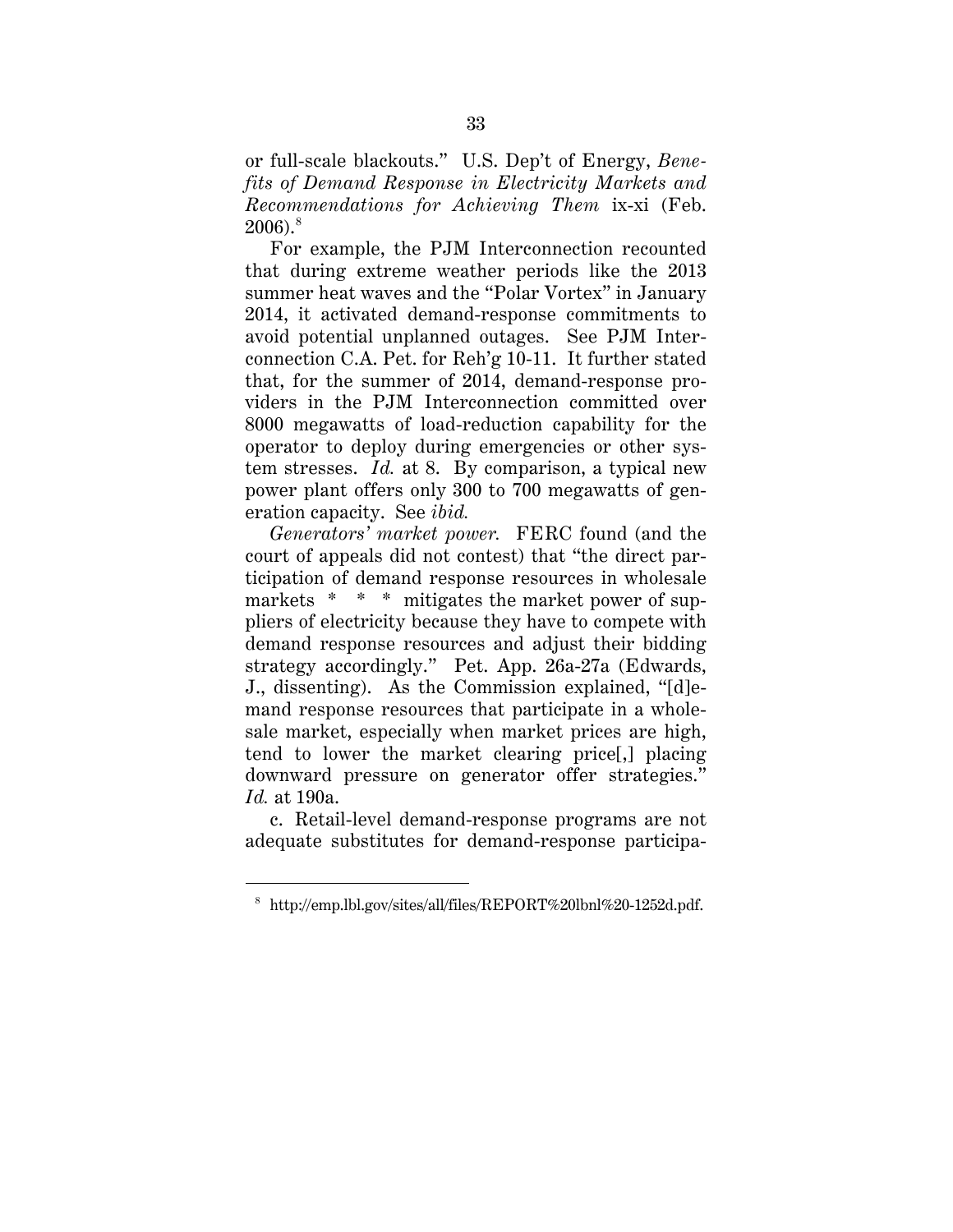tion in wholesale markets. The Pennsylvania Public Utility Commission has explained that "demand response service participation in the wholesale markets is the only mechanism currently available that provides appropriate and timely price signals to a meaningful number of end-use customers." Pa. Pub. Util. Comm'n C.A. Pet. for Reh'g 13. In one state program, for example, the Maryland Public Service Commission "offered to Maryland electricity customers a portfolio of [demand-response] programs financed in part through participation in PJM wholesale markets." Md. Pub. Serv. Comm'n and Cal. Pub. Utils. Comm'n C.A. Pet. for Reh'g 13. And the New England Conference of Public Utilities Commissioners has explained that "the elimination of the ability for demand response to participate in the wholesale energy market would in turn adversely affect the viability of retail price-responsive demand programs." Letter from New England Conference of Public Utilities Commissioners 2-3, FERC Docket No. RM10-17 (July 1, 2014). It is therefore unsurprising that no state agency joined respondents' judicial challenge to FERC's authority to regulate demand-response participation in wholesale markets. [9](#page-40-0)

d. The decision below also seriously frustrates objectives established by Congress in Section 1252(f) of the EPAct in 2005. In that statute, Congress made demand-response participation in energy markets a national priority, and the Rule is an important step in promoting demand response.

<span id="page-40-0"></span><sup>&</sup>lt;sup>9</sup> After FERC filed its rehearing petition, the Louisiana Public Service Commission filed a letter in the court of appeals in support of the challenge to FERC's authority.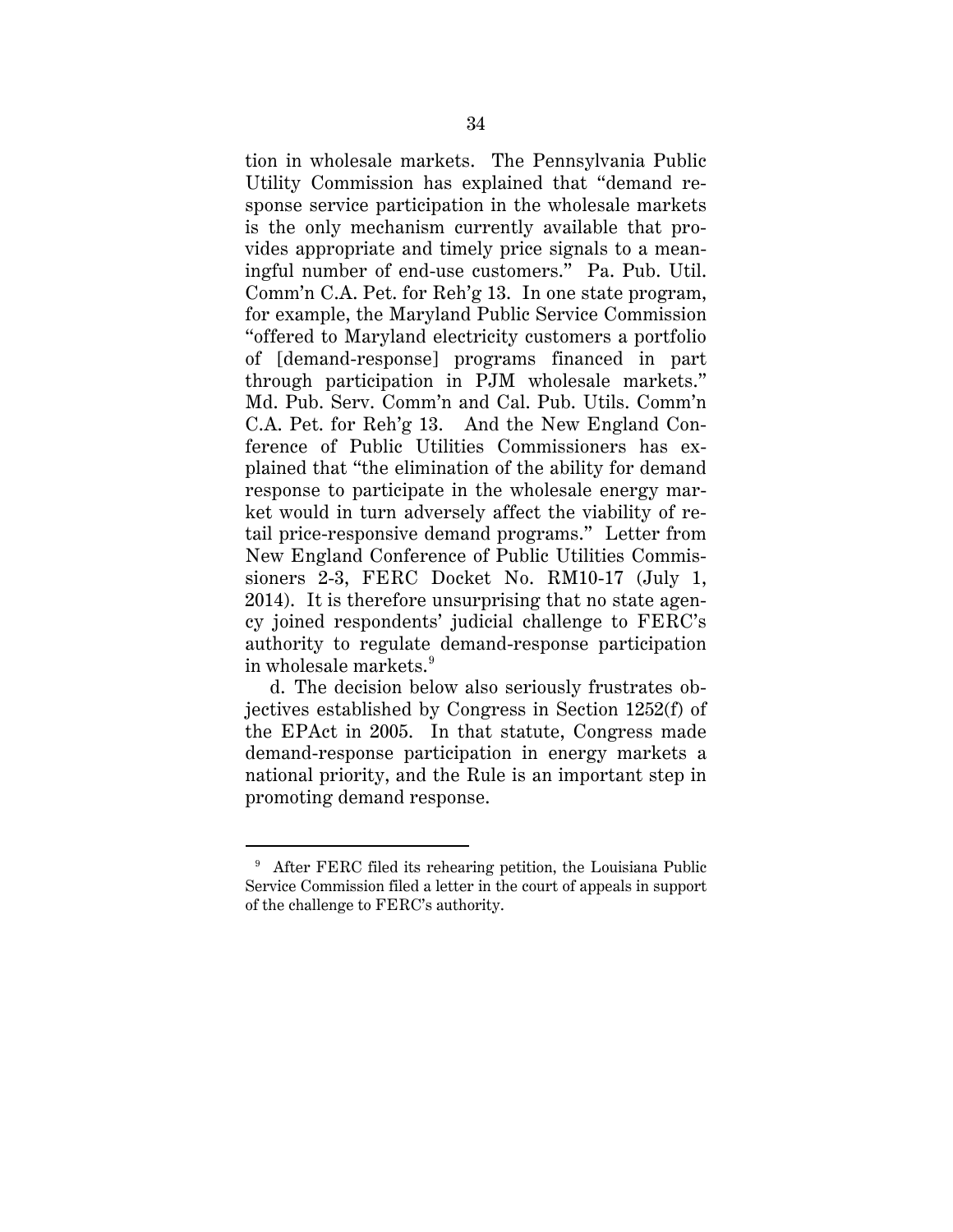The court of appeals believed that, because the title of Section 1252 uses the word "encouragement" and Section 1252(e) discusses coordination among the States, Congress envisioned only a limited advisory role for FERC. Pet. App. 13a-14a (emphasis omitted). The statutory text does not support that view. Rather, it states in unequivocal terms that "unnecessary barriers to demand response participation in energy, capacity and ancillary service markets *shall be eliminated*." EPAct § 1252(f), 119 Stat. 966 (emphasis added). No justification exists to ignore wholesale energy, capacity, and ancillary-services markets in implementing that provision.

2. The holding of the court of appeals is unlikely to be reviewed by another circuit. Even assuming that FERC might in the future invest the time and resources necessary to develop a new version of the Rule after its first attempt was declared ultra vires, any party could challenge the new rule in the D.C. Circuit, where the panel's holding would be binding precedent. See 16 U.S.C. 825*l*(b). Accordingly, a circuit conflict is unlikely to develop.

3. FERC does not seek review of the court of appeals' alternative ground for vacating the Rule: that the Rule is arbitrary and capricious because the Commission did not sufficiently respond to dissenting Commissioner Moeller's argument about the appropriate compensation methodology. See Pet. App. 15a-17a. That does not pose any jurisdictional or prudential barrier to the Court's consideration of the court of appeals' holding that FERC lacked statutory authority to promulgate the Rule. Were this Court to reverse that holding, on remand FERC could attempt to cure the defects that the court of appeals found by re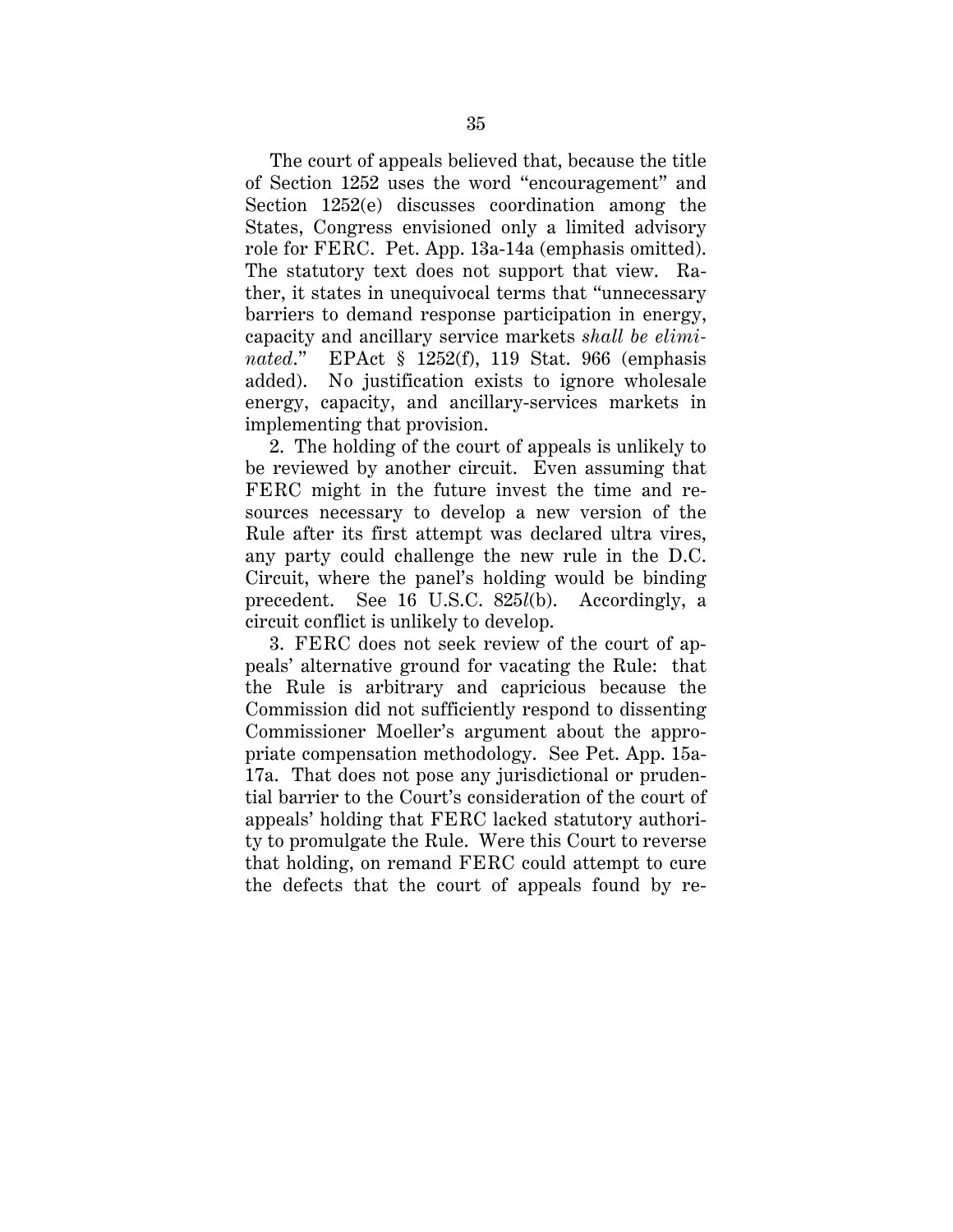sponding in more detail to the arguments that Commissioner Moeller made, or even by adjusting the compensation methodology. But under the court of appeals' primary legal ruling, the Rule is altogether ultra vires and responding to Commissioner Moeller would not cure the basis for the court of appeals' vacatur of the Rule.

Should this Court harbor any doubts about its ability to consider the question presented in light of the court of appeals' alternative holding, the Court should grant review on both issues. That could be achieved by broadening the question presented to ask whether the court of appeals erred in vacating the Rule. In light of the importance of the statutory-authority question for the future of electricity-market regulation, it is imperative that this Court grant review at this time.

#### **CONCLUSION**

The petition for a writ of certiorari should be granted.

Respectfully submitted.

DAVID L. MORENOFF *General Counsel* ROBERT H. SOLOMON *Solicitor* HOLLY E. CAFER *Attorney Federal Energy Regulatory Commission*

DONALD B. VERRILLI, JR. *Solicitor General* EDWIN S. KNEEDLER *Deputy Solicitor General* JOHN F. BASH *Assistant to the Solicitor General*

JANUARY 2015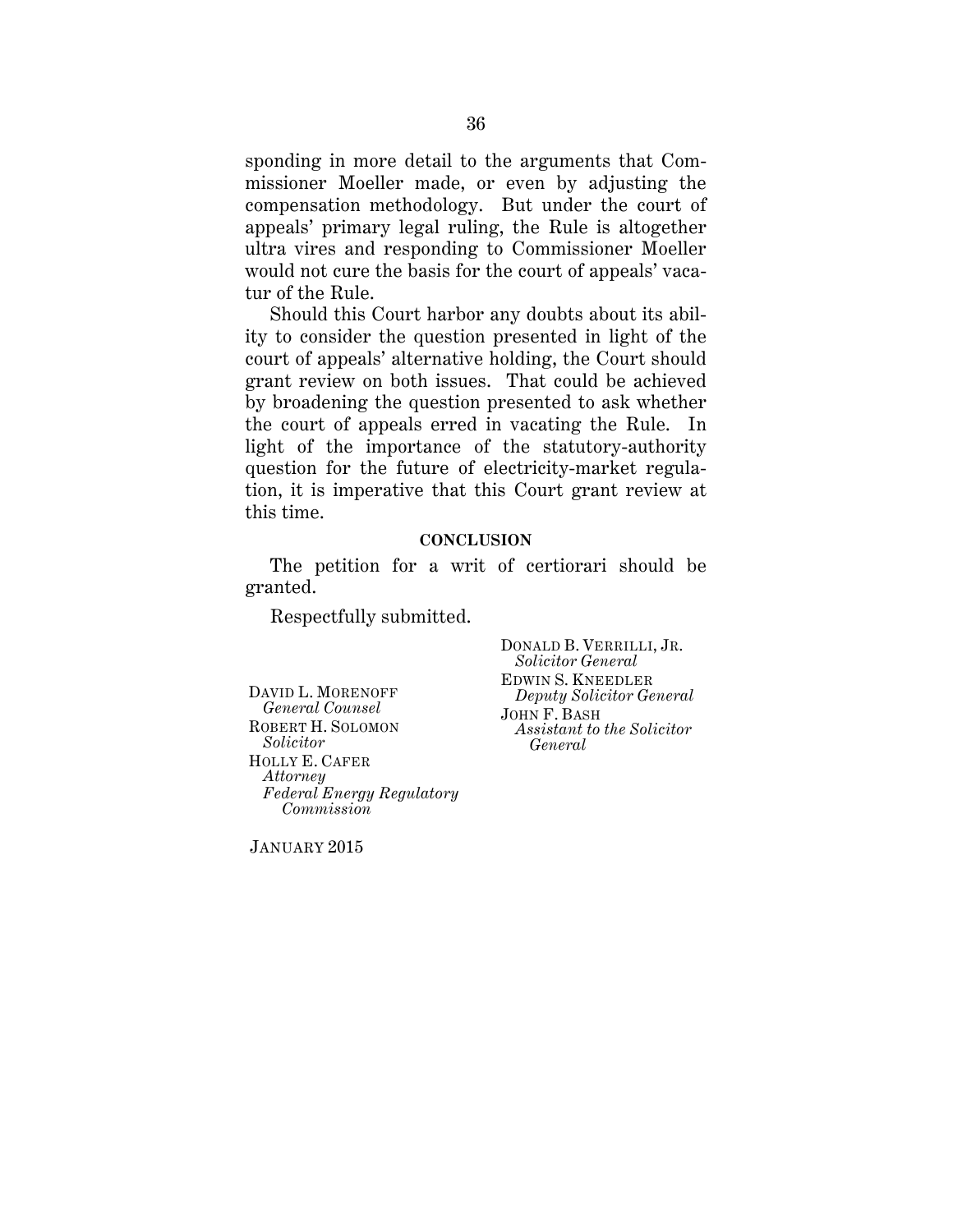## **APPENDIX**

1. 16 U.S.C. 824 provides in pertinent part:

## **Declaration of policy; application of subchapter**

**(a) Federal regulation of transmission and sale of electric energy** 

It is declared that the business of transmitting and selling electric energy for ultimate distribution to the public is affected with a public interest, and that Federal regulation of matters relating to generation to the extent provided in this subchapter and subchapter III of this chapter and of that part of such business which consists of the transmission of electric energy in interstate commerce and the sale of such energy at wholesale in interstate commerce is necessary in the public interest, such Federal regulation, however, to extend only to those matters which are not subject to regulation by the States.

**(b) Use or sale of electric energy in interstate commerce**

(1) The provisions of this subchapter shall apply to the transmission of electric energy in interstate commerce and to the sale of electric energy at wholesale in interstate commerce, but except as provided in paragraph (2) shall not apply to any other sale of electric energy or deprive a State or State commission of its lawful authority now exercised over the exportation of hydroelectric energy which is transmitted across a State line. The Commission shall have jurisdiction over all facilities for such transmission or sale of electric energy, but shall not have jurisdiction, except as specifically provided in this subchapter and subchap-

(1a)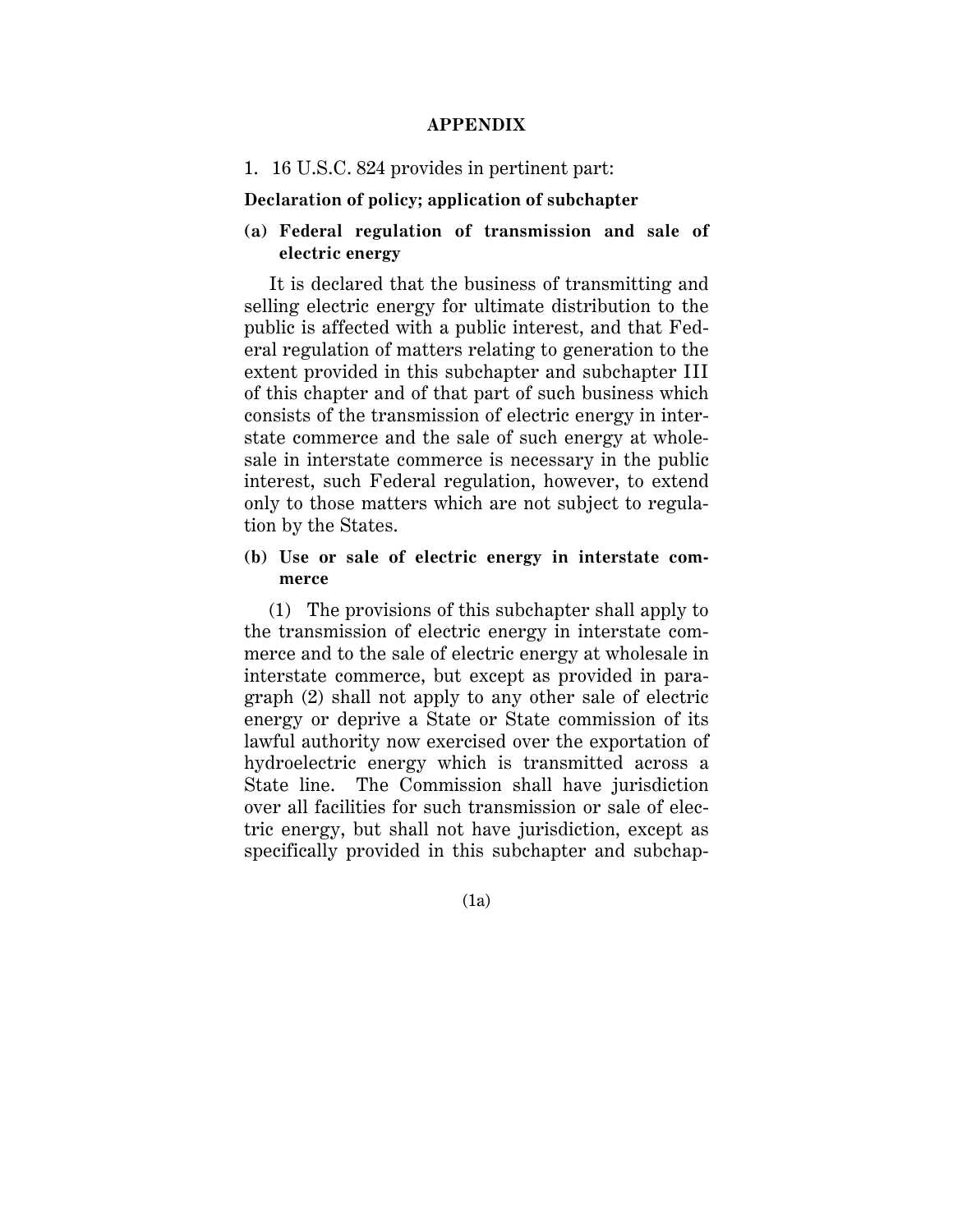ter III of this chapter, over facilities used for the generation of electric energy or over facilities used in local distribution or only for the transmission of electric energy in intrastate commerce, or over facilities for the transmission of electric energy consumed wholly by the transmitter.

(2) Notwithstanding subsection (f) of this section, the provisions of sections  $824b(a)(2)$ ,  $824e(e)$ ,  $824i$ , 824j, 824j-1, 824k, 824*o*, 824p, 824q, 824r, 824s, 824t, 824u, and 824v of this title shall apply to the entities described in such provisions, and such entities shall be subject to the jurisdiction of the Commission for purposes of carrying out such provisions and for purposes of applying the enforcement authorities of this chapter with respect to such provisions. Compliance with any order or rule of the Commission under the provisions of section 824b(a)(2), 824e(e), 824i, 824j, 824j-1, 824k, 824*o*, 824p, 824q, 824r, 824s, 824t, 824u, or 824v of this title, shall not make an electric utility or other entity subject to the jurisdiction of the Commission for any purposes other than the purposes specified in the preceding sentence.

#### **(c) Electric energy in interstate commerce**

For the purpose of this subchapter, electric energy shall be held to be transmitted in interstate commerce if transmitted from a State and consumed at any point outside thereof; but only insofar as such transmission takes place within the United States.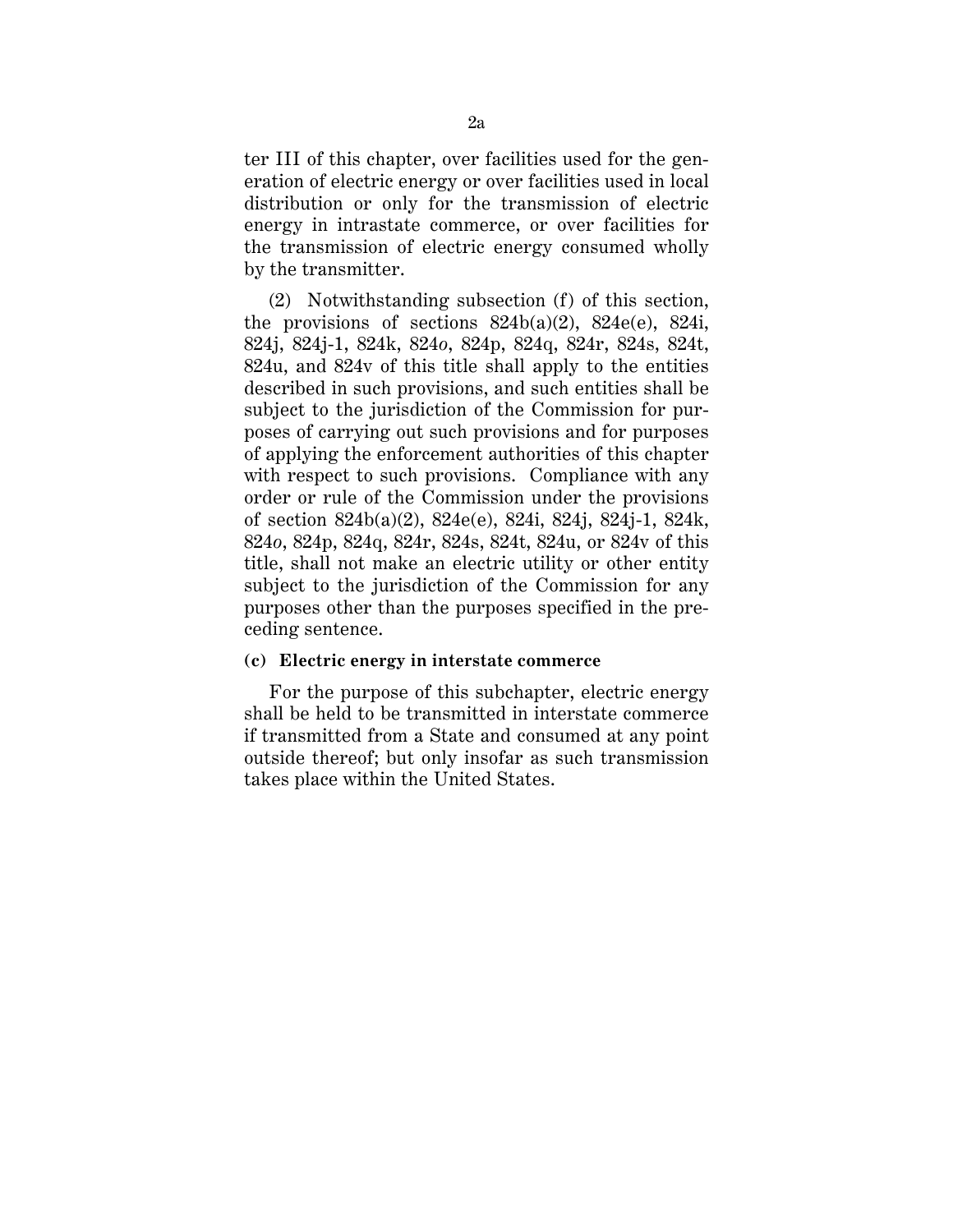#### **(d) "Sale of electric energy at wholesale" defined**

The term "sale of electric energy at wholesale" when used in this subchapter, means a sale of electric energy to any person for resale.

\* \* \* \* \*

### 2. 16 U.S.C. 824d provides in pertinent part:

## **Rates and charges; schedules; suspension of new rates; automatic adjustment clauses**

#### **(a) Just and reasonable rates**

All rates and charges made, demanded, or received by any public utility for or in connection with the transmission or sale of electric energy subject to the jurisdiction of the Commission, and all rules and regulations affecting or pertaining to such rates or charges shall be just and reasonable, and any such rate or charge that is not just and reasonable is hereby declared to be unlawful.

### **(b) Preference or advantage unlawful**

No public utility shall, with respect to any transmission or sale subject to the jurisdiction of the Commission, (1) make or grant any undue preference or advantage to any person or subject any person to any undue prejudice or disadvantage, or (2) maintain any unreasonable difference in rates, charges, service, facilities, or in any other respect, either as between localities or as between classes of service.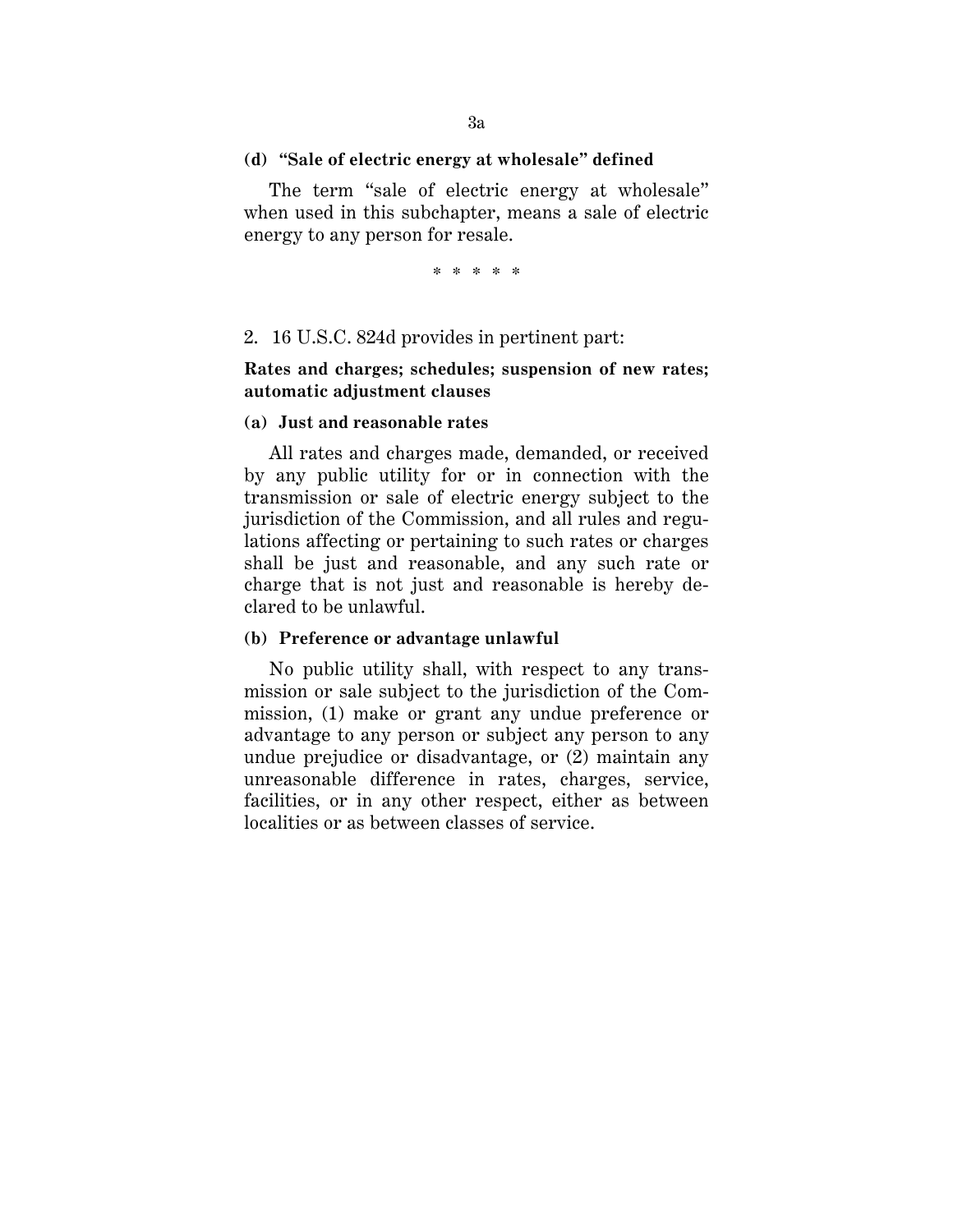#### **(c) Schedules**

Under such rules and regulations as the Commission may prescribe, every public utility shall file with the Commission, within such time and in such form as the Commission may designate, and shall keep open in convenient form and place for public inspection schedules showing all rates and charges for any transmission or sale subject to the jurisdiction of the Commission, and the classifications, practices, and regulations affecting such rates and charges, together with all contracts which in any manner affect or relate to such rates, charges, classifications, and services.

#### **(d) Notice required for rate changes**

Unless the Commission otherwise orders, no change shall be made by any public utility in any such rate, charge, classification, or service, or in any rule, regulation, or contract relating thereto, except after sixty days' notice to the Commission and to the public. Such notice shall be given by filing with the Commission and keeping open for public inspection new schedules stating plainly the change or changes to be made in the schedule or schedules then in force and the time when the change or changes will go into effect. The Commission, for good cause shown, may allow changes to take effect without requiring the sixty days' notice herein provided for by an order specifying the changes so to be made and the time when they shall take effect and the manner in which they shall be filed and published.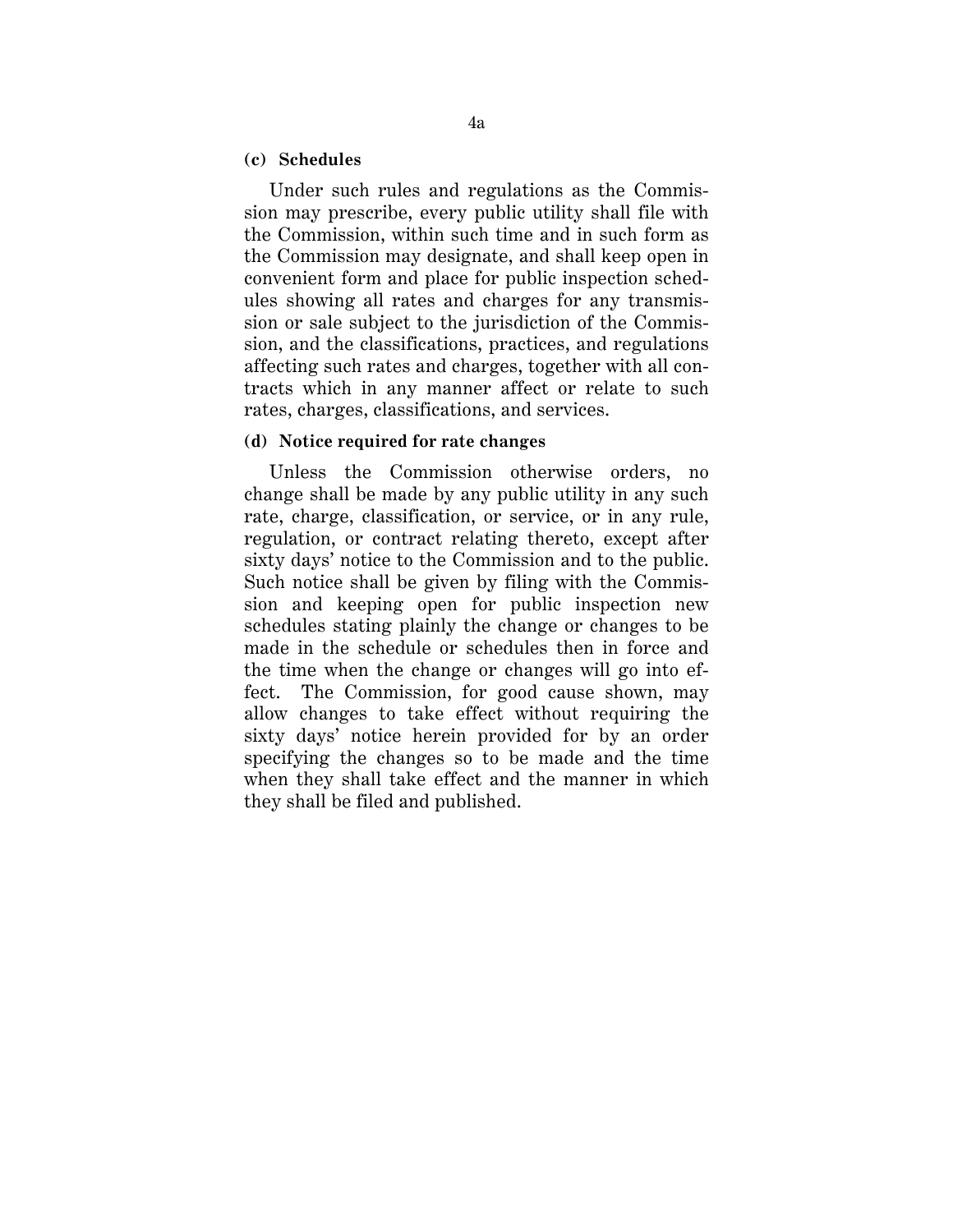# **(e) Suspension of new rates; hearings; five-month period**

Whenever any such new schedule is filed the Commission shall have authority, either upon complaint or upon its own initiative without complaint, at once, and, if it so orders, without answer or formal pleading by the public utility, but upon reasonable notice, to enter upon a hearing concerning the lawfulness of such rate, charge, classification, or service; and, pending such hearing and the decision thereon, the Commission, upon filing with such schedules and delivering to the public utility affected thereby a statement in writing of its reasons for such suspension, may suspend the operation of such schedule and defer the use of such rate, charge, classification, or service, but not for a longer period than five months beyond the time when it would otherwise go into effect; and after full hearings, either completed before or after the rate, charge, classification, or service goes into effect, the Commission may make such orders with reference thereto as would be proper in a proceeding initiated after it had become effective. If the proceeding has not been concluded and an order made at the expiration of such five months, the proposed change of rate, charge, classification, or service shall go into effect at the end of such period, but in case of a proposed increased rate or charge, the Commission may by order require the interested public utility or public utilities to keep accurate account in detail of all amounts received by reason of such increase, specifying by whom and in whose behalf such amounts are paid, and upon completion of the hearing and decision may by further order require such public utility or public utilities to refund, with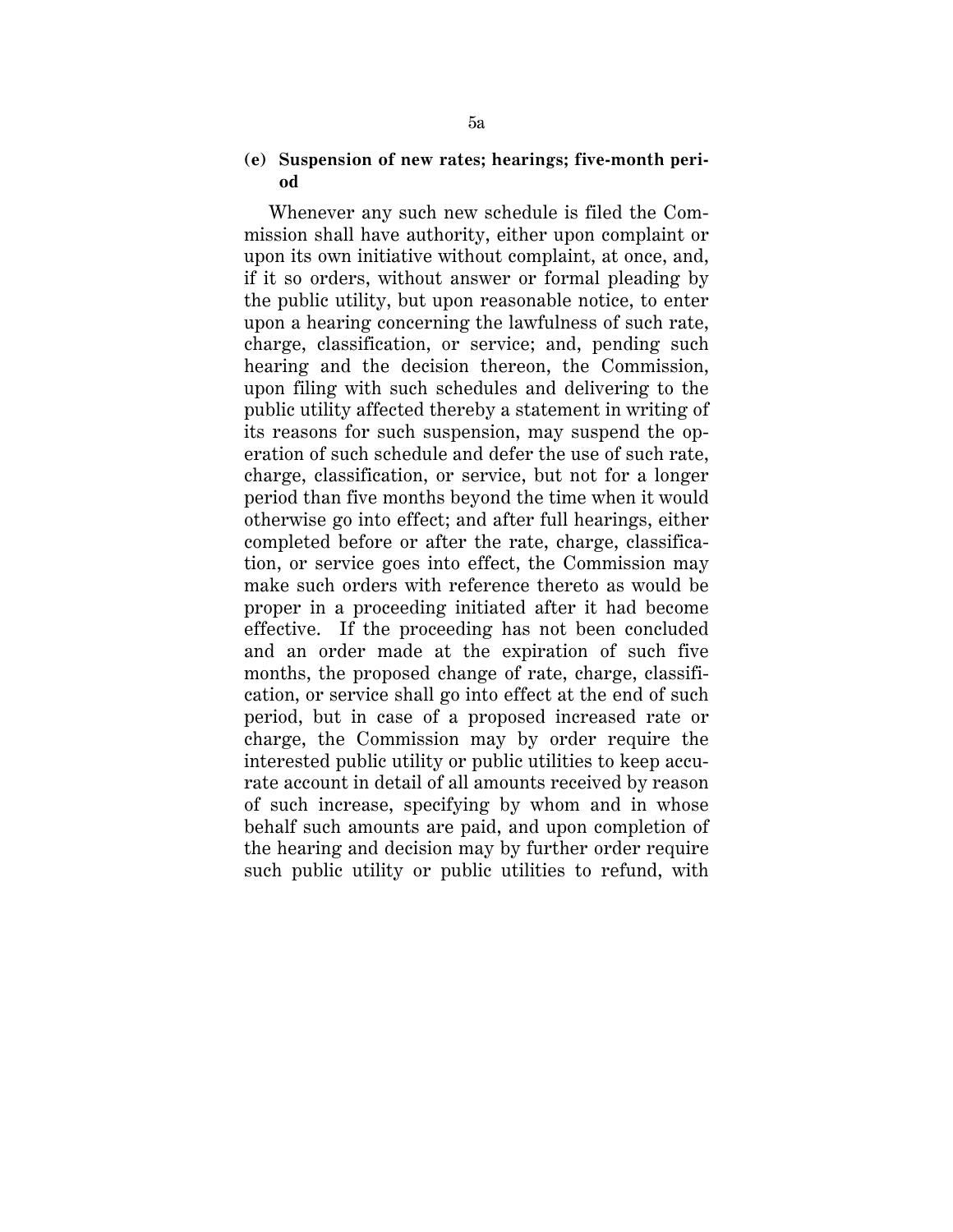interest, to the persons in whose behalf such amounts were paid, such portion of such increased rates or charges as by its decision shall be found not justified. At any hearing involving a rate or charge sought to be increased, the burden of proof to show that the increased rate or charge is just and reasonable shall be upon the public utility, and the Commission shall give to the hearing and decision of such questions preference over other questions pending before it and decide the same as speedily as possible.

\* \* \* \* \*

#### 3. 16 U.S.C. 824e provides in pertinent part:

**Power of Commission to fix rates and charges; determination of cost of production or transmission**

# **(a) Unjust or preferential rates, etc.; statement of reasons for changes; hearing; specification of issues**

Whenever the Commission, after a hearing held upon its own motion or upon complaint, shall find that any rate, charge, or classification, demanded, observed, charged, or collected by any public utility for any transmission or sale subject to the jurisdiction of the Commission, or that any rule, regulation, practice, or contract affecting such rate, charge, or classification is unjust, unreasonable, unduly discriminatory or preferential, the Commission shall determine the just and reasonable rate, charge, classification, rule, regulation, practice, or contract to be thereafter observed and in force, and shall fix the same by order. Any complaint or motion of the Commission to initiate a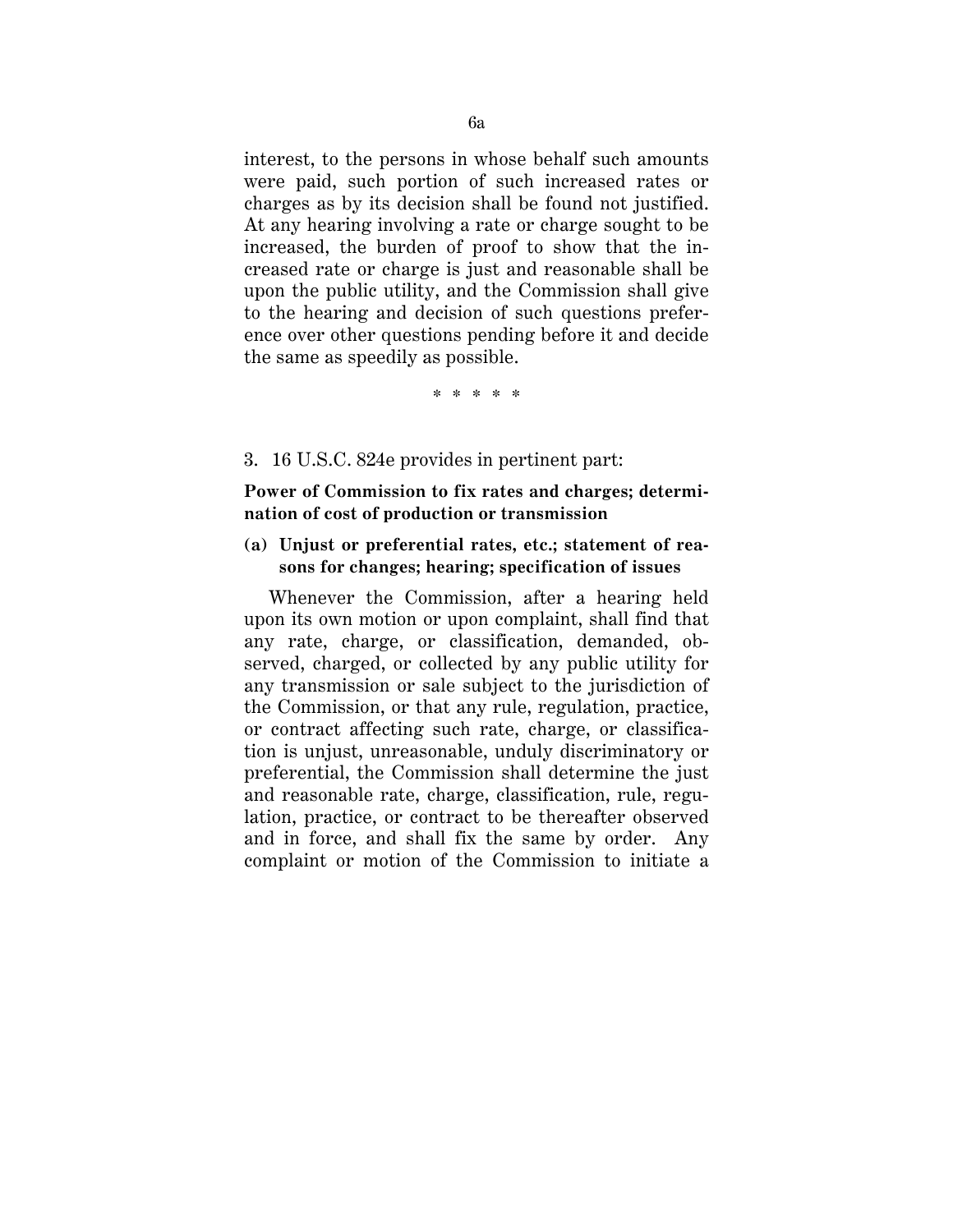proceeding under this section shall state the change or changes to be made in the rate, charge, classification, rule, regulation, practice, or contract then in force, and the reasons for any proposed change or changes therein. If, after review of any motion or complaint and answer, the Commission shall decide to hold a hearing, it shall fix by order the time and place of such hearing and shall specify the issues to be adjudicated.

\* \* \* \* \*

4. Section 1252 of the Energy Policy Act of 2005, Pub. L. No. 109-58, 119 Stat. 965-966 provides in pertinent part:

**SEC. 1252. SMART METERING.**

\* \* \* \* \*

(e) DEMAND RESPONSE AND REGIONAL COORDI-NATION.—

(1) IN GENERAL.—It is the policy of the United States to encourage States to coordinate, on a regional basis, State energy policies to provide reliable and affordable demand response services to the public.

(2) TECHNICAL ASSISTANCE.—The Secretary shall provide technical assistance to States and regional organizations formed by two or more States to assist them in—

(A) identifying the areas with the greatest demand response potential;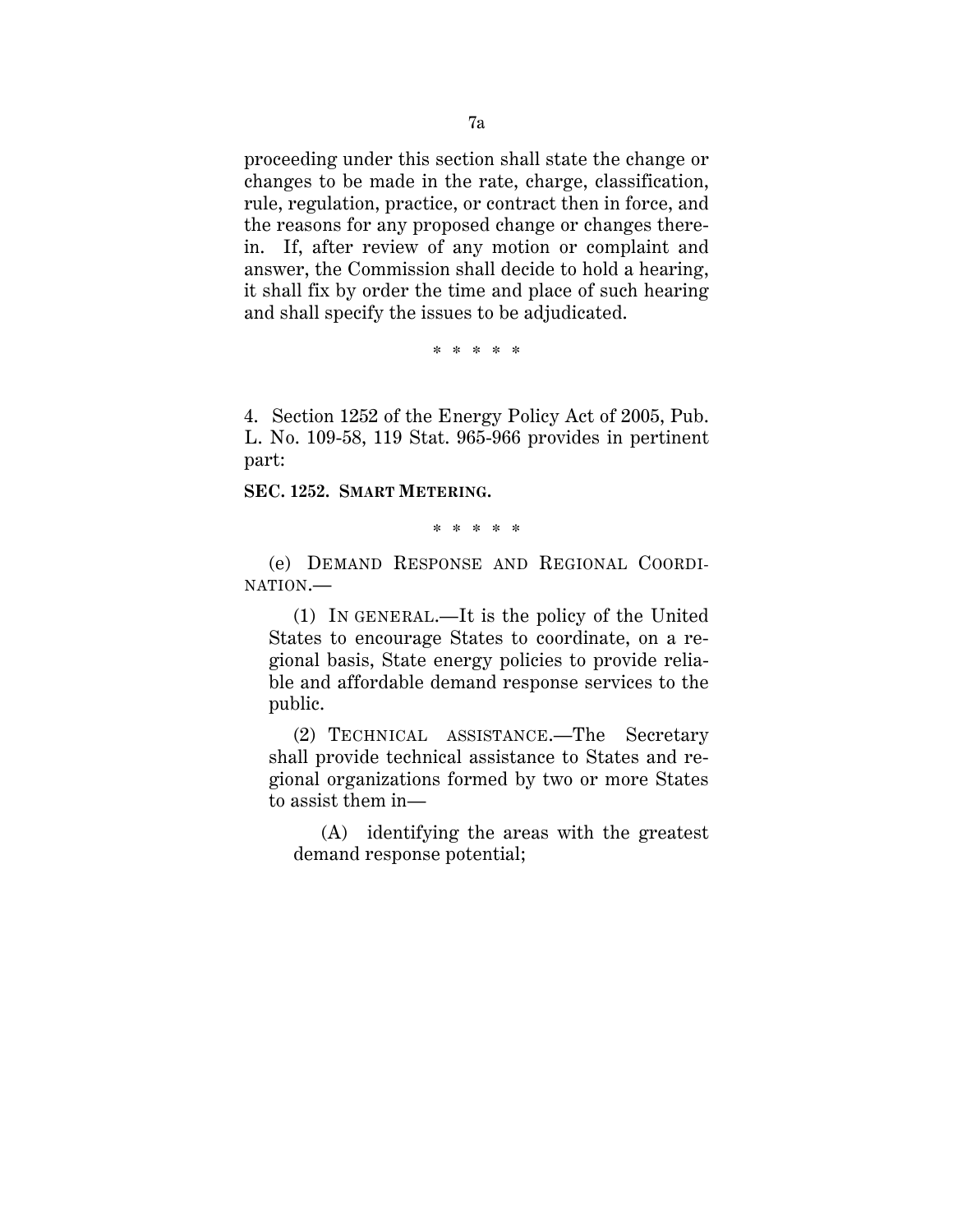(B) identifying and resolving problems in transmission and distribution networks, including through the use of demand response;

(C) developing plans and programs to use demand response to respond to peak demand or emergency needs; and

(D) identifying specific measures consumers can take to participate in these demand response programs.

(3) REPORT.—Not later than 1 year after the date of enactment of the Energy Policy Act of 2005, the Commission shall prepare and publish an annual report, by appropriate region, that assesses demand response resources, including those available from all consumer classes, and which identifies and reviews—

(A) saturation and penetration rate of advanced meters and communications technologies, devices and systems;

(B) existing demand response programs and time-based rate programs;

(C) the annual resource contribution of demand resources;

(D) the potential for demand response as a quantifiable, reliable resource for regional planning purposes;

(E) steps taken to ensure that, in regional transmission planning and operations, demand resources are provided equitable treatment as a quantifiable, reliable resource relative to the re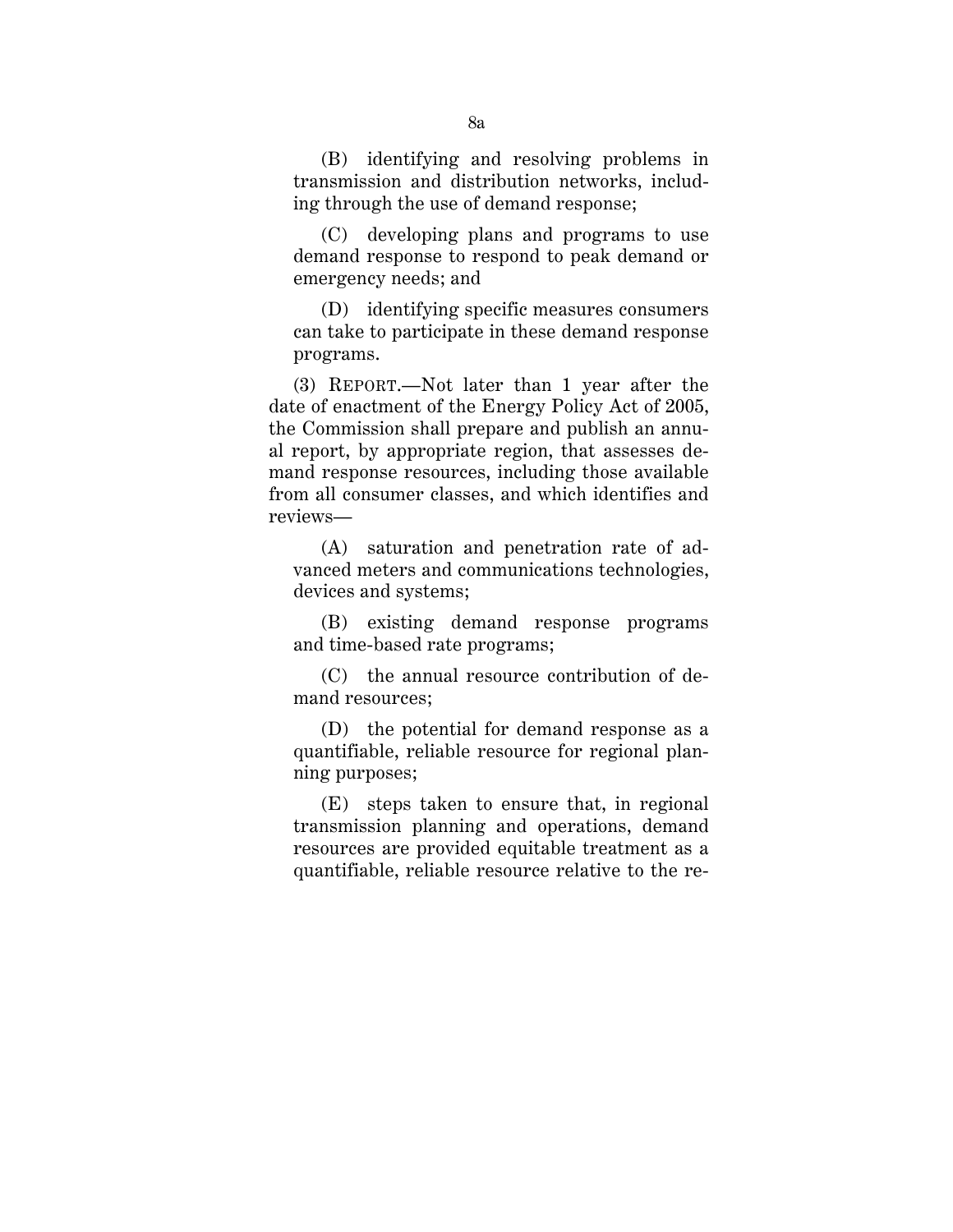source obligations of any load-serving entity, transmission provider, or transmitting party; and

(F) regulatory barriers to improve customer participation in demand response, peak reduction and critical period pricing programs.

(f) FEDERAL ENCOURAGEMENT OF DEMAND RE-SPONSE DEVICES.—It is the policy of the United States that time-based pricing and other forms of demand response, whereby electricity customers are provided with electricity price signals and the ability to benefit by responding to them, shall be encouraged, the deployment of such technology and devices that enable electricity customers to participate in such pricing and demand response systems shall be facilitated, and unnecessary barriers to demand response participation in energy, capacity and ancillary service markets shall be eliminated. It is further the policy of the United States that the benefits of such demand response that accrue to those not deploying such technology and devices, but who are part of the same regional electricity entity, shall be recognized.

\* \* \* \* \*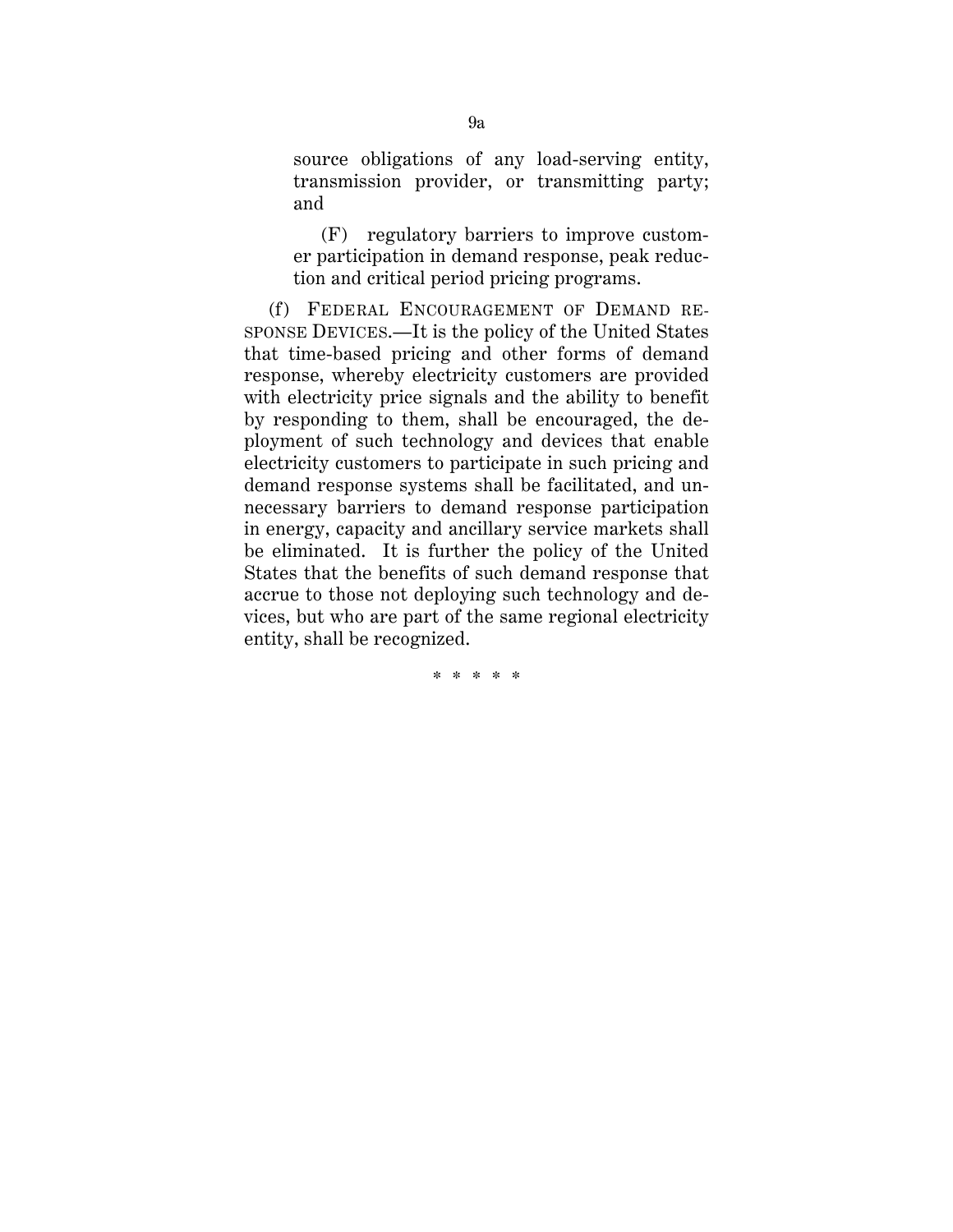5. Section 529 of the Energy Independence and Security Act of 2007, Pub. L. No. 110-140, 121 Stat. 1664- 1665 provides in pertinent part:

\* \* \* \* \*

## **SEC. 529. ELECTRICITY SECTOR DEMAND RESPONSE.**

(a) IN GENERAL.—Title V of the National Energy Conservation Policy Act (42 U.S.C. 8241 et seq.) is amended by adding at the end the following:

#### **''PART 5—PEAK DEMAND REDUCTION**

**''SEC. 571. NATIONAL ACTION PLAN FOR DEMAND RE-SPONSE.**

''(a) NATIONAL ASSESSMENT AND REPORT.—The Federal Energy Regulatory Commission ('Commission') shall conduct a National Assessment of Demand Response. The Commission shall, within 18 months of the date of enactment of this part, submit a report to Congress that includes each of the following:

''(1) Estimation of nationwide demand response potential in 5 and 10 year horizons, including data on a State-by-State basis, and a methodology for updates of such estimates on an annual basis.

''(2) Estimation of how much of this potential can be achieved within 5 and 10 years after the enactment of this part accompanied by specific policy recommendations that if implemented can achieve the estimated potential. Such recommendations shall include options for funding and/or incentives for the development of demand response resources.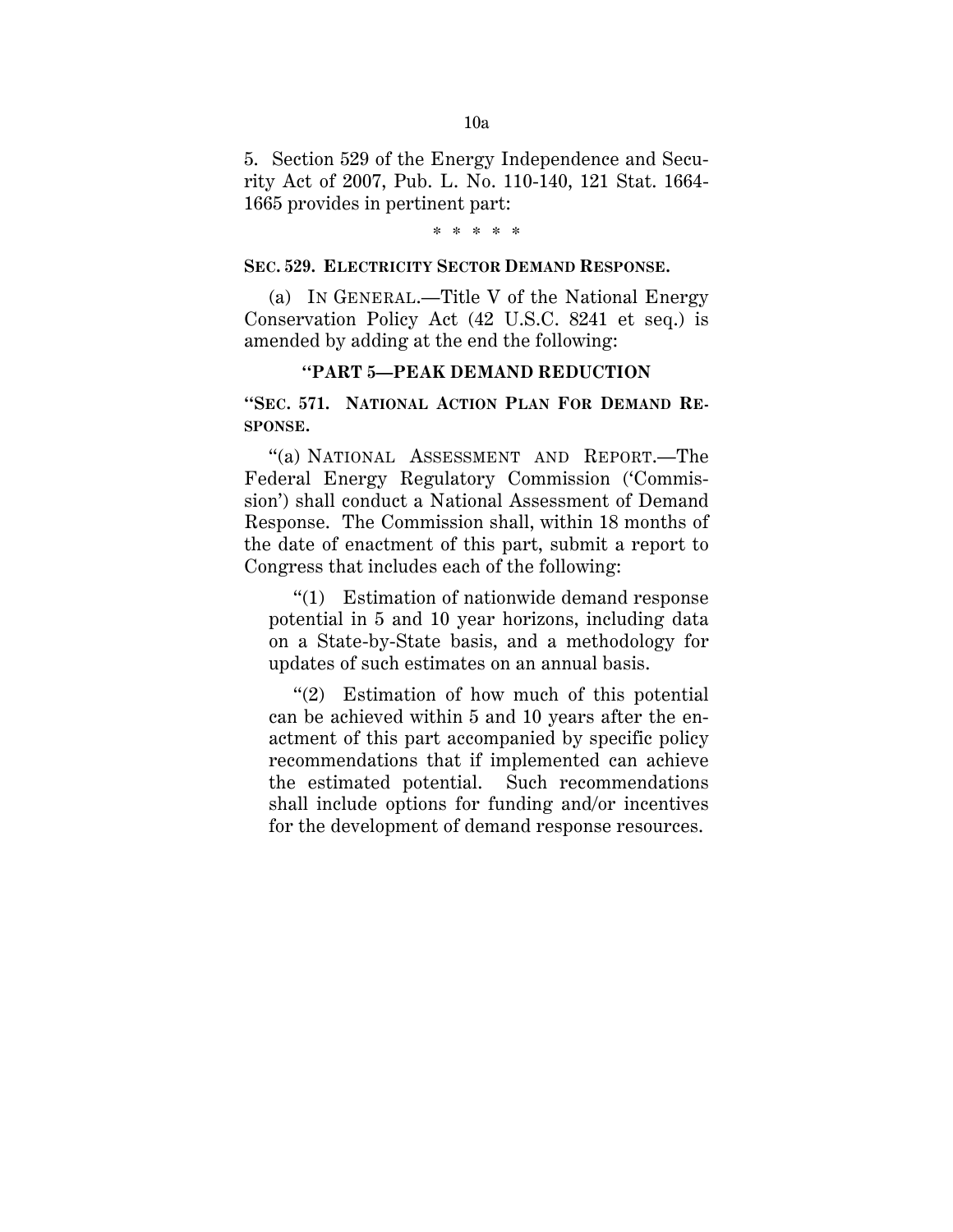''(3) The Commission shall further note any barriers to demand response programs offering flexible, non-discriminatory, and fairly compensatory terms for the services and benefits made available, and shall provide recommendations for overcoming such barriers.

"(4) The Commission shall seek to take advantage of preexisting research and ongoing work, and shall insure that there is no duplication of effort.

''(b) NATIONAL ACTION PLAN ON DEMAND RE-SPONSE.—The Commission shall further develop a National Action Plan on Demand Response, soliciting and accepting input and participation from a broad range of industry stakeholders, State regulatory utility commissioners, and non-governmental groups. The Commission shall seek consensus where possible, and decide on optimum solutions to issues that defy consensus. Such Plan shall be completed within 1 year after the completion of the National Assessment of Demand Response, and shall meet each of the following objectives:

''(1) Identification of requirements for technical assistance to States to allow them to maximize the amount of demand response resources that can be developed and deployed.

''(2) Design and identification of requirements for implementation of a national communications program that includes broad-based customer education and support.

''(3) Development or identification of analytical tools, information, model regulatory provisions,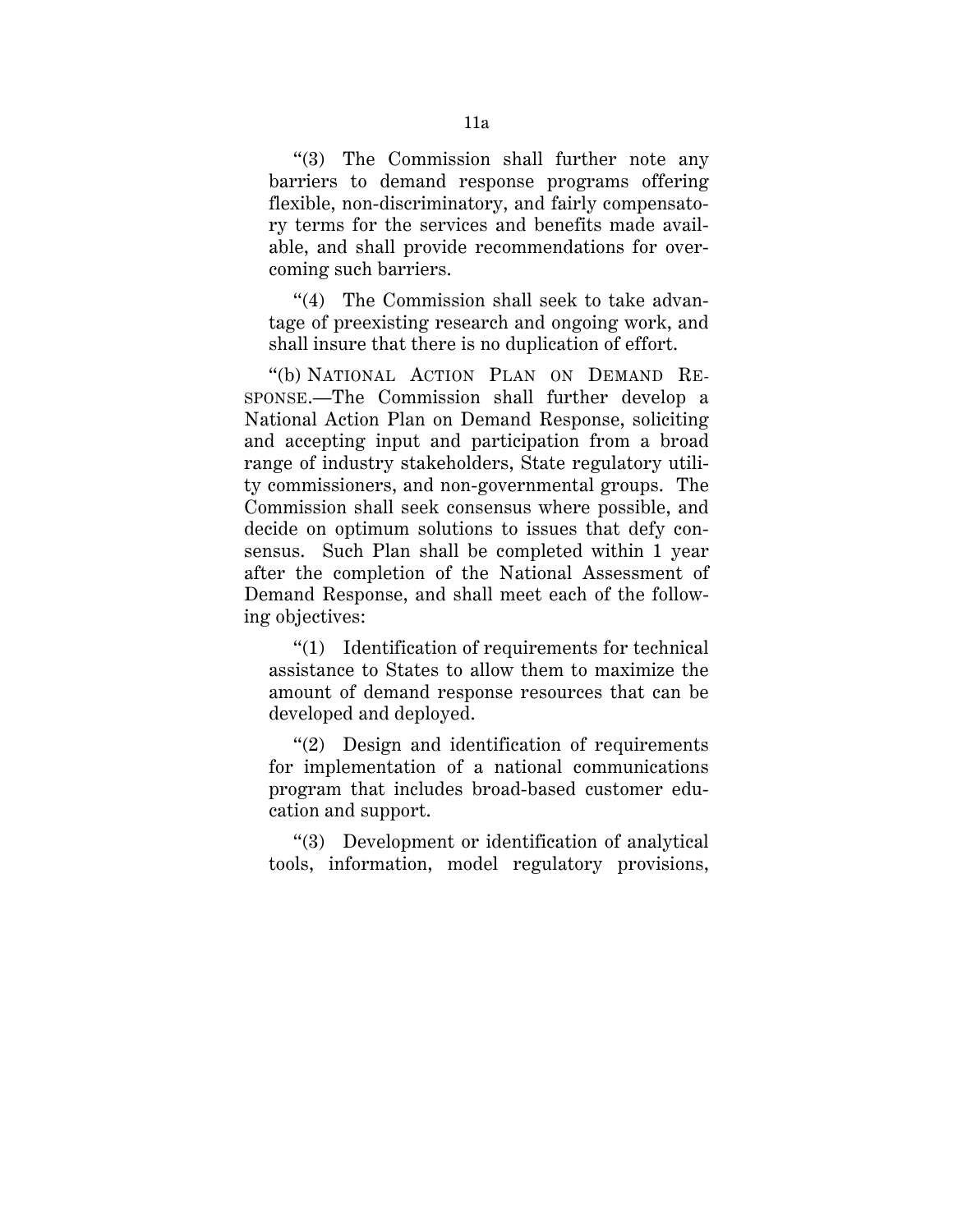model contracts, and other support materials for use by customers, States, utilities and demand response providers.

''(c) Upon completion, the National Action Plan on Demand Response shall be published, together with any favorable and dissenting comments submitted by participants in its preparation. Six months after publication, the Commission, together with the Secretary of Energy, shall submit to Congress a proposal to implement the Action Plan, including specific proposed assignments of responsibility, proposed budget amounts, and any agreements secured for participation from State and other participants.

''(d) AUTHORIZATION.—There are authorized to be appropriated to the Commission to carry out this section not more than \$10,000,000 for each of the fiscal years 2008, 2009, and 2010.''

\* \* \* \* \*

6. 18 C.F.R. 35.28 provides in pertinent part:

**Non-discriminatory open access transmission tariff.**

\* \* \* \* \*

(g) *Tariffs and operations of Commissionapproved independent system operators and regional transmission organizations.*

(1) *Demand response and pricing*.

(i) *Ancillary services provided by demand response resources*.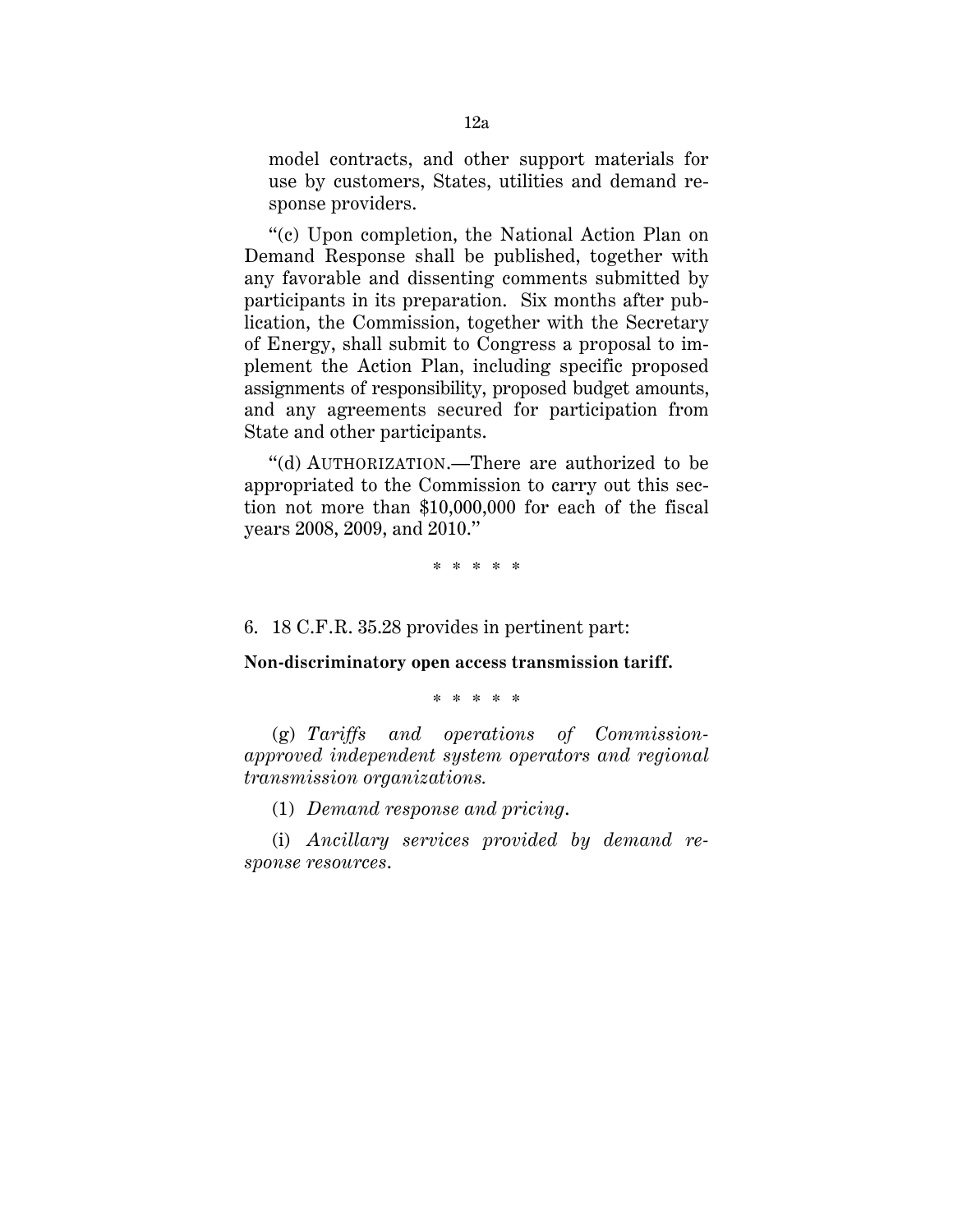(A) Every Commission-approved independent system operator or regional transmission organization that operates organized markets based on competitive bidding for energy imbalance, spinning reserves, supplemental reserves, reactive power and voltage control, or regulation and frequency response ancillary services (or its functional equivalent in the Commissionapproved independent system operator's or regional transmission organization's tariff) must accept bids from demand response resources in these markets for that product on a basis comparable to any other resources, if the demand response resource meets the necessary technical requirements under the tariff, and submits a bid under the Commission-approved independent system operator's or regional transmission organization's bidding rules at or below the marketclearing price, unless not permitted by the laws or regulations of the relevant electric retail regulatory authority.

(B) Each Commission-approved independent system operator or regional transmission organization must allow providers of a demand response resource to specify the following in their bids:

(*1*) A maximum duration in hours that the demand response resource may be dispatched;

(*2*) A maximum number of times that the demand response resource may be dispatched during a day; and

(*3*) A maximum amount of electric energy reduction that the demand response resource may be required to provide either daily or weekly.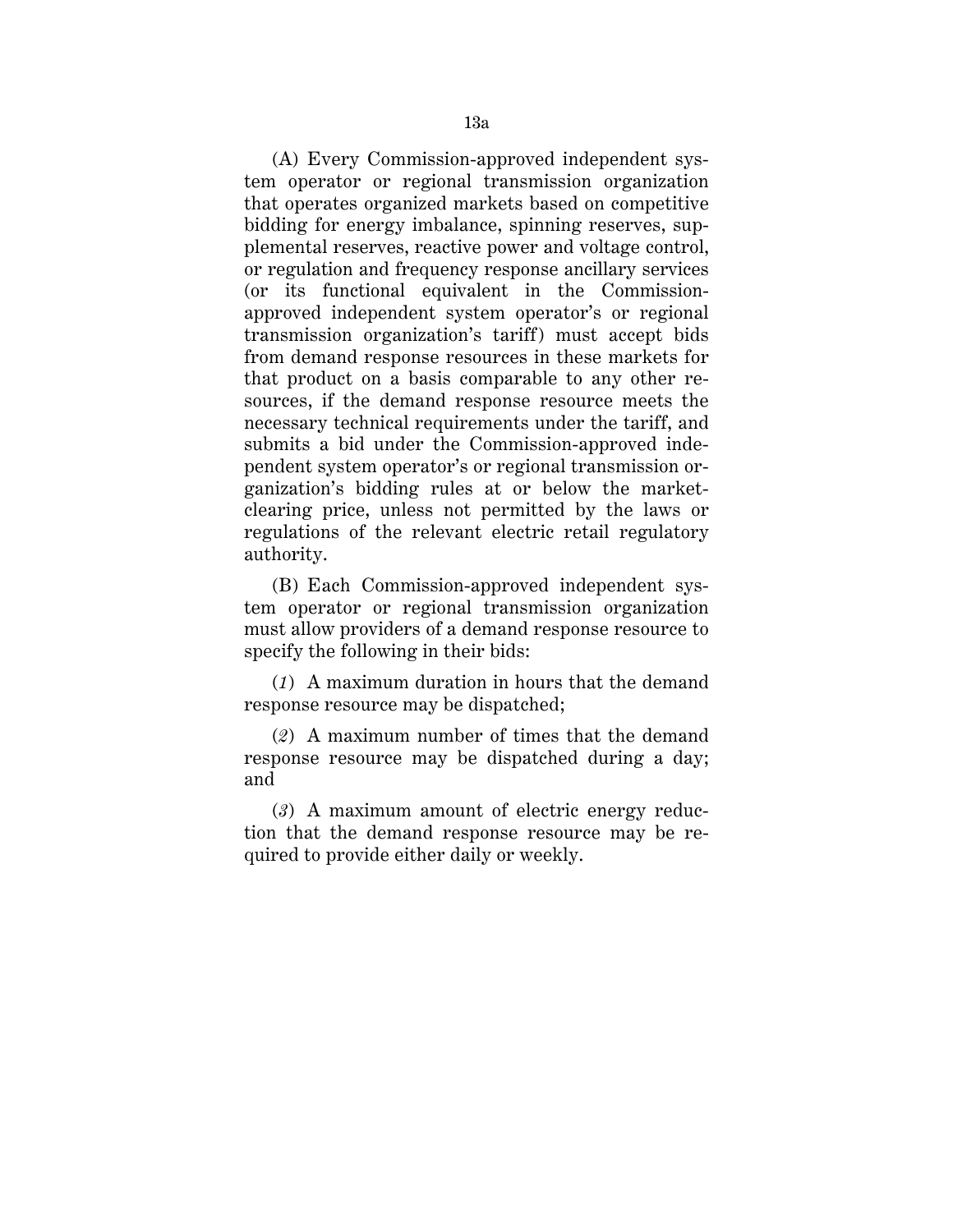(ii) *Removal of deviation charges*. A Commissionapproved independent system operator or regional transmission organization with a tariff that contains a day-ahead and a real-time market may not assess charge to a purchaser of electric energy in its dayahead market for purchasing less power in the realtime market during a real-time market period for which the Commission-approved independent system operator or regional transmission organization declares an operating reserve shortage or makes a generic request to reduce load to avoid an operating reserve shortage.

(iii) *Aggregation of retail customers*. Each Commission-approved independent system operator and regional transmission organization must accept bids from an aggregator of retail customers that aggregates the demand response of the customers of utilities that distributed more than 4 million megawatt-hours in the previous fiscal year, and the customers of utilities that distributed 4 million megawatthours or less in the previous fiscal year, where the relevant electric retail regulatory authority permits such customers' demand response to be bid into organized markets by an aggregator of retail customers. An independent system operator or regional transmission organization must not accept bids from an aggregator of retail customers that aggregates the demand response of the customers of utilities that distributed more than 4 million megawatt-hours in the previous fiscal year, where the relevant electric retail regulatory authority prohibits such customers' demand response to be bid into organized markets by an aggregator of retail customers, or the customers of utilities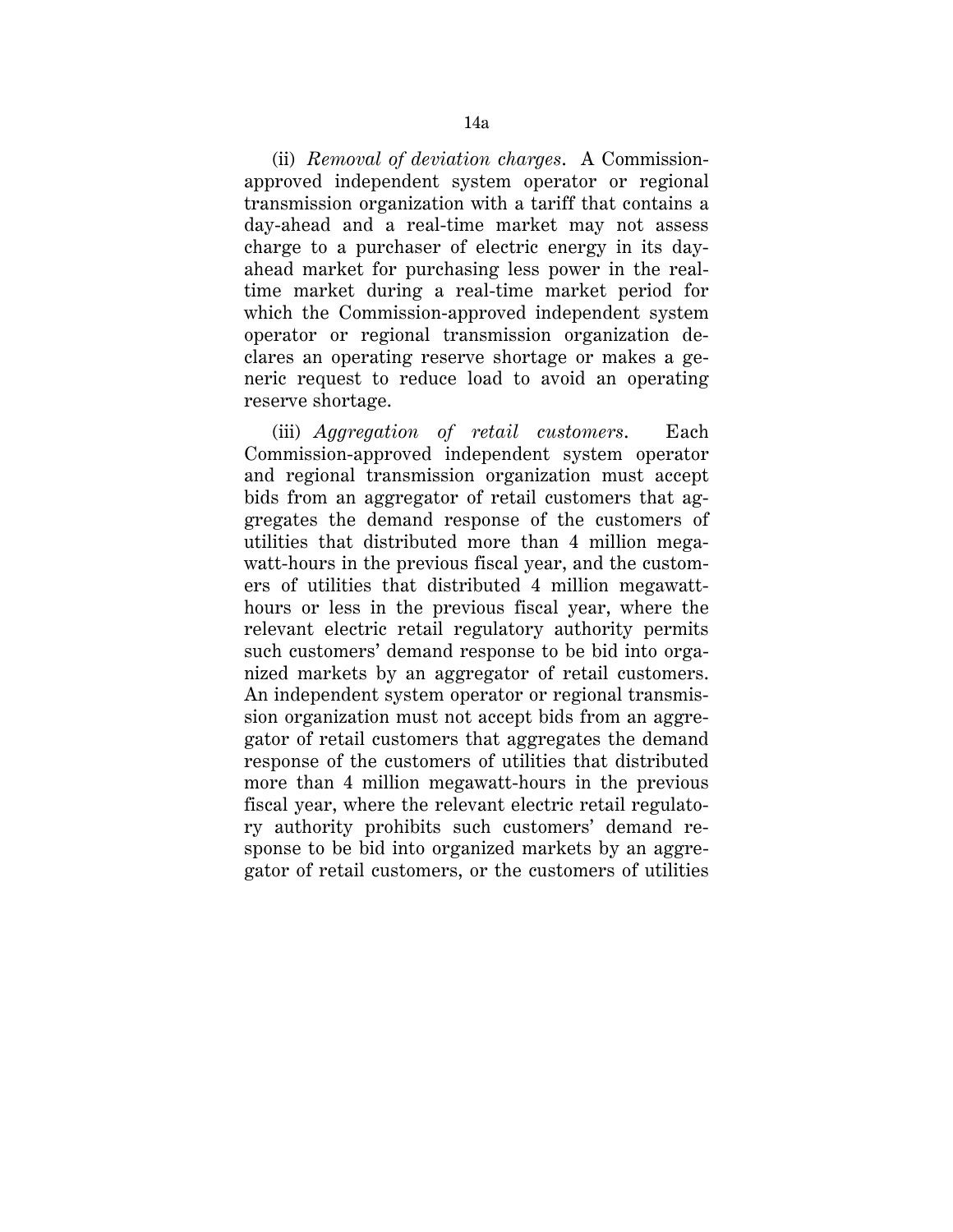that distributed 4 million megawatt-hours or less in the previous fiscal year, unless the relevant electric retail regulatory authority permits such customers' demand response to be bid into organized markets by an aggregator of retail customers.

(iv) *Price formation during periods of operating reserve shortage*.

(A) Each Commission-approved independent system operator or regional transmission organization must modify its market rules to allow the marketclearing price during periods of operating reserve shortage to reach a level that rebalances supply and demand so as to maintain reliability while providing sufficient provisions for mitigating market power.

(B) A Commission-approved independent system operator or regional transmission organization may phase in this modification of its market rules.

(v) *Demand response compensation in energy markets*. Each Commission-approved independent system operator or regional transmission organization that has a tariff provision permitting demand response resources to participate as a resource in the energy market by reducing consumption of electric energy from their expected levels in response to price signals must:

(A) Pay to those demand response resources the market price for energy for these reductions when these demand response resources have the capability to balance supply and demand and when payment of the market price for energy to these resources is cost